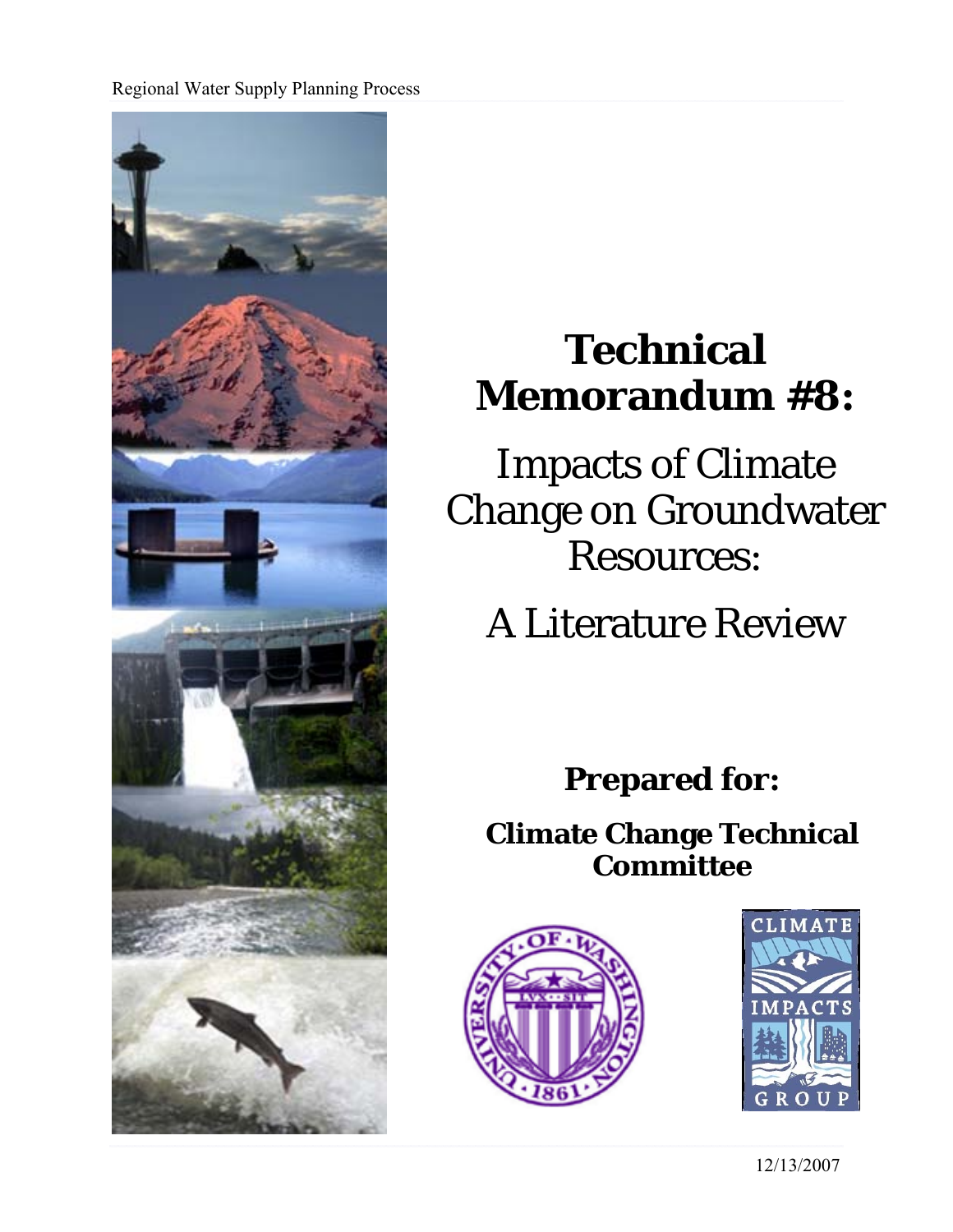# **Acknowledgments**

Funding for the research conducted by the University of Washington for the Climate Change Technical Committee (CCTC) came from Washington State's Department of Ecology, Seattle Public Utilities, Cascade Water Alliance, and King County Department of Natural Resources and Parks. In addition, the members of the committee acknowledge all of the agencies that generously provided staff members and their time to participate in the committee's activities. Funding for the CCTC's facilitator was provided by King County Department of Natural Resources and Parks.

| <b>Member</b>                                  | <b>Affiliation</b>                                                        |  |  |  |
|------------------------------------------------|---------------------------------------------------------------------------|--|--|--|
| Jane Lamensdorf-Bucher                         | King County Department of Natural Resources and Parks - Committee Chair   |  |  |  |
| <b>James Battin</b>                            | <b>NOAA</b>                                                               |  |  |  |
| Geoff Clayton                                  | Woodinville Water District Commissioner, Position 4                       |  |  |  |
| <b>Holly Coccoli</b>                           | Muckleshoot Tribe                                                         |  |  |  |
| Jefferson Davis                                | City of Kent                                                              |  |  |  |
| Paul Fleming                                   | <b>Seattle Public Utilities</b>                                           |  |  |  |
| Paul Hickey                                    | Tacoma Water                                                              |  |  |  |
| Joan Kersnar                                   | <b>Seattle Public Utilities</b>                                           |  |  |  |
| Erin Leonhart                                  | City of Kirkland                                                          |  |  |  |
| <b>Maher Maher</b>                             | <b>Steward and Associates</b>                                             |  |  |  |
| <b>Bruce Meaker</b>                            | Snohomish PUD                                                             |  |  |  |
| Jim Miller                                     | City of Everett                                                           |  |  |  |
| Phil Mote                                      | University of Washington, Speaker                                         |  |  |  |
| <b>Steve Nelson</b>                            | RH2 Engineering                                                           |  |  |  |
| Kelly Peterson                                 | City of Kent                                                              |  |  |  |
| Jim Simmonds                                   | King County Department of Natural Resources and Parks                     |  |  |  |
| Amy Snover                                     | University of Washington, Principal, Climate Impacts Group                |  |  |  |
| Chris Thorn                                    | City of Auburn                                                            |  |  |  |
| Kurt Unger                                     | Washington State Department of Ecology                                    |  |  |  |
| Seshu Vaddey                                   | <b>US Army Corps of Engineers</b>                                         |  |  |  |
| Lara Whitely Binder                            | University of Washington, Climate Impacts Group                           |  |  |  |
| <b>Facilitator and Technical Support Staff</b> |                                                                           |  |  |  |
| Tamie Kellogg                                  | Committee Facilitator - Kellogg Consulting                                |  |  |  |
| <b>Richard Palmer</b>                          | Technical Lead, University of Washington, Principal Climate Impacts Group |  |  |  |
| Eset Alemu                                     | Technical Support Staff, University of Washington                         |  |  |  |
| Donee Alexander                                | Technical Support Staff, University of Washington                         |  |  |  |
| Ben Enfield                                    | Technical Support Staff, University of Washington                         |  |  |  |
| Kathleen King                                  | Technical Support Staff, University of Washington                         |  |  |  |
| Courtney O'Neill                               | Technical Support Staff, University of Washington                         |  |  |  |
| Austin Polebitski                              | Technical Support Staff, University of Washington                         |  |  |  |
| Lee Traynham                                   | Technical Support Staff, University of Washington                         |  |  |  |
| Matthew Wiley                                  | Technical Support Staff, University of Washington                         |  |  |  |

The report benefited from the committee members, including:

We would particularly like to acknowledge the efforts of Joan Kersnar of Seattle Public Utilities for her help with editing all of the products of the CCTC.

**This document should be cited as:** *Alexander, D., and R.N. Palmer. 2007. "Technical Memorandum #8: [Impacts of](http://www.climate.tag.washington.edu/techmemos/Tech%20Memo%208%20GW%20LIT%20REVIEW_11_1_07.pdf)  [Climate Change on Groundwater Resources- A Literature Review.](http://www.climate.tag.washington.edu/techmemos/Tech%20Memo%208%20GW%20LIT%20REVIEW_11_1_07.pdf)" A report prepared by the Climate Change Technical Subcommittee of the Regional Water Supply Planning Process, Seattle, WA.*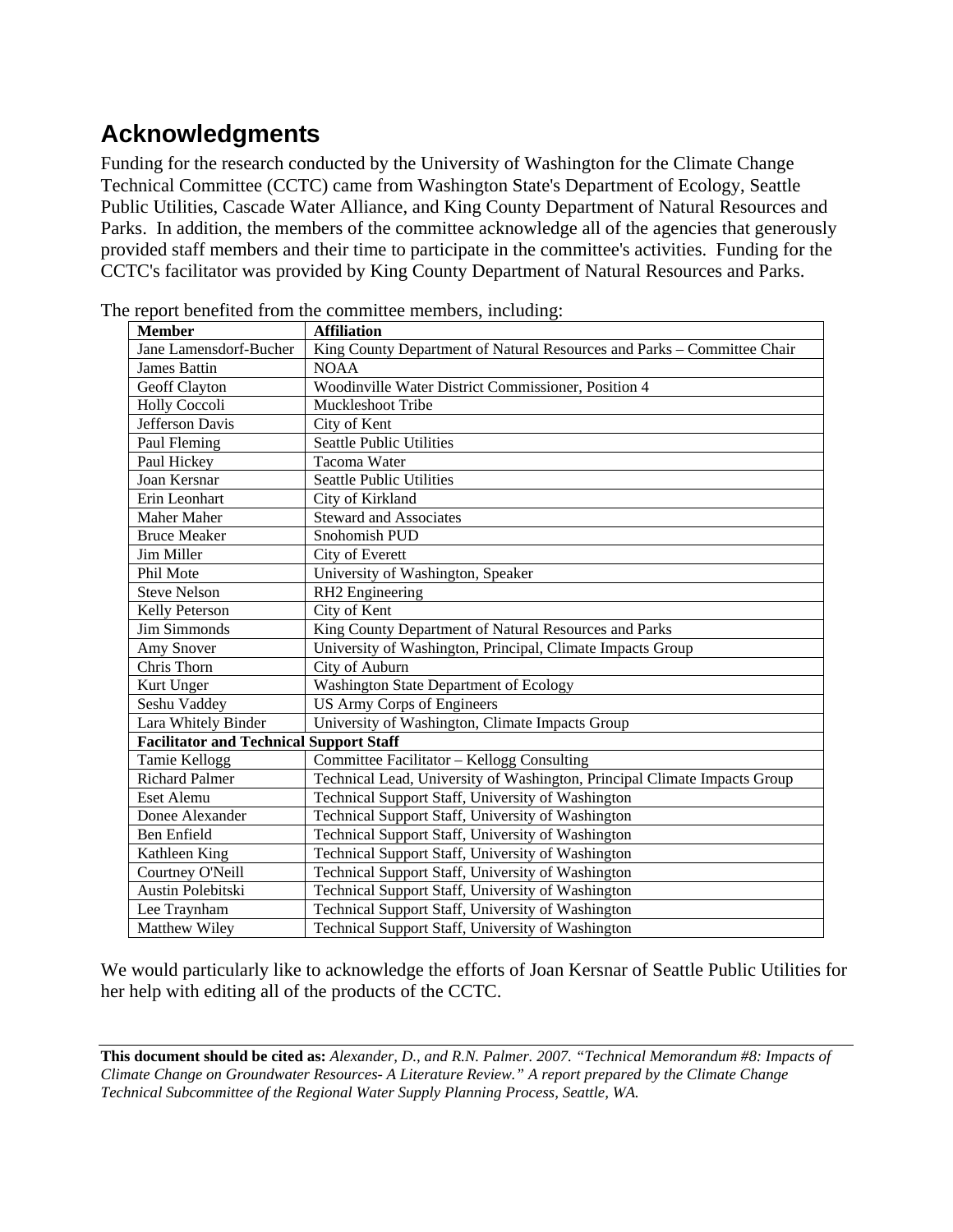# **Executive Summary**

During the last decade, the number of studies devoted to evaluating the impacts of climate change on water resources has grown dramatically. Climate change is predicted to change patterns of temperature and precipitation, and these will significantly alter hydrologic systems that are influenced by snowmelt processes. One anticipated impact, although less studied, is on groundwater levels due to changes in the rate of recharge.

The Puget Sound region has been a leader in evaluating the impacts of climate change on water resources. This report summarizes past research of the impacts of climate change on groundwater that may be relevant to the Puget Sound region. The literature review overviews groundwater processes, groundwater in the Puget Sound, and the eight most relevant studies completed in the United States and Canada investigating the impacts of climate change on groundwater resources. This is followed by a concise list of recommendations and "next steps" that can be taken in the region. These recommendations provide guidelines and suggestions for how to effectively evaluate the potential impacts of climate change on groundwater resources in the Puget Sound region.

Groundwater/climate change interactions have been evaluated over a broad range of geographical and climatological regions. Each study site has unique characteristics and the methods used in each study are unique. No widely accepted study approach or groundwater model has emerged as the only protocol for investigating the impacts of climate change on groundwater resources. As a result of the vast differences between study sites and approaches, results vary significantly from study to study.

The literature review indicates that a wide range of groundwater impacts could result from climate change. Some studies indicate negative impacts to groundwater recharge related to climate change, while other studies predict increased groundwater recharge. In general, results suggest that changes in precipitation, caused by different emissions of greenhouse gases in the future, influence the amount of recharge. However, in some situations, local conditions, such as evapotranspiration, surface water exchanges, and changes to groundwater pumping, are more significant to groundwater systems than changes in climate. While results vary from study to study, many studies indicate the relative importance of hydraulic conductivity to rivers and changes in river flows to groundwater levels. Unfortunately, because of the unique nature of the Puget Sound Lowlands aquifer system, there are no published results directly applicable to the Puget Sound. Furthermore, the majority of the studies cited in this report were completed in semi-arid to arid climates, many of which have dissimilar rainfall-recharge patterns than that of the Puget Sound Lowlands.

Past studies of the Puget Sound Lowlands aquifer system do offer promise and a framework for evaluating the potential impacts of climate change on groundwater. Although no past study specifically evaluated the impacts of climate change on groundwater resources in this region, they offer details into the type of aquifers located in the region, as well as the models that have been used to model groundwater recharge. For many regions that have been extensively studied in other portions of the US and Canada, it appears the effects of population growth and increased groundwater pumping often dominate the predicted impacts of climate change on groundwater.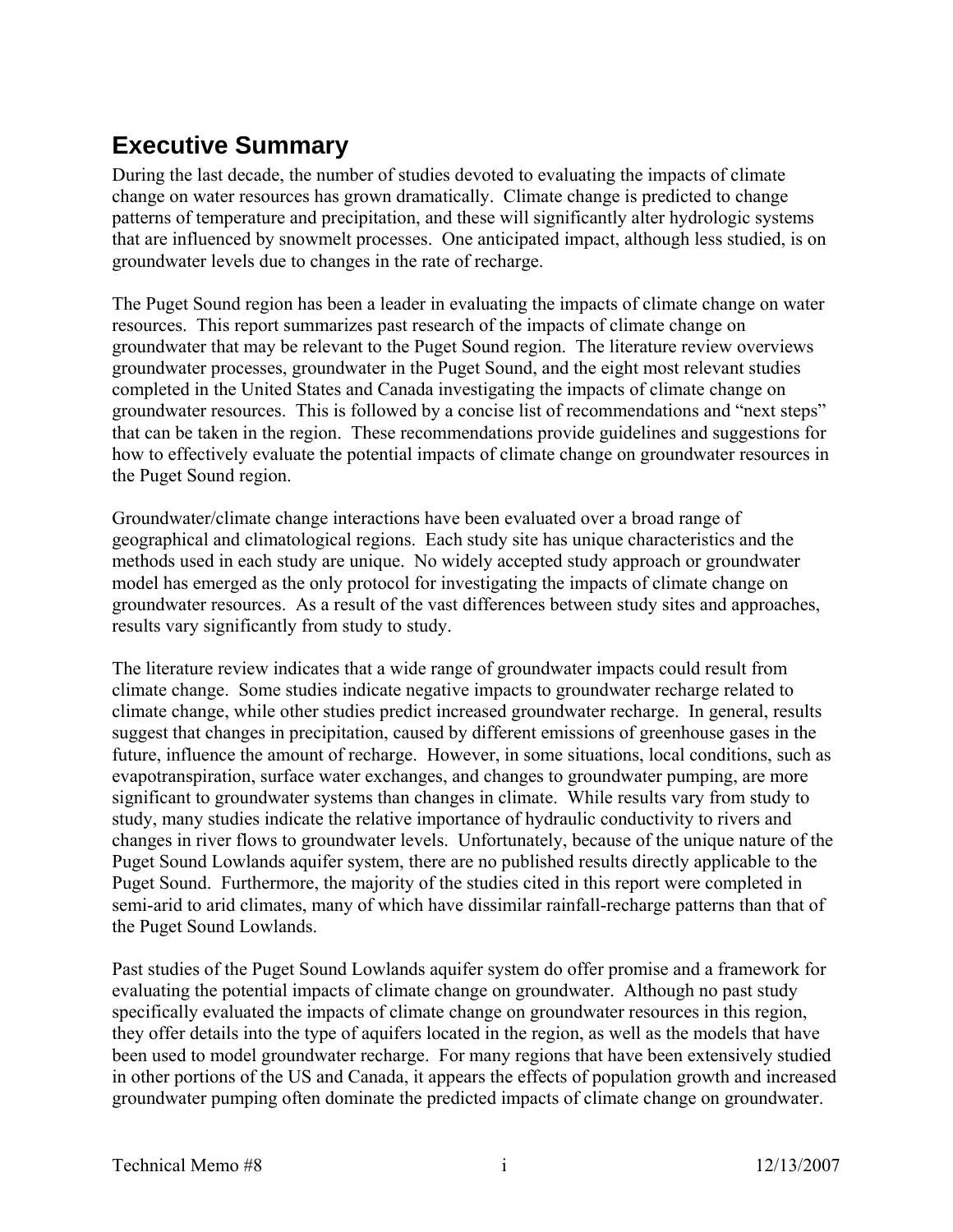The report concludes with some general recommendations for approaches, climate scenarios and models that can be used to evaluate the effects of climate change on groundwater recharge in the Puget Sound Lowlands. The suggestions provided are, by no means, comprehensive nor do they imply that there is only one correct method that can be applied to this region. There are three basic approaches to evaluate the effects of climate change on groundwater: a detailed study approach, a general overview study approach, and semi-detailed study approach. The approach taken depends on several factors including: the data available, the budget available, the level of detail required, and the decision framework that will use this information. Likewise, two different groundwater models are discussed in detail: Deep Percolation Model (DPM) and MODFLOW or its Window's based version, Visual MODFLOW. DPM is a groundwater recharge model, and MODFLOW, from which the majority of groundwater work has been done, is a saturated zone groundwater model. The type of model chosen is directly dependent upon the approach taken. Finally it is recommended that incorporation of output from Global Circulation Models into regional groundwater impact studies should follow the methodology created by the committee and make use of referenced literature to ensure proper treatment of model uncertainty and climate impacts.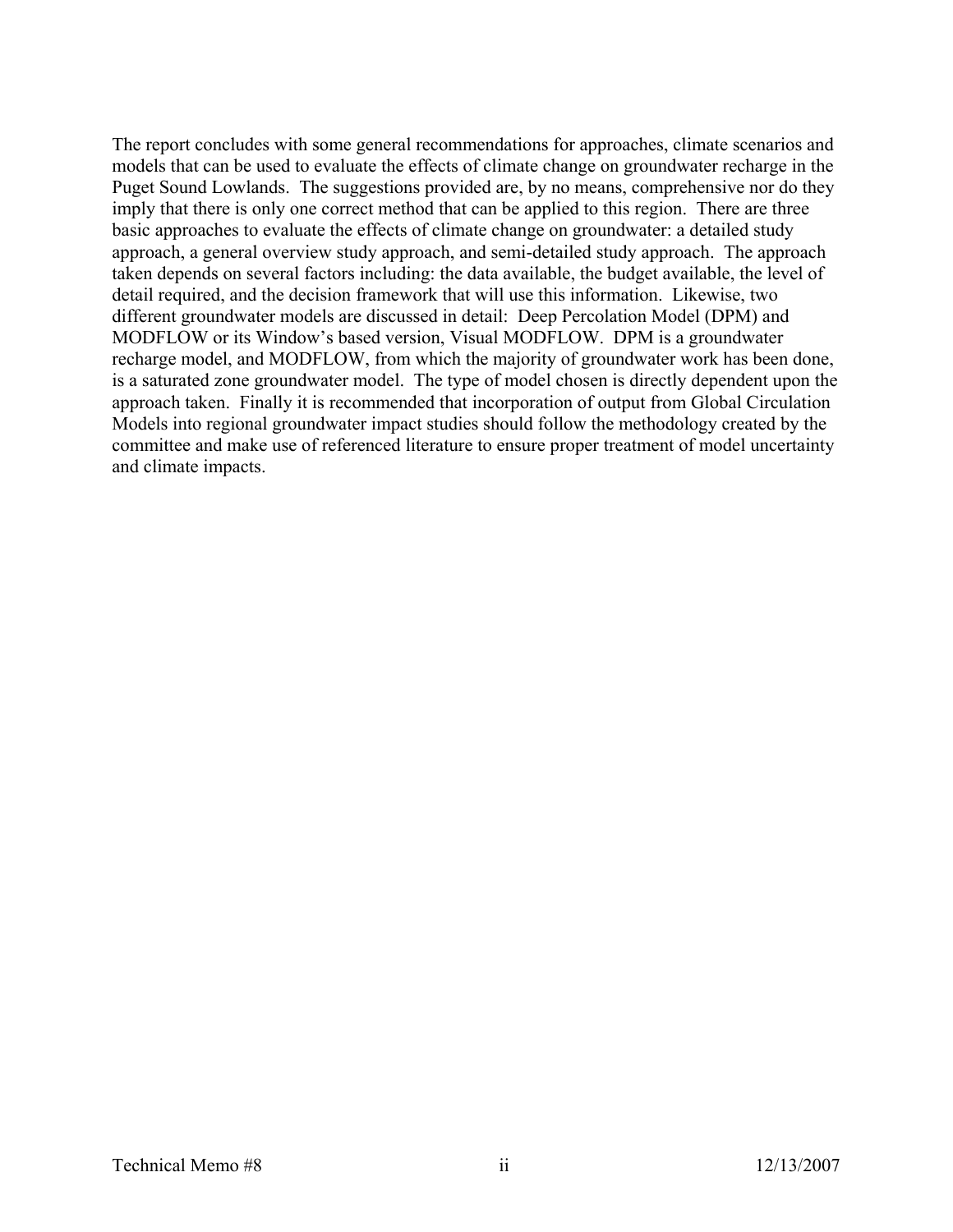# **Table of Contents**

| 1.2. Regional Interest in the Effects of Climate Change on Groundwater Resources 1        |      |
|-------------------------------------------------------------------------------------------|------|
|                                                                                           |      |
|                                                                                           |      |
|                                                                                           |      |
|                                                                                           |      |
|                                                                                           |      |
|                                                                                           |      |
|                                                                                           |      |
| 3.1.1 Groundwater and climate change: a sensitivity analysis for the Grand Forks aquifer, |      |
|                                                                                           |      |
| 3.1.2 Modeled Impacts of Predicted Climate Change on Recharge and Groundwater Levels13    |      |
|                                                                                           |      |
|                                                                                           |      |
|                                                                                           |      |
|                                                                                           |      |
|                                                                                           |      |
|                                                                                           |      |
|                                                                                           |      |
| 4.0 Comparison of Studies to Puget Sound Region. Can Comparisons Be Made? 31              |      |
|                                                                                           |      |
|                                                                                           |      |
|                                                                                           |      |
|                                                                                           |      |
|                                                                                           |      |
|                                                                                           |      |
|                                                                                           |      |
|                                                                                           | . 33 |
|                                                                                           |      |
|                                                                                           |      |
|                                                                                           |      |
|                                                                                           |      |
|                                                                                           |      |
|                                                                                           |      |
|                                                                                           |      |
|                                                                                           |      |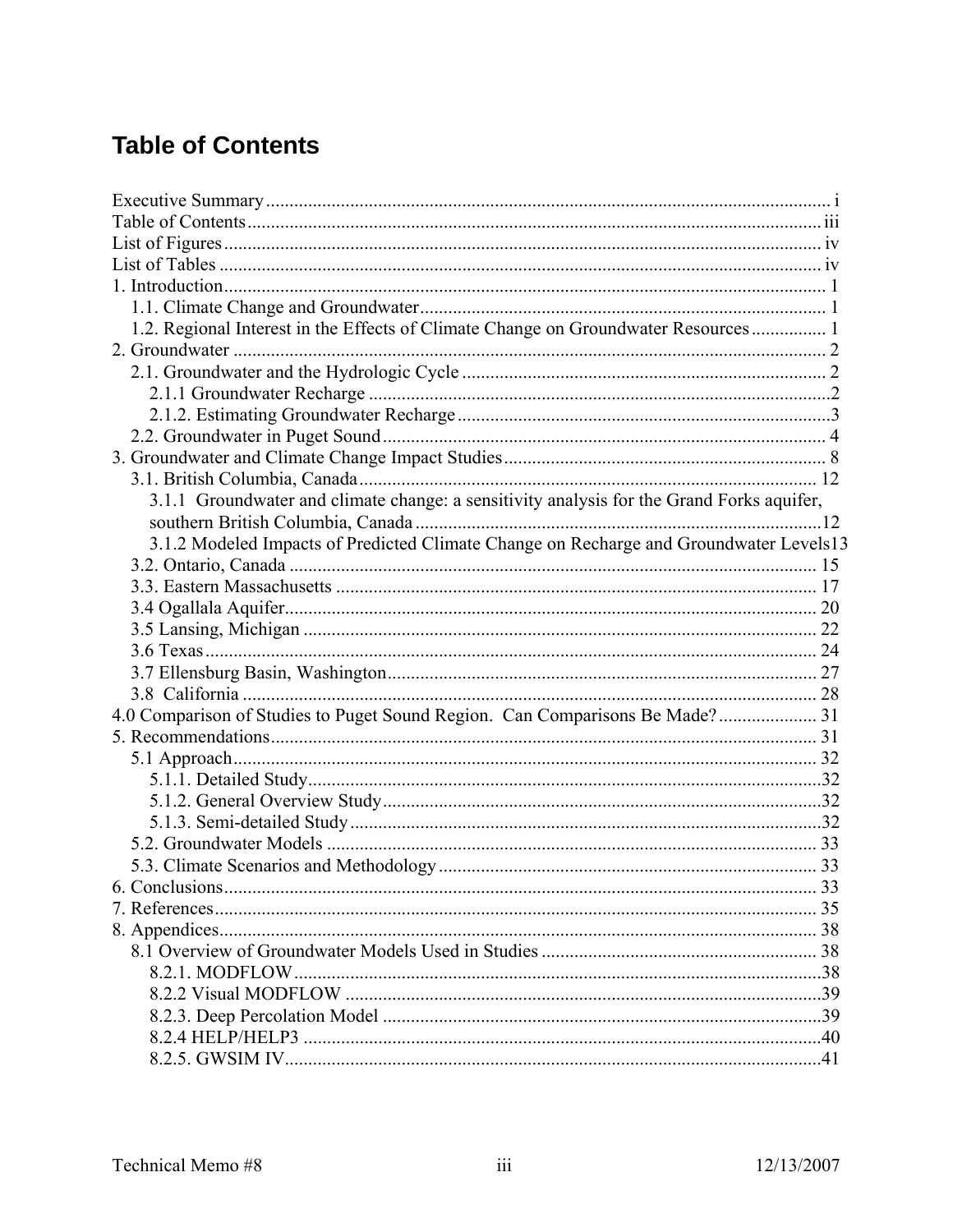# **List of Figures**

# **List of Tables**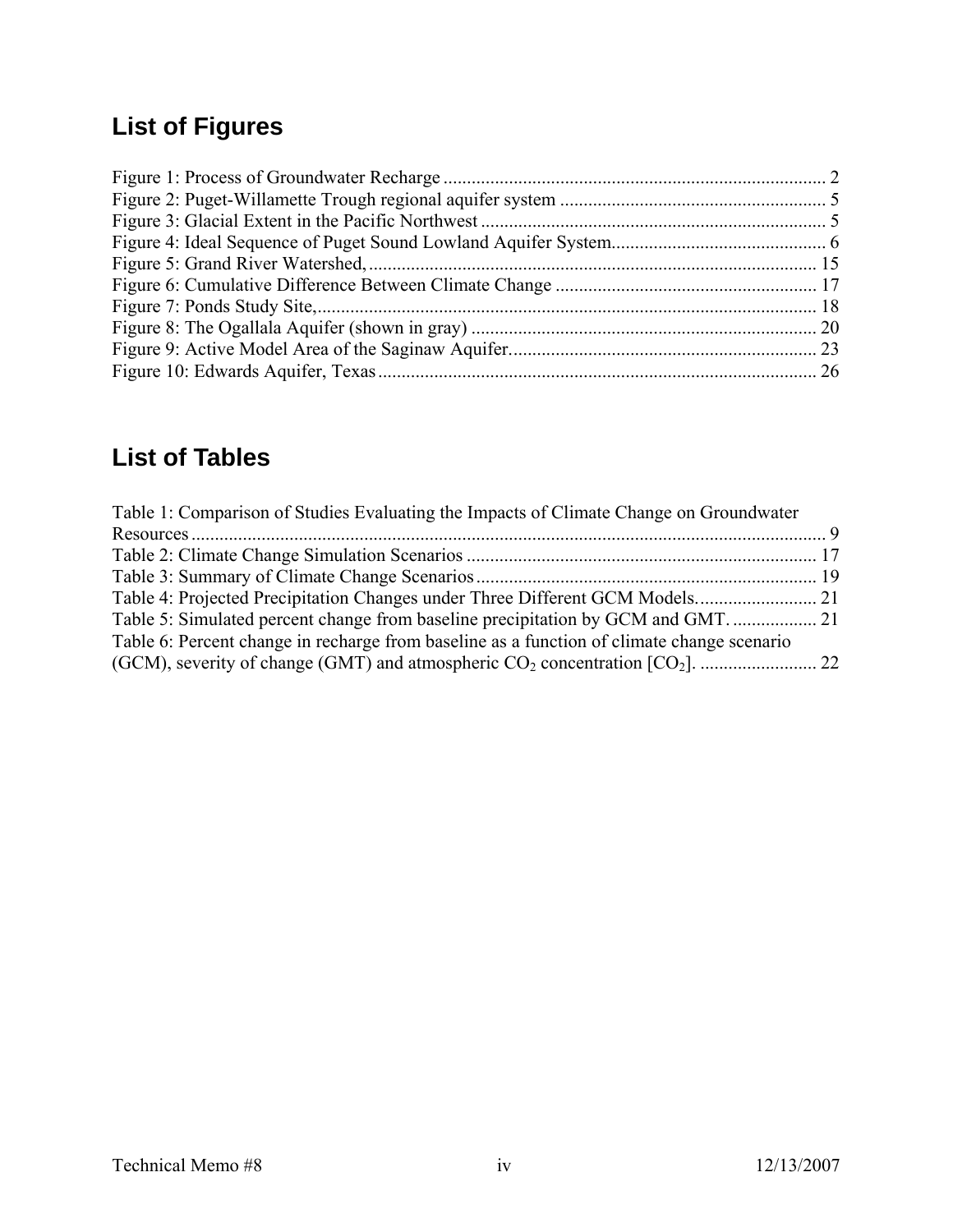# **Technical Memorandum #8: Impacts of Climate Change on Groundwater Resources: A Literature Review**

# **1. Introduction**

# *1.1. Climate Change and Groundwater*

The study of climate change on water resources has expanded during the last decade. Predicted changes in temperature and precipitation due to climate change are expected to significantly alter hydrologic systems. One expected impact of climate change will be on groundwater levels due to changes in the rate of recharge. While the majority of water resources related climate change research has focused on surface water hydrology, only a small portion has been focused on the potential impacts to aquifers. However, in recent years, numerous studies on climate change impacts on groundwater recharge throughout the United States and Canada have been published. Most recently, several studies have been conducted in British Columbia and Ontario, Canada; Eastern Massachusetts; Texas and other locations throughout North America. Some studies addressed the integration of surface water and groundwater as they looked at climate change impacts.

This paper accesses the potential impacts of climate change on groundwater by means of a literature review. The paper's goal is neither to provide a comprehensive evaluation on groundwater in Puget Sound, nor to define the potential susceptibility of Puget Sound aquifers to climate change impacts. Rather, the report provides a review of the "lessons learned" by other studies and provides a framework for the approach a more comprehensive study might take.

# *1.2. Regional Interest in the Effects of Climate Change on Groundwater Resources*

As a response to predicted climate change, King County and other agencies throughout Puget Sound are investigating the possible impacts to water resources. Considerable work has been done evaluating the potential impacts of regional climate change on water supply and demand throughout the Puget Sound, possible impacts on fish habitat, and the projected changes in frequency and intensity of flooding events, among other things.

While significant evaluations of the effects of climate change on surface water resources in King County have been performed, to date, limited work has focused on the effects of climate change on groundwater resources. As approximately 30 percent of King County's population relies on groundwater for drinking water, it is important to investigate the potential impacts of climate change on groundwater resources. As a preliminary step, this study reviews climate change studies related to groundwater throughout North America, focusing on the United States and Canada. These studies provide guidance to the regional planning process as it creates the framework to evaluate the potential effects of climate change on the region's water resources. It is also important to evaluate which investigations have study sites with aquifers and climates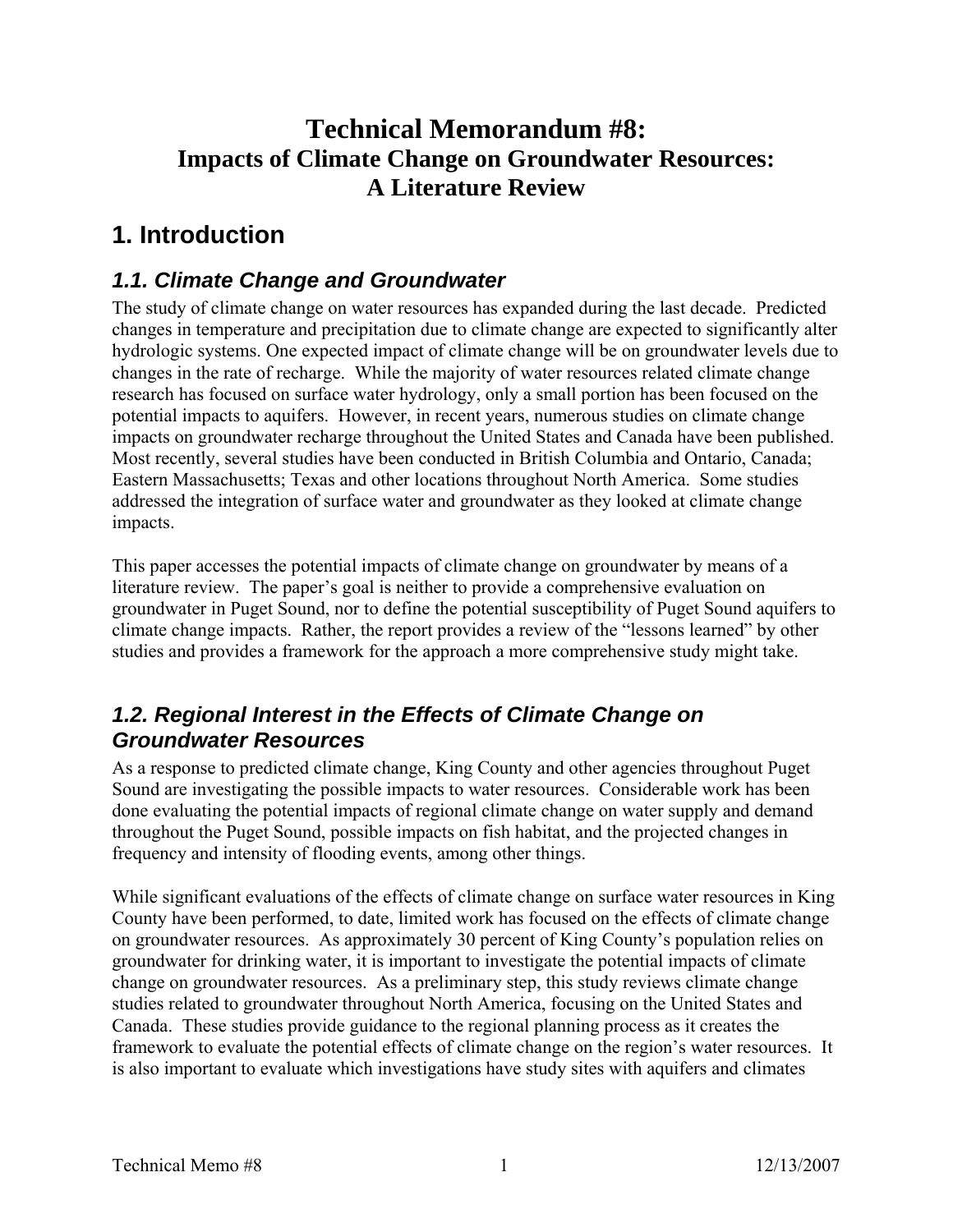similar to that of the Puget Sound. To clearly compare other study areas to the Puget Sound, the location of studies, types of aquifers and the different models used will all be highlighted.

# **2. Groundwater**

# *2.1. Groundwater and the Hydrologic Cycle*

The process of water percolating into the ground is known as groundwater recharge. Groundwater recharge is driven by precipitation. Depending on several factors (including rainfall intensity, temperature and ground surface cover) precipitation can be subjected to interception, evaporation, surface runoff and infiltration into the soil. After infiltration, the water can be taken-up by the plant roots to be transpired or continue downward through the soil column, eventually crossing into the saturated zone and becoming groundwater recharge (Figure 1).



**Figure 1:** Process of Groundwater Recharge

Numerous parameters affect groundwater recharge. Precipitation can be affected by wind and temperature. Through the processes of interception and transpiration, vegetation also affects groundwater recharge. Recharge is further influenced by plant roots, which not only utilize soil moisture, but can cause cracks and fissures in the soil creating preferential flow paths. All of these factors can be very difficult to quantify, as they themselves are dependent on climatic factors such as rainfall intensity and duration, temperature, and plant characteristics (Jyrkama et al., 2007).

# **2.1.1 Groundwater Recharge**

A groundwater system is a collection of hydraulically connected aquifers served by a common recharge area. Shallow groundwater systems are recharged by local rainfall. Progressively deeper groundwater systems are recharged by progressively wider areas. Unlike surface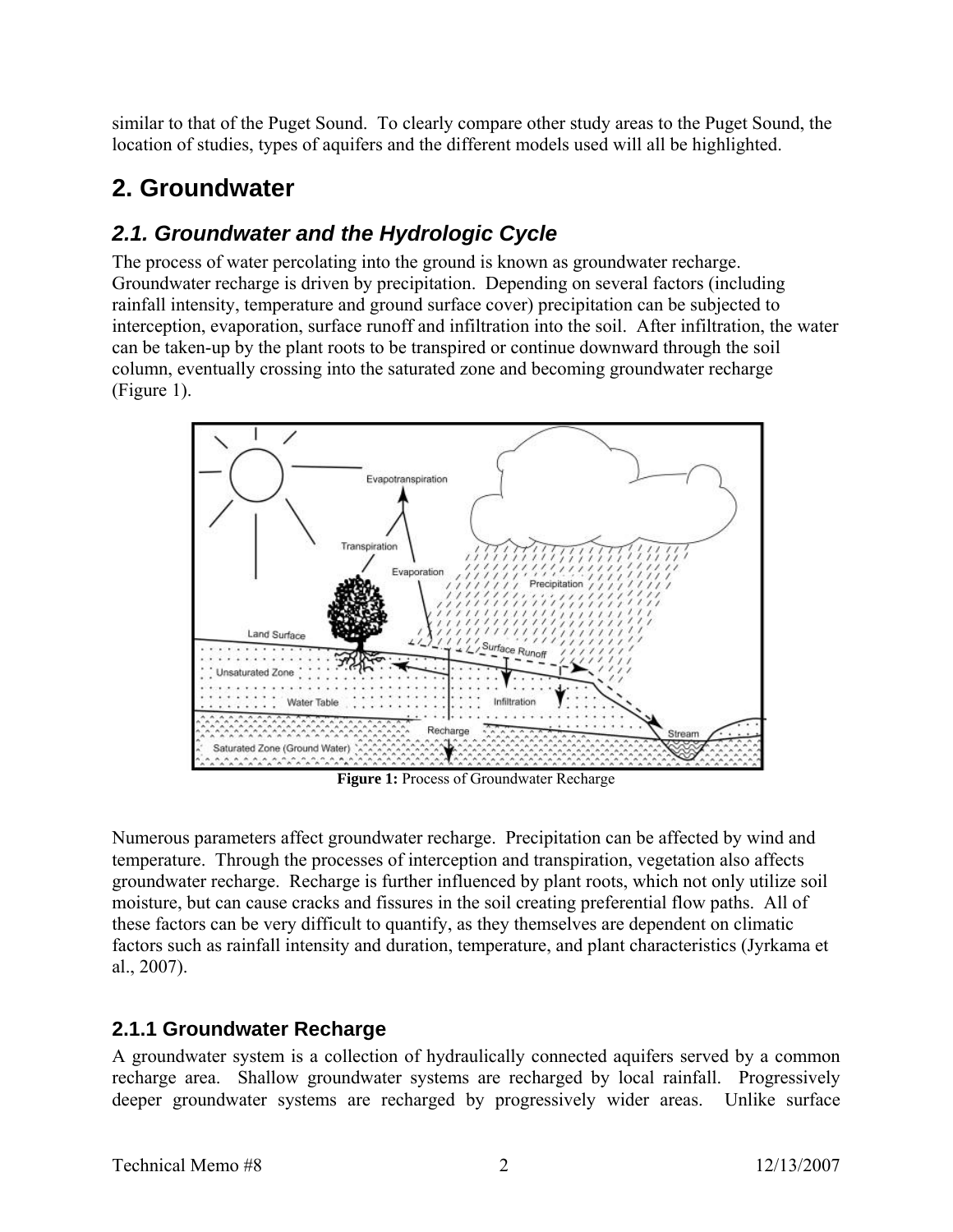watersheds, groundwater systems act more like storage reservoirs than conveyance pipelines. They can be viewed as deep pools within a surface water body that are fully connected to, but only partially participating in stream flow (Freeze and Cherry, 1979; Fetter, 1994)).

Percolation, or recharge into the saturated zone, is controlled by hydraulic properties of soils that are governed, in part, by moisture content and pressure head distributions. Small changes in volumetric water content can potentially change the hydraulic conductivity by several orders of magnitude. Moreover, soils in the unsaturated zone are rarely homogeneous in nature. This is further complicated by preferential flow paths that exist due to cracks, fissures or roots. Even in uniform soils, topography can have a major influence in groundwater recharge, potentially resulting in large variations in recharge within a small area.

The time required to change the level of groundwater lengthens with the flow path from the point of recharge into the reservoir to point of discharge out of the reservoir. Shallow groundwater travel time from point of recharge to point of discharge ranges from days to months. Deep groundwater travel time ranges from years to centuries (or even millennia in eastern Washington deep basalt aquifers) (Toth, 1963, 1999).

The rate of annual recharge and discharge in groundwater systems reflects the combined seasonal variation and long-term trends in precipitation, which consequentially affects the storage volumes of groundwater systems. Groundwater levels (i.e., storage) in shallow groundwater systems typically fluctuate by several to tens of feet annually reflecting rapid filling and draining of the groundwater reservoir depending on the rainfall pattern, water withdrawals and the degree of hydraulic continuity with a surface water body (Freeze and Cherry, 1979; Fetter, 1994).

Another factor that influences recharge is the presence of snowpack and /or a frozen soil layer. Like rainfall, the spatial and temporal accumulation of snow is very complex. Snow accumulation is affected by the topography; presence of buildings, trees or other objects; and the wind patterns and velocities. Frost layers also influence the rate and distribution of infiltrating snowmelt (Johnsson and Lundin, 1991; Black and Miller, 1990).

Lastly, the rate of recharge can be significantly influenced by urbanization. Impervious cover, over-irrigated lawns and parks, and leakage from water distribution systems can all affect the local and regional rate of recharge (Lerner, 2002). Impermeable paving, stormwater drainage, and large scale groundwater withdrawal reduce groundwater recharge and storage at rates significantly greater than natural influences on storage. Urban stream depletion and water level declines in groundwater supply aquifers clearly indicate the greater effect of land use on groundwater levels than climate variability.

### **2.1.2. Estimating Groundwater Recharge**

To simulate groundwater recharge, a physically-based approach is needed. This is typically accomplished by modeling the interaction between all of the important processes in the hydrologic cycle such as infiltration, surface runoff, evapotranspiration, snowmelt, and groundwater level variations (Jyrkama et al., 2007).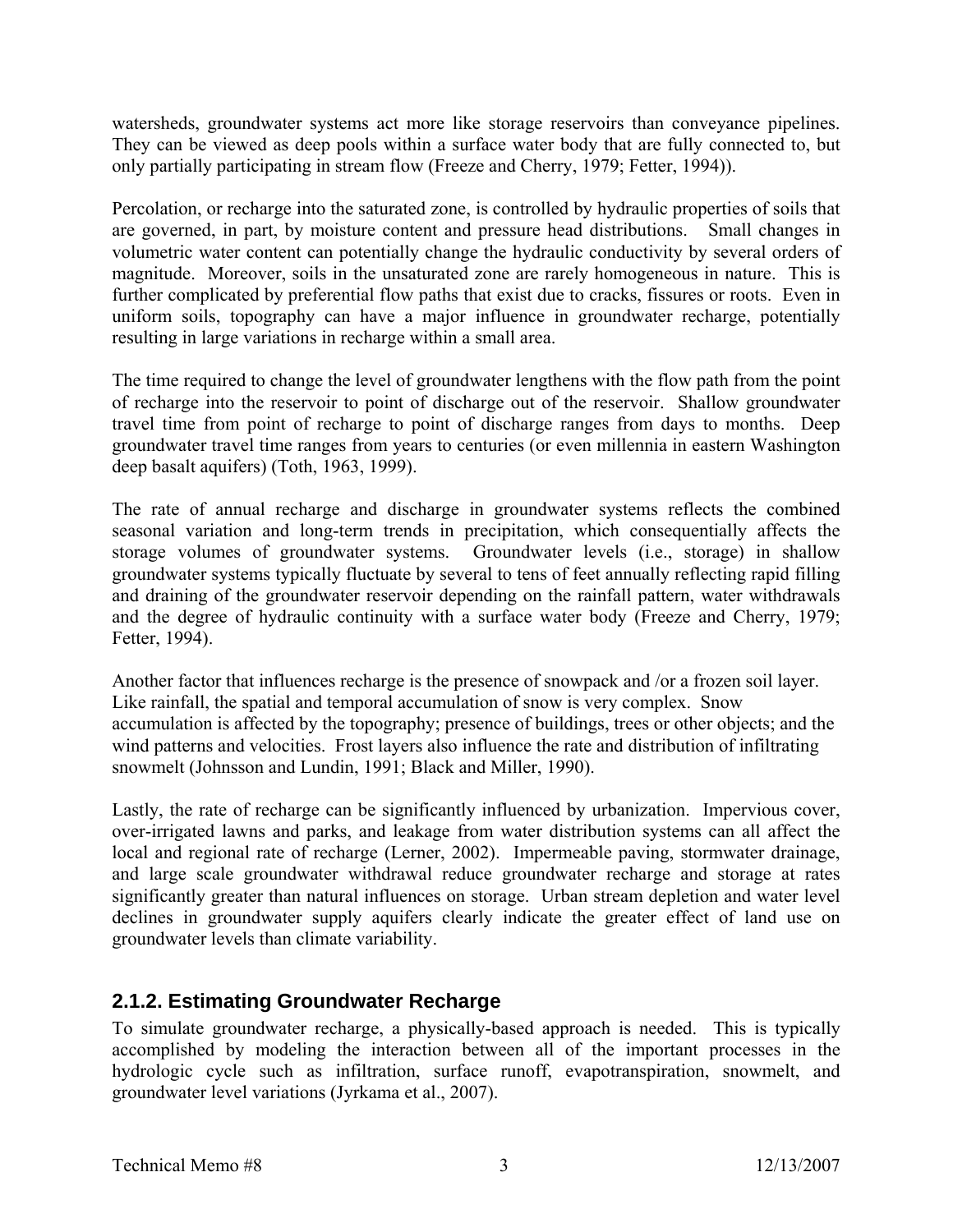A basic equation for creating groundwater balance is:

**Equation 1:**  $R_i + S_i + I_g = E_T + T_p + S_e + O_g + \Delta W$ 

Where:

| $R_i$       | recharge from infiltration,    |
|-------------|--------------------------------|
| $S_i$       | influent recharge from rivers, |
| $I_{g}$     | inflow from other basins,      |
| $E_T$       | evapotranspiration,            |
| $T_p$ $S_e$ | draft from groundwater,        |
|             | effluent recharge to rivers,   |
| $O_g$       | outflow to other basins, and   |
|             | change in groundwater storage. |

Assessing climate change impacts on groundwater further complicates a complex process. A method is required that accounts for not only temporal variations in climatic variables and their impact on the hydrologic cycle, but also the spatial variation of surface and subsurface properties throughout the study site.

# *2.2. Groundwater in Puget Sound*

The Puget Sound Lowland region encompasses approximately  $16,200 \text{ mi}^2$ , of which about 2,500 mi<sup>2</sup> is saltwater. Approximately 5,700 mi<sup>2</sup> is underlain by the Puget Sound Lowland aquifer system. The Puget Sound Lowland Aquifer system is part of a larger aquifer system called the Puget-Willamette Trough regional aquifer system, which underlies a basin that extends from the Canadian border through Washington and into Central Oregon (Vaccaro, 1992). Figure 2 details the Puget-Willamette Trough regional aquifer system and Figure 3 highlights the glacial extent in the Pacific Northwest.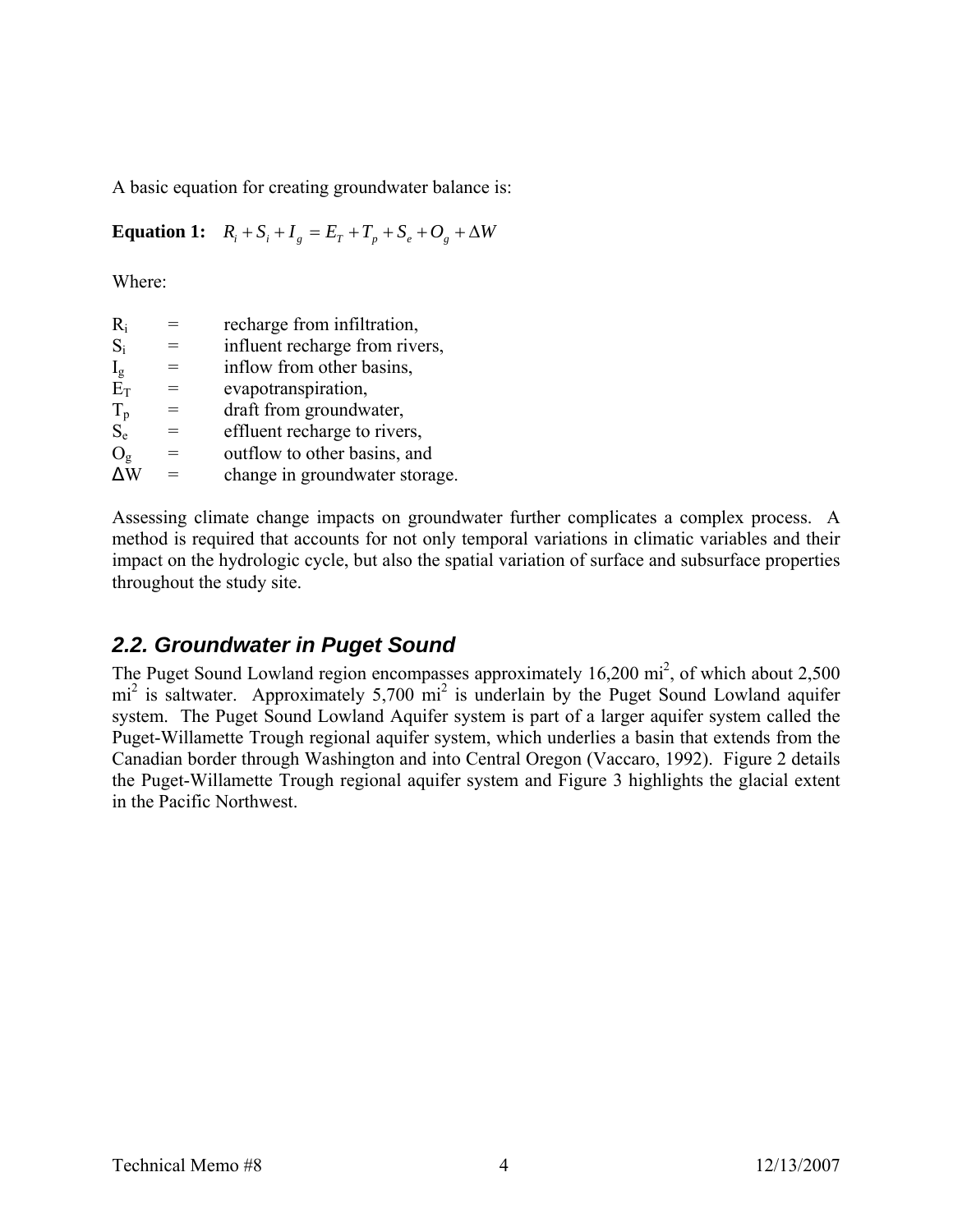

**Figure 2:** Puget-Willamette Trough regional aquifer system (Adapted from: USGS, Groundwater Atlas of the United States. 2005)



**Figure 3:** Glacial Extent in the Pacific Northwest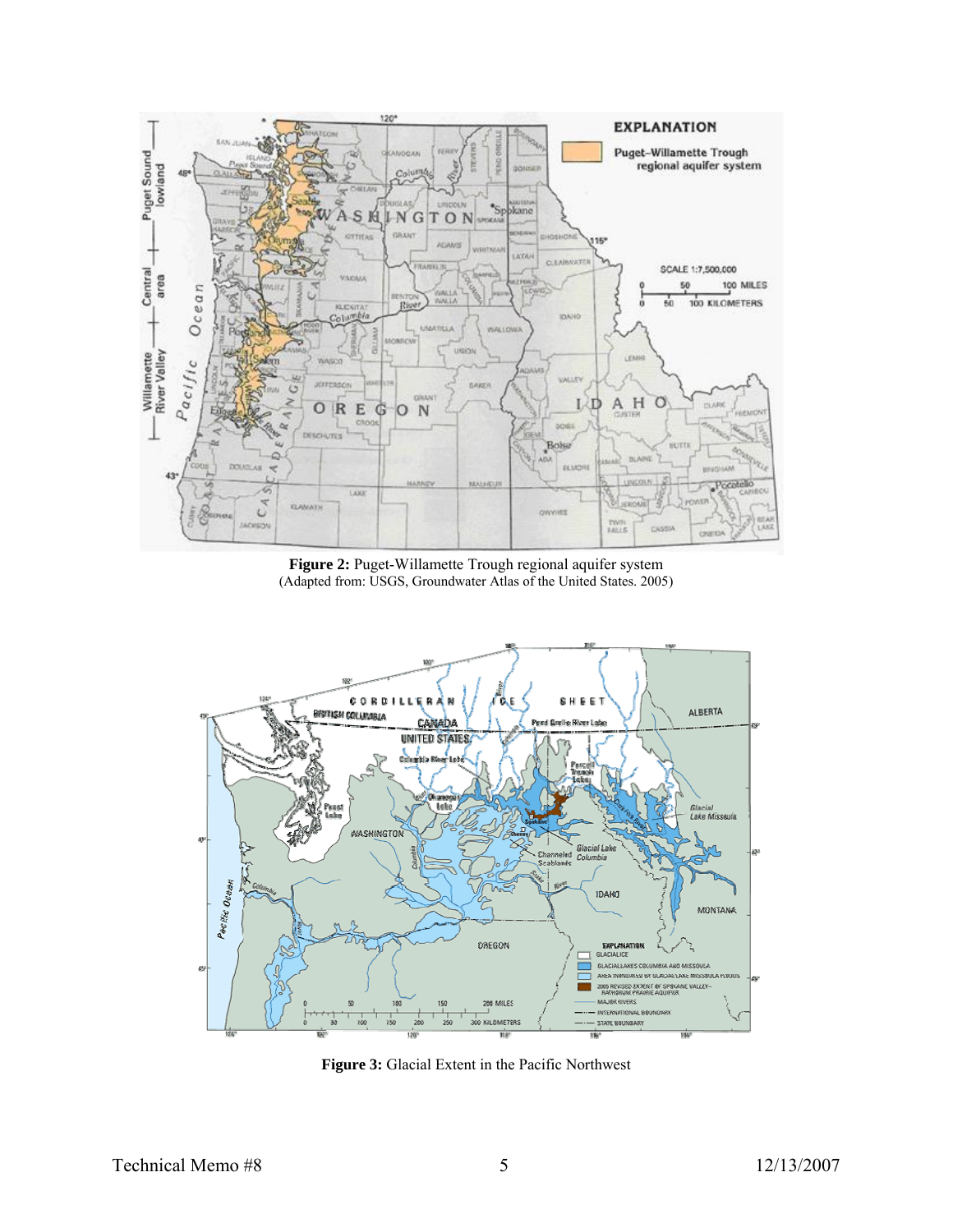The lithology of the Puget Sound Lowland aquifer system is highly complex and variable. The aquifer system is comprised primarily of Quaternary alluvial, glacial, and interglacial unconsolidated sediment. These sediments are predominately Quaternary river alluvium, till, recessional and advance outwash, and other interglacial sediment and can be as thick as 3,000 feet near Seattle, Washington. The upper 200 to 300 feet of the unconsolidated deposits is composed of sand and gravel deposited during the last glaciation and is considered the most productive aquifer.



**Figure 4:** Ideal Sequence of Puget Sound Lowland Aquifer System

The U.S. Geological Survey (USGS) divides the Quaternary sediment in the Puget Sound Lowland into aquifers and confining beds depending on whether they are predominately coarse grained or fine grained and their mode of origin. The following describes how each is classified:

- These uppermost, coarse-grained deposits are considered to be one hydrogeologic unit, which generally consists of advance or recessional outwash. They can be very localized or centralized.
- Another geological unit, present at the land surface in the large river valleys, consists of alluvial deposits and can be quite extensive. Depending on grain-size, these units can be classified as poor aquifers if overall grain size is fine or productive if more coarsegrained materials are present.
- Interglacial and proglacial deposits are fine-grained and classified as confining units.
- Fine-grained, cemented tills are classified as semi-confining units. Oftentimes, these deposits overlie and/or underlie interglacial sediment. In which case, they are often included in the interglacial hydrologeologic units.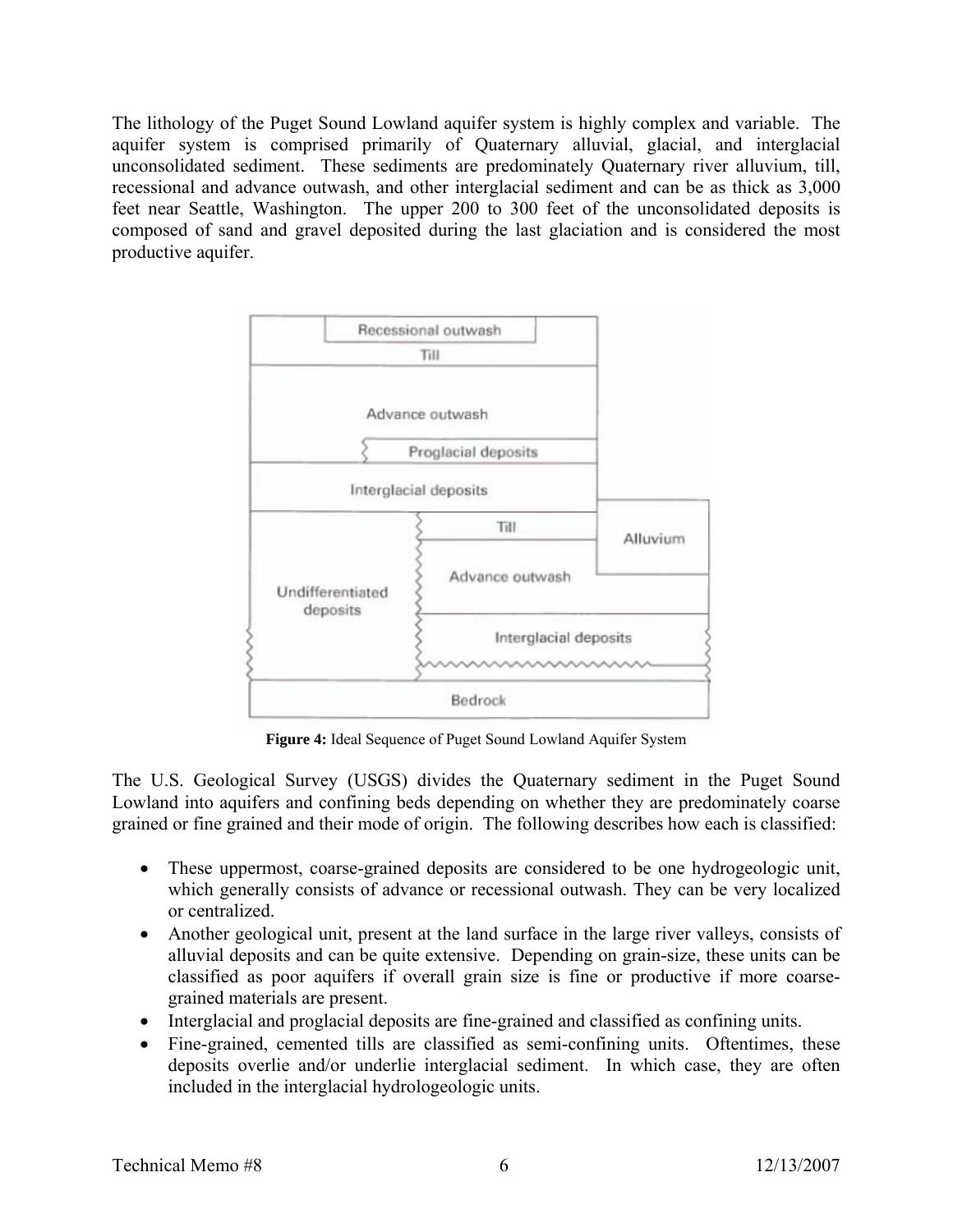- Coarse-grained sands are defined as aquifers.
- Beyond 200 to 500 ft below land surface, deposits are undifferentiated unless deep well information is available. In which case, they can be differentiated between predominately coarse-grained and fine-grained.

The extent of the hydrogeologic units within the Puget Sound Lowlands is highly variable, both locally and regionally. The hydrogeologic units range in both extent and depth throughout the region. Localized recessional outwash deposits average approximately 10 ft in thickness; however, in a few areas outwash deposits are as thick as 150 ft. Similarly, the thickness of the upper till, which blankets much of the Puget Sound Lowland, also varies considerably, ranging from 20 ft to 40 ft on average to as great as 125 ft in some locations. Below the till, coarsegrained deposits, averaging between 40 ft and 50 ft, can reach as deep as 400 ft; however, a depth of 150 ft to 200 ft is more common. Fine-grained deposits consisting of glacial till or siltclay underlie the coarse-grained deposits and average 40 ft to 65 ft in thickness. Again, however, their thickness has been known to exceed 150 ft in some areas. In general, the total extent of the above described aquifer system extends from 200 ft to 500 ft in depth.

The lithology of the deeper deposits in the Puget Sounds Lowlands is generally unknown. According to the USGS, there are 23,000 wells located in the Puget Sound Lowlands, of which less than 50 percent are more than 100 ft deep and only 360 wells are more than 500 ft deep. Therefore the deep deposits in the Puget Sound Lowland cannot be adequately described.

Groundwater movement is predominately controlled by topography and the geometry of the groundwater system. In general, the configuration of the water table and the uppermost aquifer parallels that of the surface. Regional groundwater movement is typically from topographic highs to topographic lows, which are usually stream drainages or saltwater bodies. Groundwater movement is generally horizontal in the aquifers and vertical in the confining units.

The lateral groundwater movement is a function of both hydraulic conductivity and lateral hydraulic gradients. In the upper aquifers, lateral gradients range from 30–60 ft/mi and in the deeper aquifers, they range from  $5 - 10$  ft/mi. Lateral hydraulic conductivity of the glacial aquifers ranges from 30 to 550 ft/d, and the conductivity of the coarse-grained alluvium ranges between 100 and 200 ft/d.

Seasonal water fluctuations in the uppermost aquifer range from about 4 to 10 ft and are generally less than 4 ft in the deeper aquifers. In general, shallow wells show a rapid response to recharge during winter precipitation, while deeper wells show a lag time of 1 to 3 months. Depending on location, tides can also affect groundwater levels.

Groundwater recharge varies temporally and spatially due to the distribution of precipitation, topography, soil permeability, land use cover, and geology. Estimated recharge varies from 10 percent to 100 percent of precipitation; the low estimates are for areas of till cover and the high estimates are for areas of coarse-grained recessional outwash cover.

While groundwater recharge into the upper aquifer can be estimated fairly readily, the quantity of groundwater that enters the deep aquifer is difficult to determine and has only been estimated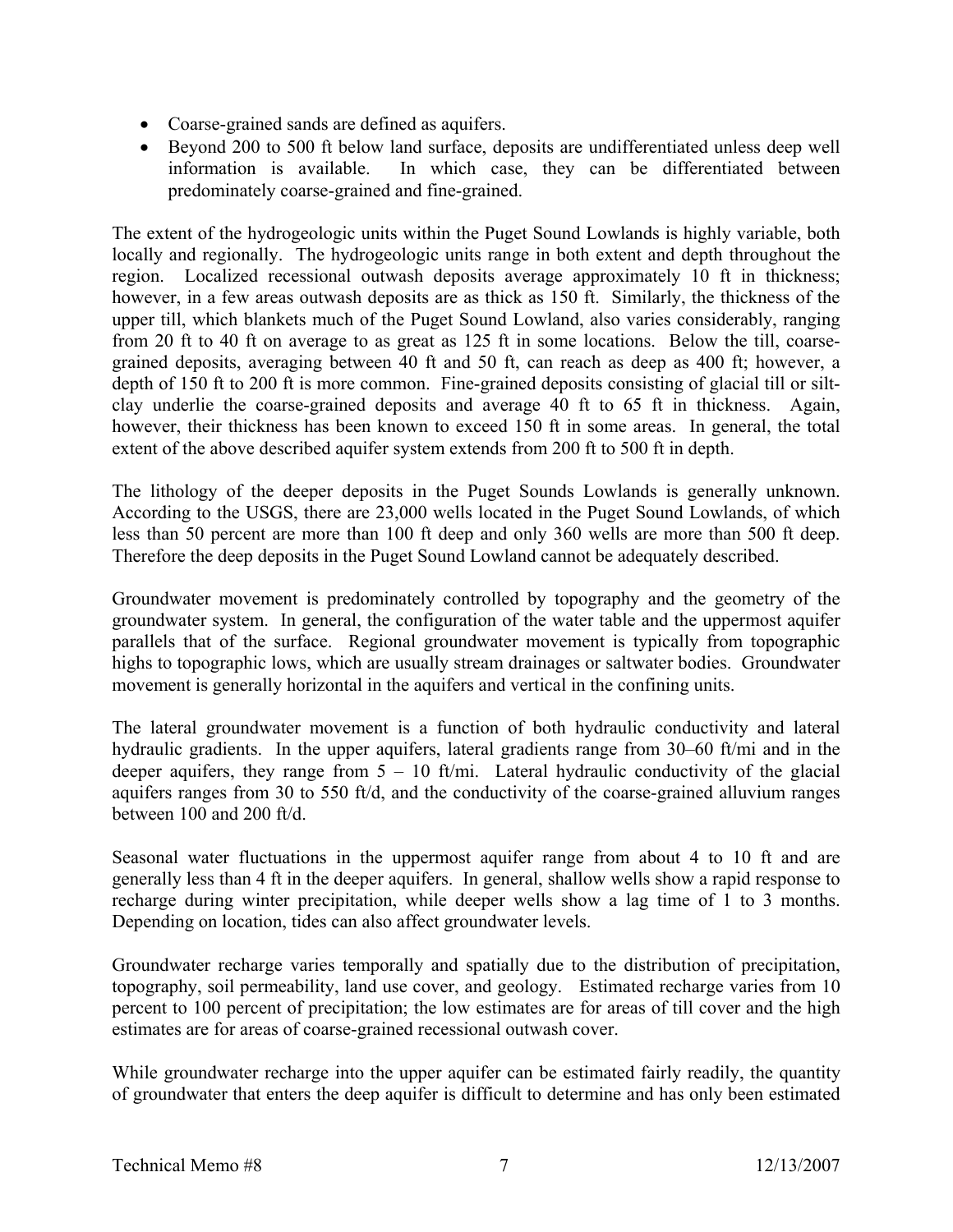through water-budget or numerical groundwater modeling techniques. Estimates of deep aquifer recharge in the Puget Sound Lowlands range from 3  $ft^3/s$  on Whidbey Island (1989) to 34  $ft^3/s$  on Gig Harbor peninsula (1982) and 37  $\text{ft}^3\text{/s}$  of Vashon Island (2005).

Groundwater-surface water interaction varies throughout the region. In 1999, the Washington State Department of Ecology published a report entitled, "Estimated Baseflow Characteristics of Selected Washington Rivers and Streams." This study, intended to provide information on the hydrologic interactions between groundwater and surface water within Washington State, utilized 582 discharge records from the U.S. Geological Survey (USGS) National Water Information System and a USGS hydrograph separation software program called HYSEP to perform statistical analysis for baseflows throughout the state. Results indicated, that on average groundwater discharge represented approximately 68% of total annual streamflow for the stations modeled, and estimates for groundwater contributions for the months of July, August, September and October were 86%, 86%, 77%, and 69% respectively. It should be noted that these values are state-wide values, and any attempt to apply these numbers at a local scale would be inappropriate.

# **3. Groundwater and Climate Change Impact Studies**

Although the peer-reviewed literature evaluating the impacts of climate change on groundwater resources is limited, there has been important research performed. This section highlights eight studies in which groundwater and climate change impacts have been assessed. These studies are throughout the United States and Canada. The most notable studies are of the Grand Forks aquifer in B.C. Canada (Scibek and Allen, 2006; Allen et al., 2006) and on the Edwards aquifer in Texas (Loáiciga, 2003; Loáiciga et al., 2000). Other studies have been conducted on the Ogallala aquifer, the Ellensburg Basin in Washington, and the "Ponds" aquifer in Eastern Massachusetts, for example. Table 1 presents an overview of the studies. This summary is followed by details of each study, organized by geographical area.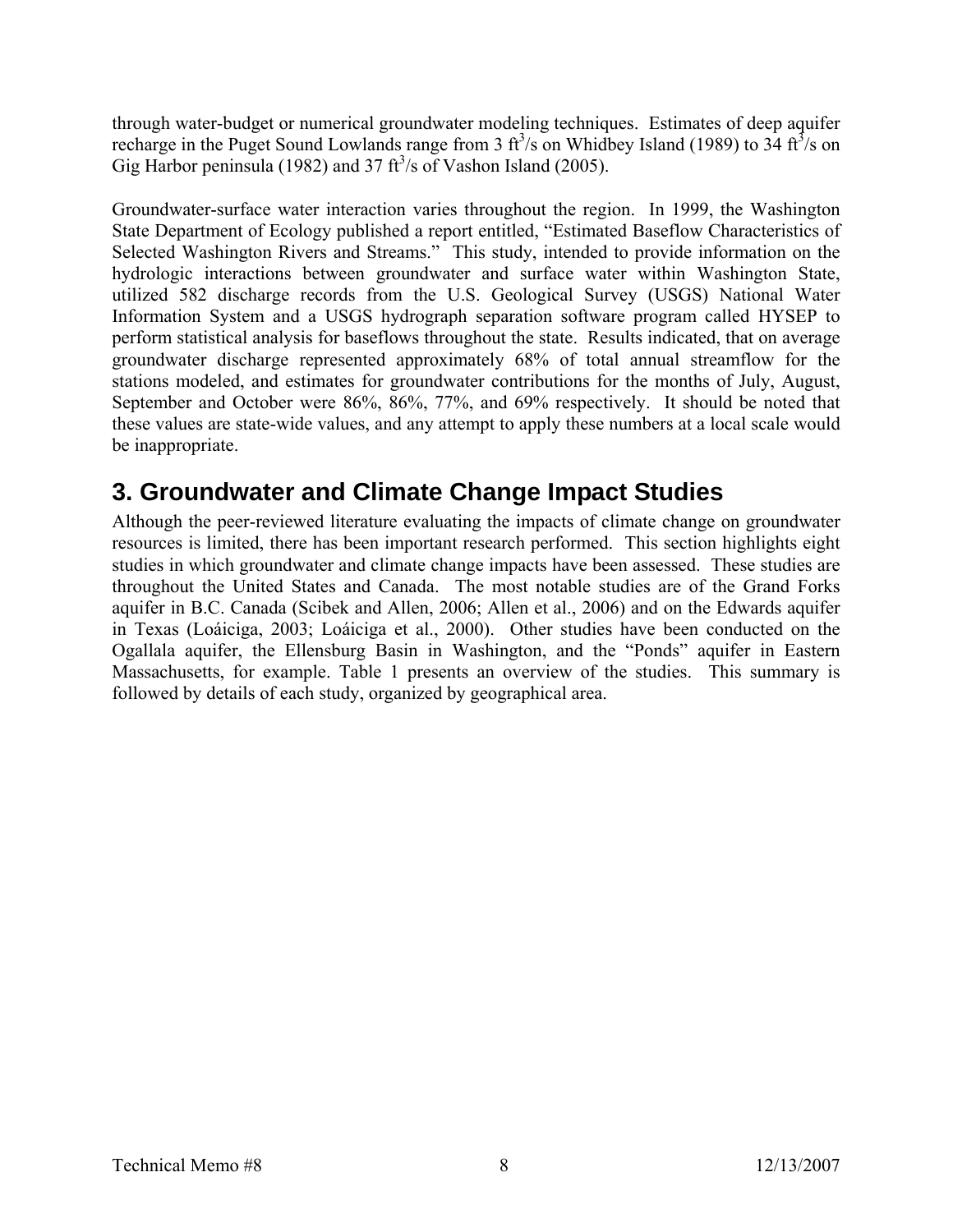| Date          | <b>Authors</b>                | <b>Study Site</b>                                               | <b>Site Description</b>                                                                                                                              | <b>Aquifer</b><br><b>Description</b>                                                                                                                                                                                                             | <b>Models</b>                                                       | <b>General</b><br><b>Circulation</b><br>Model(s)<br>(GCMs) | <b>Climate</b><br>Change<br><b>Scenarios</b>                                                                                    | <b>Variables</b><br>Investigated                                                                                                                                                                                         | GW metrics and<br><b>Results</b>                                                                                                                                                                                                                         |
|---------------|-------------------------------|-----------------------------------------------------------------|------------------------------------------------------------------------------------------------------------------------------------------------------|--------------------------------------------------------------------------------------------------------------------------------------------------------------------------------------------------------------------------------------------------|---------------------------------------------------------------------|------------------------------------------------------------|---------------------------------------------------------------------------------------------------------------------------------|--------------------------------------------------------------------------------------------------------------------------------------------------------------------------------------------------------------------------|----------------------------------------------------------------------------------------------------------------------------------------------------------------------------------------------------------------------------------------------------------|
| 2004,<br>2006 | Allen et al.                  | <b>Grand Forks</b><br>Aquifer, south<br>central B.C.,<br>Canada | Located in the<br>mountainous<br>valley of Kettle R.;<br>semi-arid climate;<br>groundwater used<br>extensively for<br>irrigation and<br>domestic use | Highly productive,<br>alluvial (sand $&$<br>gravel),<br>unconfined                                                                                                                                                                               | MODFLOW,<br><b>HELP</b>                                             | CGCM1                                                      | $1961 - 99$<br>present;<br>$2010 - 39$ ;<br>$2040 - 69$ ;<br>$2070 - 99$                                                        | 1. Changes in<br>recharge<br>2. Changes in river<br>stage                                                                                                                                                                | 1. Water table levels<br>changed minimally with<br>change in recharge<br>levels (ranges from: -<br>$.025m$ to $0.05m$ )<br>2. Water table levels<br>were significantly<br>influenced by changes<br>in river stage (ranges<br>from: $-2.10m$ to $3.45m$ ) |
| 2003          | Croley II<br>and<br>Luukkonen | Saginaw<br>Aquifer,<br>Lansing,<br>Michigan                     | Located in the<br>south central part<br>of the Lower<br>Peninsula of<br>Michigan                                                                     | A composite of<br>sandstones of<br>Pennsylvanian age,<br>typically ranges in<br>thickness from 100<br>to 350 feet in areas<br>where this unit is<br>used for drinking<br>water supply.                                                           | <b>GLERL</b><br>hydrologic<br>modeling<br>system,<br><b>MODFLOW</b> | CCCMA,<br>Hadley                                           | 2030                                                                                                                            | 2 climate change<br>scenarios based on<br>GCM emissions<br>and predicted<br>increased pumping<br>demands. In<br>general the<br>CCCMA scenario<br>predicts a warmer,<br>dryer future than<br>does the Hadley<br>scenario. | Groundwater levels<br>declined under the<br>CCCMA scenario and<br>increased under the<br>Hadley scenario.                                                                                                                                                |
| 2007          | Jykrama<br>and Sykes          | <b>Grand River</b><br>Watershed,<br>Ontario                     | Located in south-<br>western, Ontario,<br>draining an area of<br>almost $7,000$ km <sup>2</sup><br>into Lake Erie                                    | Highly variable<br>soils and<br>topography,<br>ranging from low<br>permeability<br>lacustrine clay<br>deposits and low<br>topographic relief<br>to higher<br>permeability sand<br>and gravel kame<br>moraines with<br>moderately high<br>relief. | HELP3                                                               | $N/A - Used$<br>IPCC $3^{rd}$<br>Assess.<br>Report         | Looked at<br>change<br>over 40<br>years using<br>8 scenarios,<br>all with<br>increasing<br>precipitatio<br>n and<br>temperature | 1. Precipitation<br>and temperature<br>2. Spatial variation<br>of surface and<br>subsurface<br>properties<br>including soil type<br>and vegetation data                                                                  | 1. Recharge increased<br>with increasing<br>precipitation and<br>temperature<br>2. Recharge varied<br>considerably due to<br>spatial variation in land<br>use and underlying<br>soils.                                                                   |

**Table 1:** Comparison of Studies Evaluating the Impacts of Climate Change on Groundwater Resources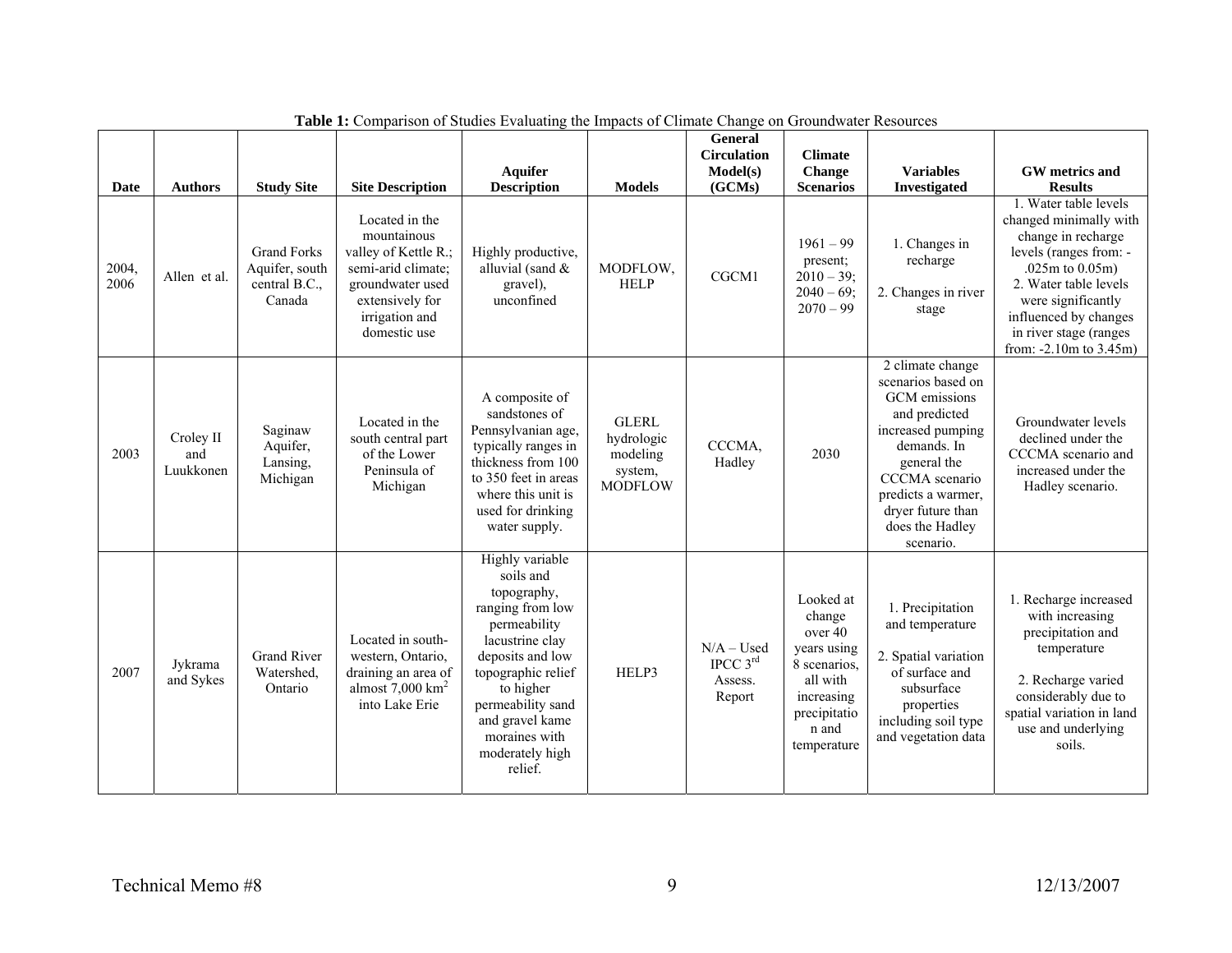| Date          | <b>Authors</b>      | <b>Study Site</b>            | <b>Site Description</b>                                                                                                                 | <b>Aquifer</b><br><b>Description</b>                                                                                                                                       | <b>Models</b>   | <b>General</b><br><b>Circulatio</b><br>n Model(s)<br>(GCMs) | <b>Climate</b><br>Change<br><b>Scenarios</b>                | <b>Variables</b><br><b>Investigated</b>                                                                                                                                                                                                                    | GW metrics and<br><b>Results</b>                                                                                                                                                                                              |
|---------------|---------------------|------------------------------|-----------------------------------------------------------------------------------------------------------------------------------------|----------------------------------------------------------------------------------------------------------------------------------------------------------------------------|-----------------|-------------------------------------------------------------|-------------------------------------------------------------|------------------------------------------------------------------------------------------------------------------------------------------------------------------------------------------------------------------------------------------------------------|-------------------------------------------------------------------------------------------------------------------------------------------------------------------------------------------------------------------------------|
| 2002          | Kirshen             | Eastern<br>Massachusetts     | 28 $km^2$ ; referred to<br>as the "Ponds"                                                                                               | Highly permeable,<br>unconfined<br>stratified drift<br>aquifer                                                                                                             | <b>MODFLOW</b>  | N/A                                                         | 2030, 2100                                                  | Temperature and<br>precipitation due to<br>mean and 20 year<br>drought climate<br>change scenarios<br>for both 2030 and<br>2100.                                                                                                                           | Annual recharge stays<br>the same or improves<br>slightly under mean<br>conditions for both<br>2030 and 2100. Annual<br>recharge is significantly<br>reduced for both 2030<br>and 2100 under 20 year<br>drought conditions.   |
| 2000,<br>2003 | Loaiciga            | Edwards<br>Aquifer,<br>Texas | Located in south-<br>central Texas; total<br>area is $15,650$ km <sup>2</sup> ;<br>primary source of<br>drinking water for<br>the area; | Karst aquifer; one<br>of the most<br>productive<br>regional aquifers in<br>the US;<br>groundwater<br>recharge occurs<br>through stream<br>seepage within<br>recharge area. | <b>GWSIM IV</b> | N/A                                                         | 2xCO <sub>2</sub>                                           | $1.2xCO2$ climate<br>warming scenario<br>2. 2050 use do to<br>population<br>increase                                                                                                                                                                       | 1. Spring flows<br>increase with 2xCO <sub>2</sub><br>climate scenario<br>2. Spring flows<br>decrease with<br>population increase.<br>Population increase has<br>a greater effect than<br>$2xCO2$ climate warming<br>scenario |
| 1999          | Rosenberg<br>et al. | Ogallala<br>Aquifer          | One of the world's<br>largest aquifers;<br>underlies portions<br>of 8 states:<br>provides water for<br>20% of irrigated<br>land in US   | Not uniform in its<br>stratigraphy,<br>recharge rate or<br>withdrawals                                                                                                     | <b>HUMUS</b>    | GISS,<br>UKTR,<br><b>BMRC</b>                               | + $1^{\circ}C, +2.5^{\circ}C,$<br>+5.0 $\mathrm{^{\circ}C}$ | 3 GCMs applied at<br>3 levels of global<br>mean temperatures<br>(a surrogate for<br>time) and at 3<br>levels of $CO2$<br>concentration in<br>order to estimate<br>the impacts of<br>direct $CO2$ effects<br>on photosynthesis<br>and<br>evapotranspiration | Under all scenarios<br>recharge was decreased.                                                                                                                                                                                |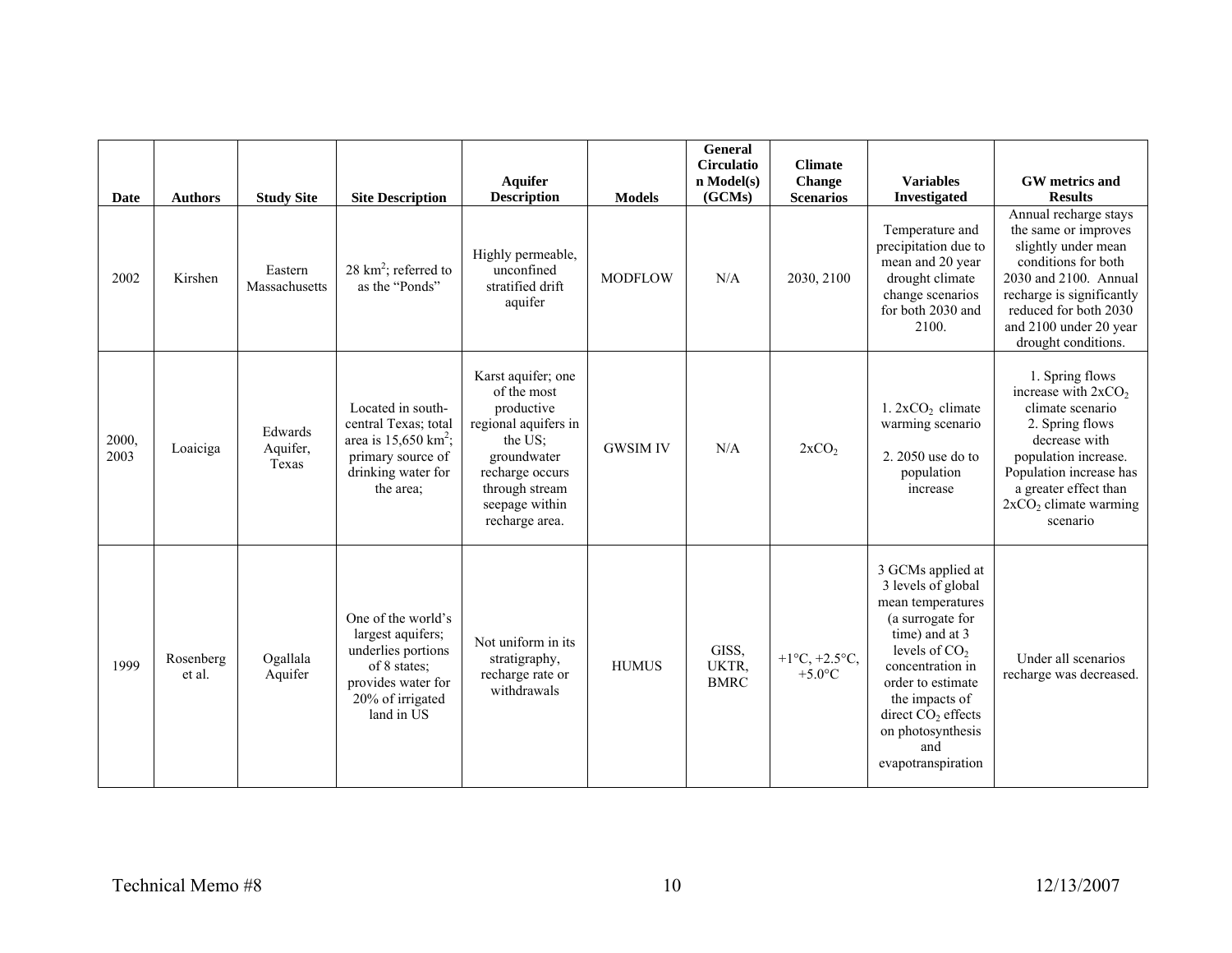| Date | <b>Authors</b> | <b>Study Site</b>       | <b>Site Description</b>                                                                                                                     | <b>Aquifer</b><br><b>Description</b> | <b>Models</b>           | General<br><b>Circulatio</b><br>$n$ Model(s)<br>(GCMs) | <b>Climate</b><br><b>Change</b><br><b>Scenarios</b> | <b>Variables</b><br>Investigated                                                                                                                                                                                        | GW metrics and<br><b>Results</b>                                                                                                                                                                                                                                                                                                            |
|------|----------------|-------------------------|---------------------------------------------------------------------------------------------------------------------------------------------|--------------------------------------|-------------------------|--------------------------------------------------------|-----------------------------------------------------|-------------------------------------------------------------------------------------------------------------------------------------------------------------------------------------------------------------------------|---------------------------------------------------------------------------------------------------------------------------------------------------------------------------------------------------------------------------------------------------------------------------------------------------------------------------------------------|
| 1991 | Vaccaro        | Ellensburg<br>Basin, WA | Located in the<br>semi-arid region of<br>the Columbia<br>Plateau                                                                            | N/A                                  | <b>DPM</b>              | GISS,<br>OSU,<br><b>GFDL</b>                           | AVE-GCM<br>MAX-GCM                                  | 2 scenarios<br>evaluated: the<br>average of 3<br>GCMs and a<br>maximum water<br>deficit scenario                                                                                                                        | Recharge for pre-<br>development, native<br>plant conditions under<br>an average GCM<br>climate change scenario<br>is increased while<br>recharge under 1980's<br>conditions for irrigated<br>agricultural crops is<br>reduced. Under<br>maximum GCM climate<br>change scenario,<br>recharge for both land-<br>use scenarios is<br>reduced. |
| 2005 | Zhu et al.     |                         | Upper Sacramento Valley,<br>Lower Sacramento Valley and Bay<br>Delta.<br>San Joaquin and South Bay,<br>Tulare Basin,<br>Southern California | N/A                                  | CALVIN,<br><b>CVSGM</b> | Hadley,<br><b>PCM</b>                                  | 12 total<br>climate<br>change<br>scenarios          | The potential<br>effects of climate<br>change on<br>California water<br>supply were<br>evaluated by<br>investigating<br>predicted changes<br>in rim inflows.<br>groundwater, local<br>runoff, reservoir<br>evaporation. | Water availability for<br>nine of the twelve<br>scenarios decreased:<br>however, for the<br>HadCM2 scenarios,<br>water availability<br>increased throughout<br>the year.                                                                                                                                                                    |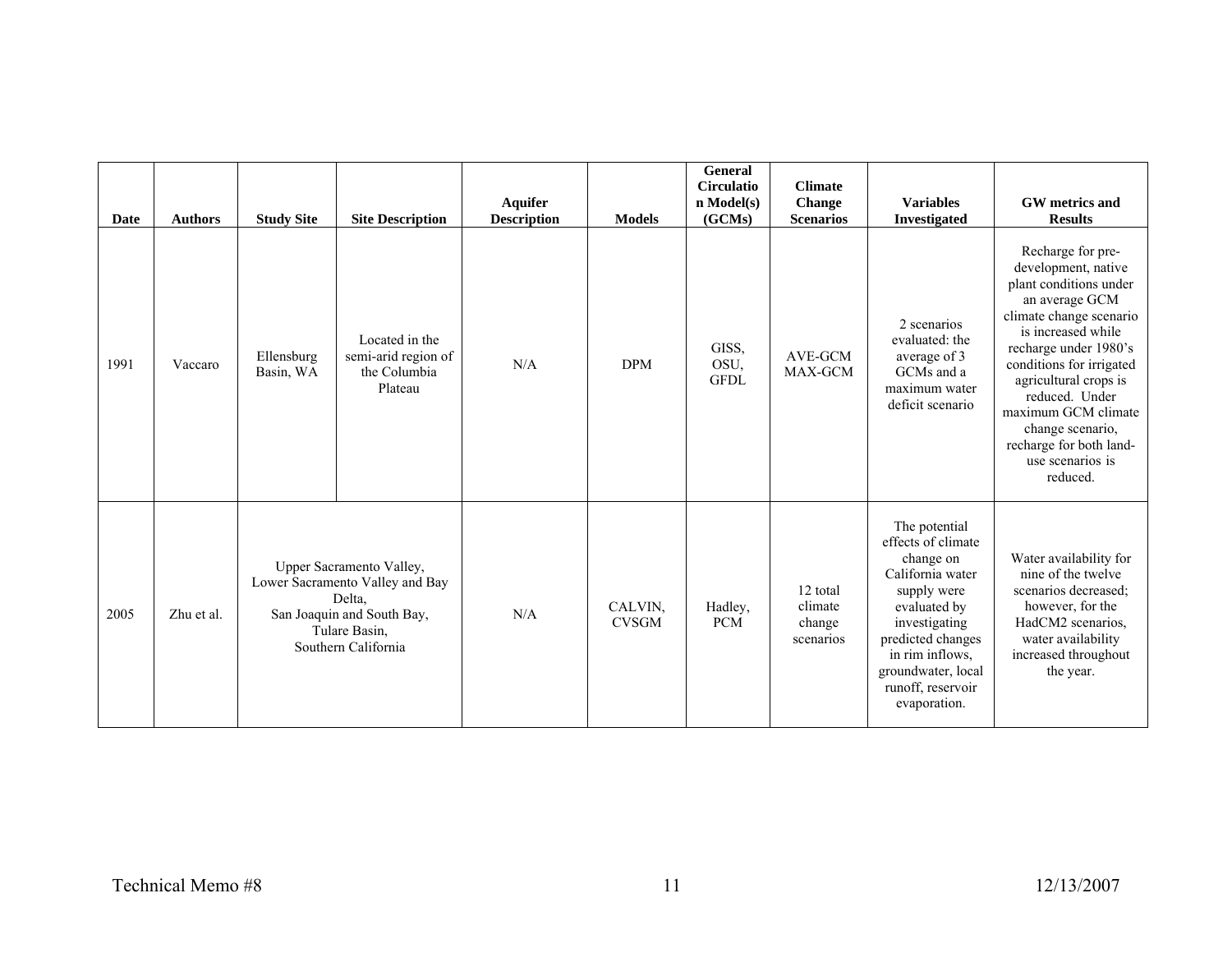# *3.1. British Columbia, Canada*

Allen et al. (2004) have performed some of the most extensive research on the impacts of climate change on groundwater. The authors have conducted numerous studies evaluating the effects of climate change on the Grand Forks Aquifer, in south-central British Columbia, Canada. Allen et al. (2004) evaluated the effects of groundwater levels to river stage and recharge. Scibek and Allen (2006) investigated the modeled impacts of predicted climate change on recharge and groundwater levels. Other studies completed by the authors include a comparison of modeled responses of two-high permeability, unconfined aquifers to predicted climate change and an evaluation of groundwater-surface water interaction under climate change scenarios. Due to the similarity of each of the four studies, this review focuses on the sensitivity analysis of the Grand Forks aquifer and the modeled impacts of climate change on the aquifer.

#### **3.1.1 Groundwater and climate change: a sensitivity analysis for the Grand Forks aquifer, southern British Columbia, Canada**

Allen et al. (2004) studied the sensitivity of an aquifer to changes in recharge and river stage in the Grand Forks aquifer. The results indicated that changes in river-stage elevation of the Kettle and Granby Rivers, which flow through the valley, have a much larger impact than variations in recharge to the aquifer under different climate-change scenarios, modeled under steady-state conditions.

This study attempted to identify the potential impacts of climate change on groundwater of the Grand Forks aquifer, a surficial, unconfined aquifer located in south-central BC, Canada. The aquifer is a highly productive, alluvial aquifer, consisting predominately of sand and gravel. The region is semiarid; groundwater constitutes approximately 22% of the drinking water in BC and is used for agriculture in many regions of the province. The main drainage features in the Grand Forks area include two rivers.

The authors assessed two main parameters potentially affected by climate change impacts to groundwater levels: recharge and river stage/discharge. This was accomplished by calibrating a flow model and conducting sensitivity analysis by varying both recharge and river stage/discharge and calculating the differences in water levels.

The authors developed a three-dimensional groundwater flow model for the Grand Forks aquifer to facilitate a comparison of well captured zones defined using numerical modeling and analytical techniques. The authors used Visual MODFLOW, a groundwater flow model that solves the groundwater flow equation using block-centered finite-difference method. Visual MODFLOW can simulate flow in a quasi-3D manner, and both steady-state and transient conditions can be modeled, as well as water-balance calculations (using Zone Budget) and particle tracking (using MODPATH).

### **Modeling Results**

#### **Recharge Analysis**

To estimate recharge based on available precipitation and temperature records and anticipated changes to these values, the authors utilized the computer code UnSat Suite and its subprogram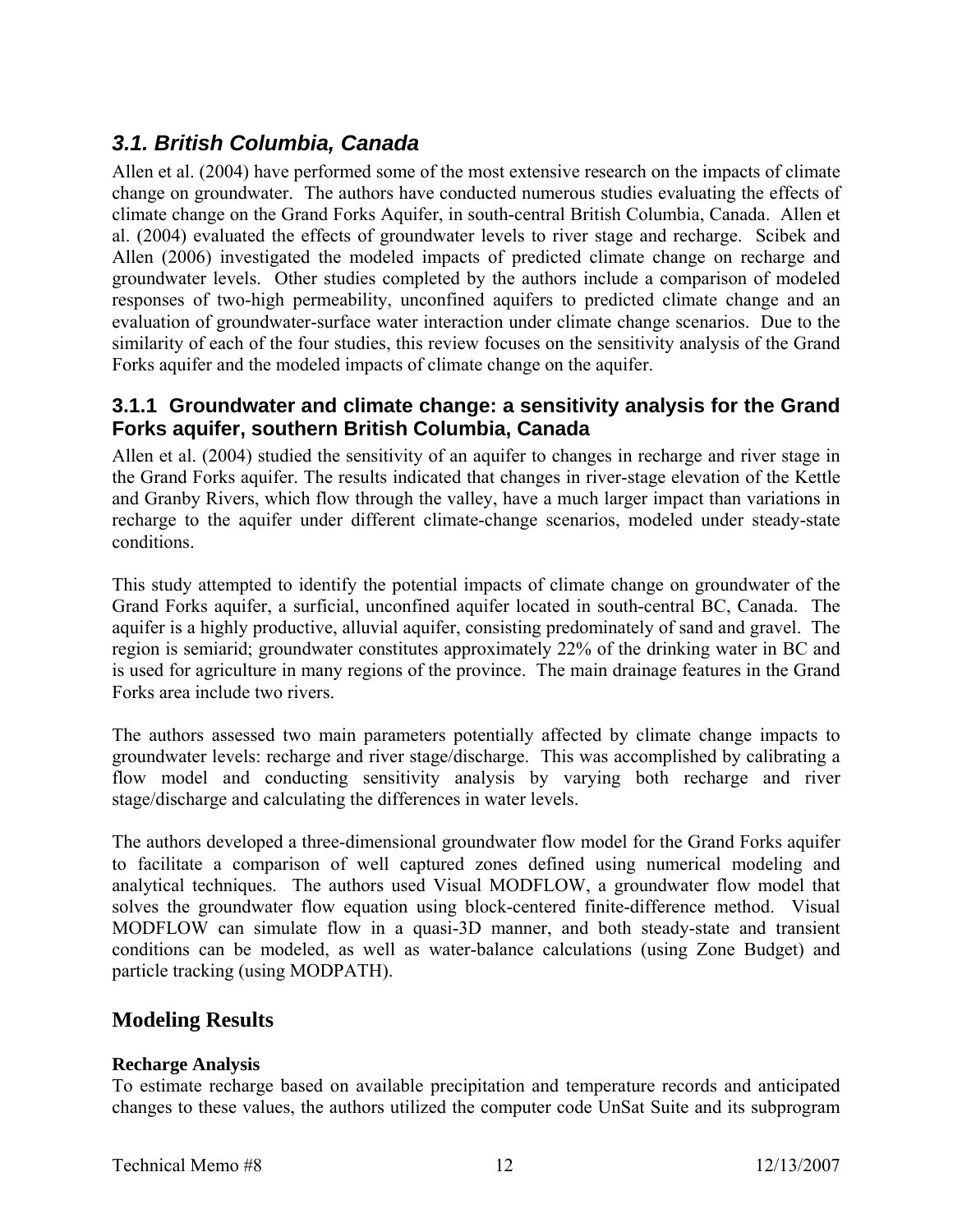Visual HELP. Visual HELP, a more user-friendly interface for the program HELP, a program approved by the US EPA for designing landfills, enables the modeler to generate estimates of recharge using a weather generator and properties of aquifer column.

The authors varied the amount of recharge to the system by varying precipitation and evaporation according to the General Circulation Model (GCM) values for precipitation and temperature. In reality, this increase in precipitation and evaporation is coupled with river-stage elevation. However, to conduct a controlled sensitivity analysis, the authors varied two independent variables: recharge and river-stage elevation.

The authors used the model HELP to conduct the climate sensitivity analysis by using four scenarios generated by various GCMs. The four scenarios include:

- Low temperature/low precipitation
- Low temperature/high precipitation
- High temperature/low precipitation
- High temperature/high precipitation

The two extreme recharge values (high temperature/low precipitation and low temperature/high precipitation) were then put into Visual MODFLOW in order to determine the impact on the groundwater system. The results of the climate sensitivity modeling indicate that there is very little difference in either the general appearance of the water-level contours or the hydrogeology of the valley compared to the current recharge model. There is a very small (0.05m) increase in water level under the high-recharge scenario and a very low  $(-0.025m)$  decrease in water level under the low-recharge scenario.

#### **River Stage**

The model incorporated specified head boundaries relating to projected impacts of climate change. Using this method it was determined that these specified heads play a dominant role on the hydrogeology of the aquifer. Furthermore, their role affects the overall water balance much more than recharge due to changes in precipitation and evaporation. Simulated flows 20 and 50% greater than peak flow levels correlated with 2.72 and 3.45 m increases in water-table levels, respectively.

### **3.1.2 Modeled Impacts of Predicted Climate Change on Recharge and Groundwater Levels**

Scibek and Allen (2006) developed a method for linking climate models and groundwater models in a systematic manner. The Grand Forks aquifer in south central British Columbia was used as the study site, and climate change scenarios from the Canadian Global Coupled Model 1 (CGCM1) were downscaled to local conditions using Statistical Downscaling Model (SDSM). The factors were then extracted and applied in LARS-WG stochastic weather generator. The outputs of this model were inputs for the groundwater recharge model, HELP. Finally, MODFLOW was used to simulate four climate scenarios - present, 2010 – 2039, 2040 – 2069, and 2070 – 2099. Groundwater levels for the modeled climate scenarios were then compared to present levels. Results indicated that the effects of spatial distribution of recharge on groundwater levels, was much greater than that of temporal variation in recharge. Predicted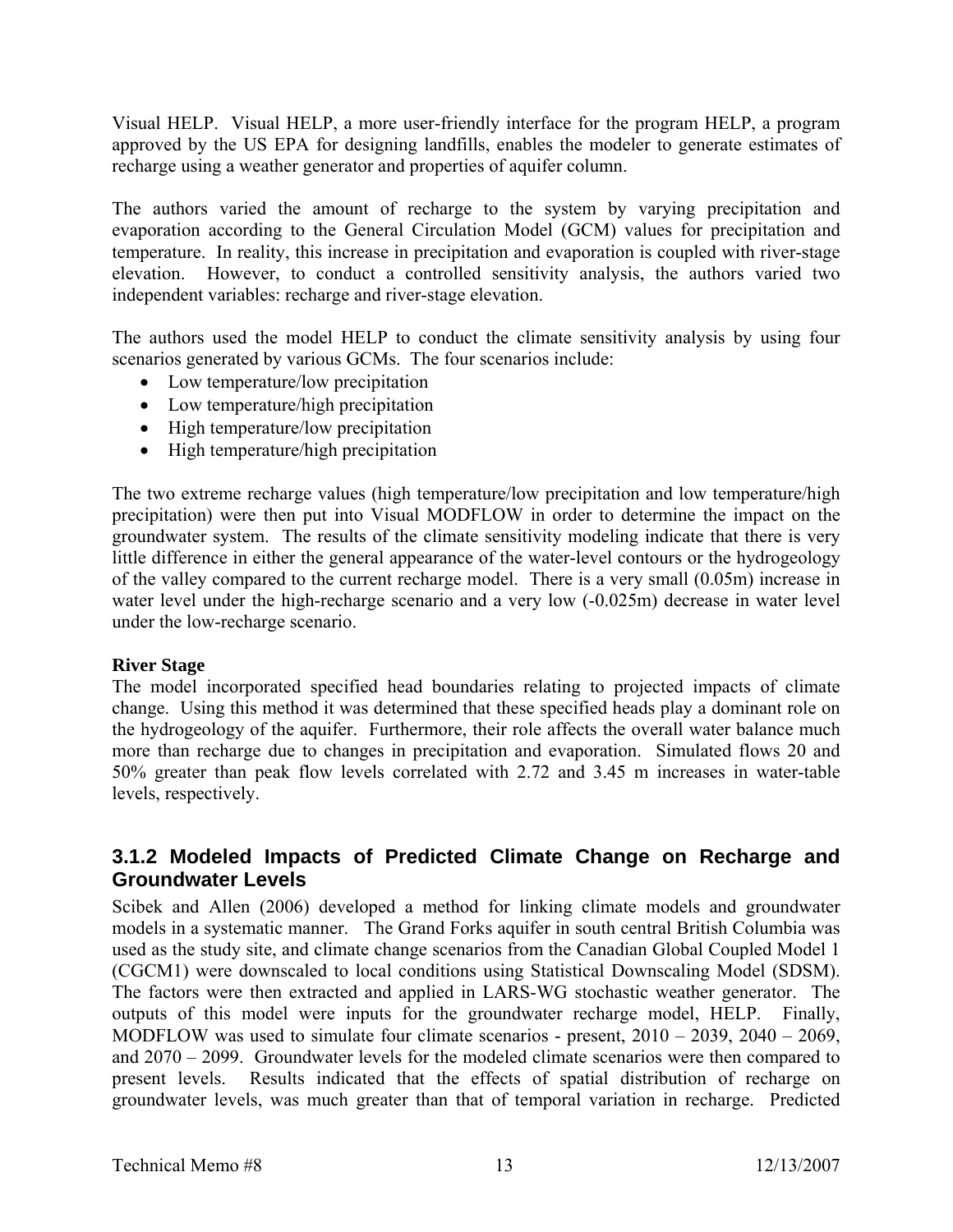future climate scenarios resulted in more recharge to the unconfined Grand Forks aquifer for the spring and summer seasons; however, due to the dominant interactions between river stage and groundwater levels (as shown in their previous study), the overall effect of recharge on the water balance was small.

#### **Spatial Modeling of Recharge**

The authors presented a method to generate spatially distributed and temporally varying recharge zones using a GIS model linked to the one-dimensional U.S. Environmental Protection Agency's Hydrologic Evaluation of Landfill Performance model, HELP. The approach depends on highresolution GIS maps for defining recharge zones, which the authors then linked to MODFLOW model grids by developing a specific code to link Visual MODFLOW 3.1.84 to Arc GIS 8.13. The authors highlighted that their method differs from that of previous distributed recharge methods in that they also estimated the distribution of vertical saturated hydraulic conductivity in the unsaturated zone and the thickness of the unsaturated zone. Sixty-four recharge zones for the study site were determined based on combinations of soil permeability, vertical hydraulic conductivity and water depth.

The authors then evaluated sensitivity of modeled recharge in the HELP model to input parameters. Results indicated that the type of stand grass, wilting point, field capacity and initial moisture content had very little effect on output results (<5%). Soil thickness and porosity of percolation layer had a moderate effect. Recharge was most sensitive to depth to water table (depth of unsaturated zone), soil permeability, and for vertical hydraulic conductivity of the unsaturated zone. These effects were found to be seasonal and most pronounced in early summer.

In the previous study by Allen et al. (2004), a uniform annual recharge value for the Grand Forks aquifer of 135.5 mm/year (approximately 27% of precipitation) was used. However, according to the results of this study, mean annual recharge varies across the 64 recharge zones, ranging from less than 30 mm/yr to over 120 mm/yr.

#### **Climate Change Scenarios and Predicted Recharge**

Under the predicted climate change scenarios, recharge was predicted to increase in all recharge zones, under all climate-change scenarios. The  $2010 - 2039$  climate scenario predictions indicated a 2 to 7% increase in historical mean annual recharge. The 2040 – 2069 climate scenario had a predicted 11 to 25% increase from historical mean annual recharge. Recharge values for each climate period were implemented into Visual MODFLOW in order to quantify the effect of changes in recharge on groundwater levels in the aquifer.

### **Modeling Results**

#### **Sensitivity to Recharge Distribution**

The authors investigated the sensitivity of the HELP model by evaluating two scenarios. The first scenario had spatially distributed mean annual recharge as the recharge input, and the second had temporally variable recharge rates with one uniform recharge zone. Results indicate that spatial distribution of recharge representation in the model has more significant impact on the water balance than does the temporal representation of recharge.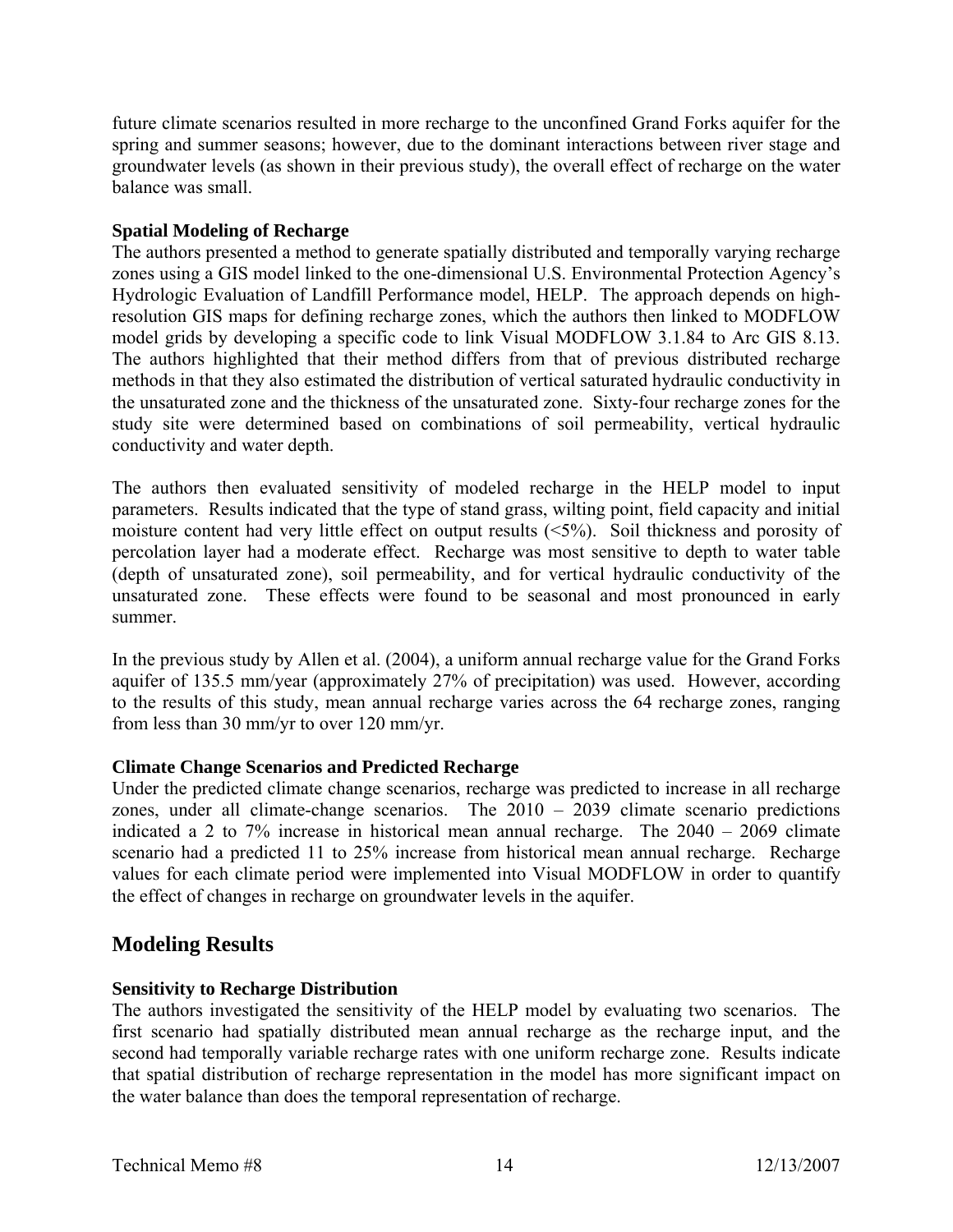#### **Climate Change Impacts on Groundwater Levels**

Under future climate scenarios, recharge was slightly lower in the late winter and was greatly increased in the late spring and summer. However, in this aquifer, effects of changing recharge due to climate change on groundwater levels was found to be very small compared to changes in timing of snowmelt events in the Kettle River. Because the groundwater system and the Kettle River are so hydraulically connected, shifts in the hydrographs had greater impacts on groundwater levels compared to that of changing recharge. It should be noted that this may not be the case for aquifers where surface water and groundwater are not as highly connected.

### *3.2. Ontario, Canada*

Jyrkama and Sikes (2007) evaluated the potential impacts of climate change on groundwater recharge for the Grand River watershed using a hydrologic model (HELP3). The results indicated that the overall groundwater recharge is projected to increase as a result of climate change. While global warming may result in increased evapotranspiration rates, the projected increase in intensity and frequency of precipitation for the area will contribute significantly to the surface runoff. Projected warmer winters will reduce the extent of groundwater frost and shift the spring melt to earlier in the season, allowing more water to infiltrate into the ground (Figure 5).



The authors used a physically based approach to assess the climate change impacts on estimating groundwater recharge. The authors noted that this method must consider both temporal variations in climatic variables as well as spatial variation of surface and subsurface properties across the study area. The primary objective of the paper was to present a methodology to quantify the spatial effect of potential climate change on groundwater recharge. The method was based on the hydrologic software package HELP3 coupled with a geographic information system (GIS). This method was applied to Grand River watershed in Ontario, Canada, which contains highly variable soils and topography ranging from low permeability lacustrine clay deposits and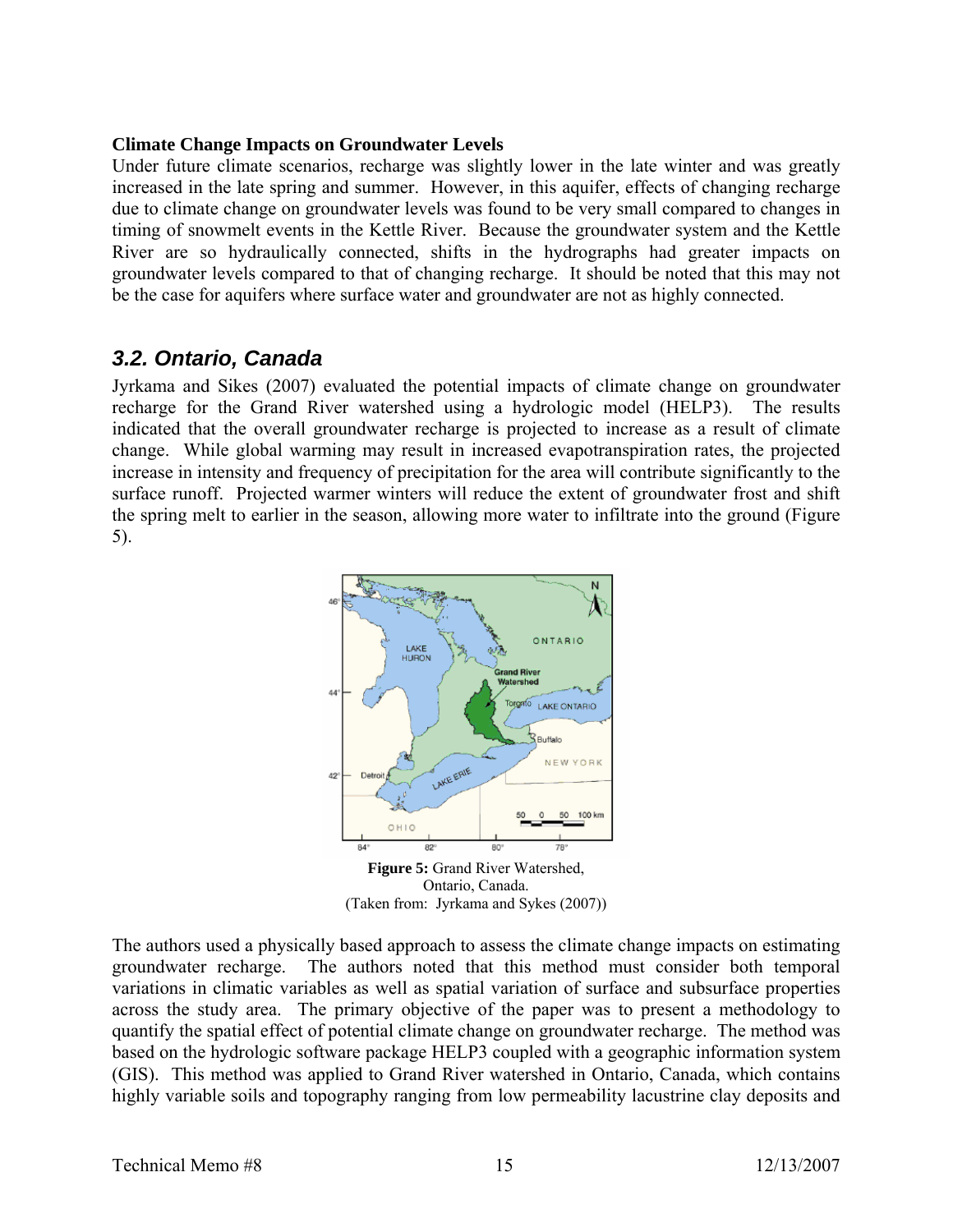low topographic relief to higher permeability sand and gravel kame moraines with moderately high relief.

HELP3, a quasi-two dimensional, deterministic routing model for computing water balances was chosen because it is readily available and easy to use. It simulates the important processes in the hydrologic cycle, including the effects of snowmelt and freezing temperatures. It simulates the daily movement of water into the ground, and accounts for precipitation, surface storage, runoff, evapotranspiration, vegetative interception and growth, unsaturated flow, and temperature effects (Schreoder et al., 1994). When HELP3 was compared to other modeling approaches for the eastern United States; even without calibration, the model was in closest agreement with direct recharge measurements (Risser et al., 2005).

#### **Spatial Modeling with HELP3**

This paper's primary contribution was to model the effects of spatially distributed parameters. This is somewhat different than similar studies done by Scibek and Allen (2006), which incorporated the concept of zoning or averaging for a 50-m raster grid. This concept of zoning is commonly used in modeling; however, when using averaging or lumping approaches, the authors argued that one loses the important information resulting in possibly erroneous analysis. Because of its one-dimensional nature and relative simplicity, the HELP3 model can include all available spatially and temporally distributed input parameters into the analysis.

#### **Climate Change Scenarios**

The impact of climate change was modeled by perturbing the HELP3 model input parameters using IPCC 2001 projections for the Grand River watershed over the next 100 years (IPCC, 2001). For the watershed, the general predictions from the 2001 report were:

- Projected increase in precipitation with an average change between 5% and 20% in the winter,
- Increased precipitation extremes,
- Greater than average warming in both summer and winter, and
- Possible reduction of incoming solar radiation due to increased greenhouse gases.

Eight scenarios were devised based on these projections and were scaled over a 40-year study assuming yearly linearly change. Results showing cumulative differences in surface runoff, evapotranspiration, and recharge between all scenarios and the "Base Case" scenario, averaged spatially over the entire watershed were given. Nine different climate change scenarios are used and the results summarized (Table 2, Figure 6). The results suggested that changing precipitation has the highest influence on the hydrologic cycle, while solar radiation had minimal impact. Under all scenarios, groundwater recharge was predicted to increase. Evapotranspiration was predicted to increase in all scenarios, except for scenario 6 where incoming solar radiation was reduced. Furthermore, surface runoff was increased with increasing precipitation; however, increasing temperature has both negative and positive effects on the hydrologic process.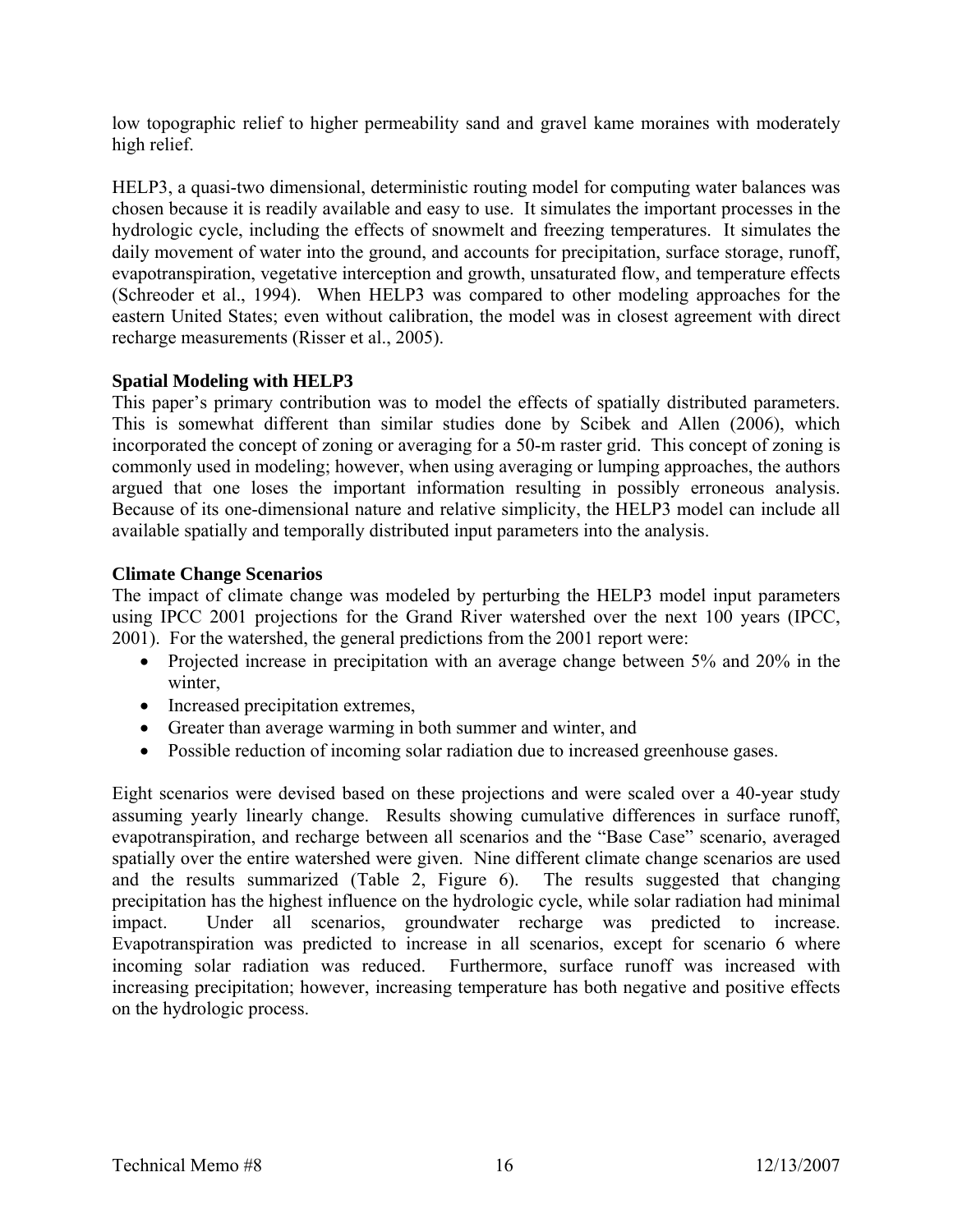| <b>Scenario</b> | <b>Description</b>                                                                          |
|-----------------|---------------------------------------------------------------------------------------------|
| Base Case       | Actual historical daily temp., precip., and simulated solar radiation for the past 40 years |
|                 | Precipitation +5% for December, January, and February                                       |
|                 | Precipitation +20% for December, January, and February                                      |
| 3               | Precipitation $+20\%$ for all months                                                        |
|                 | Temperature $+0.016$ °C/year                                                                |
|                 | Temperature $+0.070$ °C/year                                                                |
|                 | Solar radiation $+2\%$ for all months                                                       |
|                 | Combination of Scenarios 1, 5, and 6                                                        |
| 8               | Combination of Scenarios 3, 5, and 6                                                        |

**Table 2:** Climate Change Simulation Scenarios (Modified from: Jyrkama and Sykes (2007))



Comparing the results of the combined scenarios  $(7 \& 8)$ , the relative overall impact of climate change ranges from -12% to 10% for surface runoff, 3% to 12% for evapotranspiration, and 10% to 53% for groundwater recharge.

The authors then estimated the spatial impact of climate change on groundwater recharge in the basin and determined that there is a non-uniform impact across the basin, where some areas will be subject to greater changes in recharge rates than others. The degree of impact is directly related to groundwater levels, characteristics of the groundwater surface, and the nature of the underlying soils.

### *3.3. Eastern Massachusetts*

Kirshen (2002) analyzed the potential impacts of climate change on a highly permeable, unconfined aquifer located in Eastern Massachusetts for the years 2030 and 2100 under average and 20-year drought conditions. Results vary for each climate change scenario, ranging from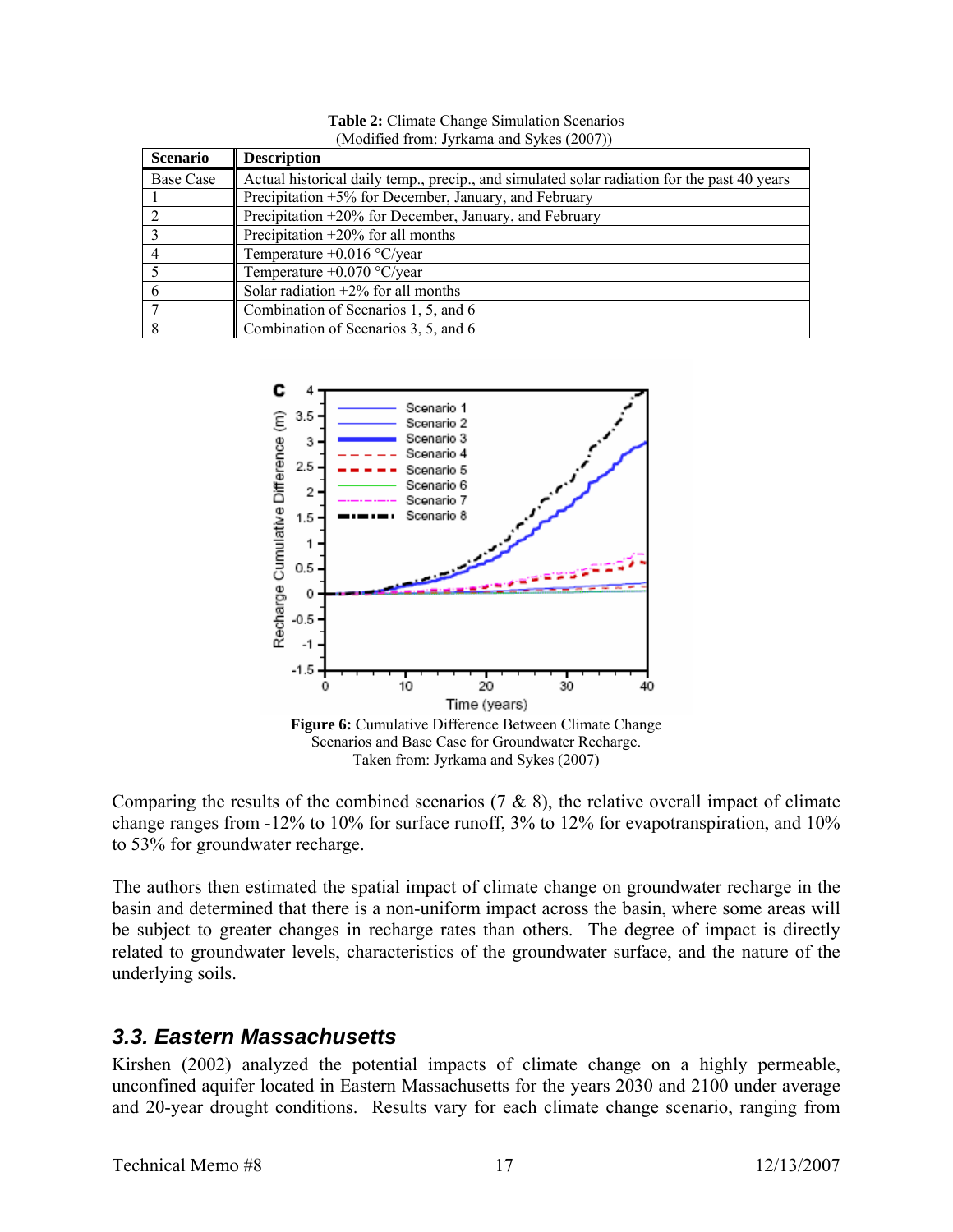slightly higher annual recharge and groundwater elevations to significantly less annual recharge and groundwater elevations.

The study area is 28 square kilometers, consists of sorted and layered sand, gravel, silt, and clay, and is underlain in most parts by a stratified drift aquifer. The area climate is humid, receiving an annual precipitation of approximately 1,040 mm. The surface waters and aquifer are hydraulically connected; in fact, most of the surface flows in the area come from the groundwater (Figure 7).



#### **Model Application**

The finite difference, three dimensional groundwater model (MODFLOW) was used in this study, due to its ability to replicate the dominant hydrologic processes in the area. Inputs into the model include: hydraulic parameters describing each cell, recharge, streamflows, and well withdrawals and characteristics. Outputs of the model include: transient groundwater elevations in each cell, surface water flows, elevations, and groundwater interactions for modeled streams and rivers. The model HSPF, (Hydrologic Simulation Program- FORTRAN), was used to provide historic streamflow estimates for MODFLOW. Field data, however limited by space and time, were used for calibration and verification of MODFLOW for the study area.

#### **Modeling the Possible Impacts of Climate Change**

To compare the possible impacts of global warming, the impacts of present water withdrawals under present mean annual precipitation and an extreme low value of precipitation (20-year drought condition) were determined. Then, two 2030 mean scenarios were chosen, one which assumed a 1°C increase in annual average temperature, and one which assumed a 1°C increase in annual average temperature (S1) and 10% increase in annual average precipitation (S2). The temperature and precipitation changes were chosen due to their likeness with several GCM scenarios. Based on the U.S. National Assessment recommendations, results were taken from the Canadian Climate Center (CCC) and used as the basis for the mean and drought conditions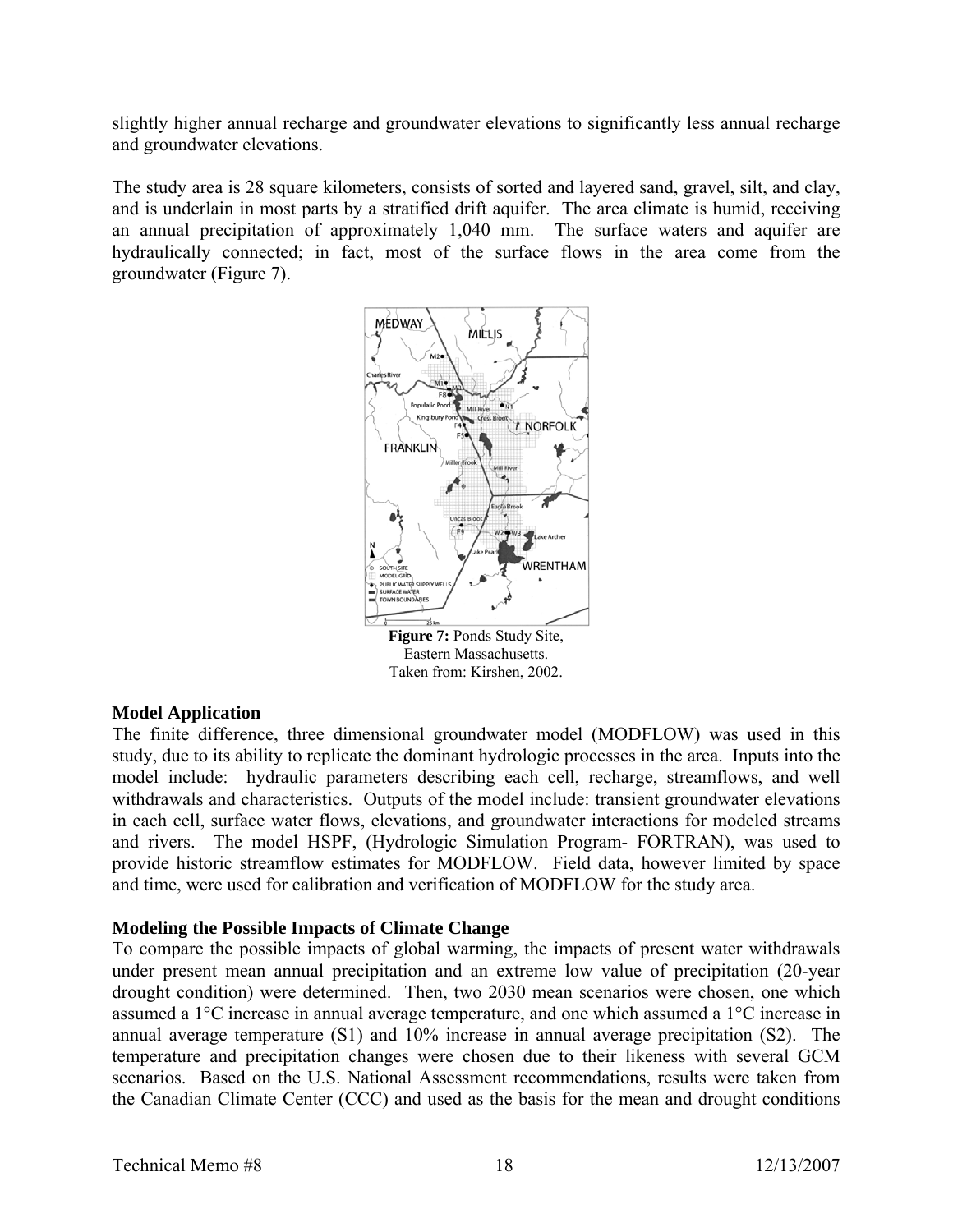for year 2100. For the 2030 extreme conditions event, a 20-year drought condition (annual precipitation at a nonexceedance probability at the 5 percentile level) was used.

#### **Results**

Results indicated that for the 2030 mean climate conditions, impacts on groundwater elevation and recharge may not be significant or may even be beneficial. For 2100 mean climate conditions, the impacts were sensitive to actual evapotranspiration estimates and could be positive or negative. Drought scenarios for 2030 and 2100 resulted in neutral or harmful effects on groundwater elevation and recharge. Each of the climate scenarios had differing impacts on water supply potential. Detailed results are shown below in Table 3.

| Scenario                                        | Annual<br>precipitation<br>(mm) | Average<br>monthly<br>temperature<br>(°C) | Annual<br>PET<br>(mm)          | Annual<br>AET<br>(mm) | Annual<br>recharge<br>(million<br>cubic<br>meters) |
|-------------------------------------------------|---------------------------------|-------------------------------------------|--------------------------------|-----------------------|----------------------------------------------------|
|                                                 |                                 | (a) Mean conditions                       |                                |                       |                                                    |
| Present<br>climate                              | 1,073                           | 9.4                                       | 846                            | 488                   | 12.96                                              |
|                                                 |                                 | Degree<br>change                          | Percent<br>change <sup>a</sup> |                       |                                                    |
| 2030 climate <sup>b</sup>                       |                                 |                                           |                                |                       |                                                    |
| S1                                              | 1,073                           | 1                                         | $+3.1$                         | 499                   | 12.96                                              |
| S <sub>2</sub>                                  | 1,127                           | 1                                         | $+31$                          | 507                   | 13.94                                              |
| 2100 CCC<br>climate <sup>c</sup>                | 1,153                           | 4.8                                       | $+9.3$                         | 531.607               | 13.94,12.27                                        |
|                                                 |                                 | (b) 20 year drought (Dgt)                 |                                |                       |                                                    |
| Present<br>climate<br>2030 climate <sup>d</sup> | 747                             | 0                                         | $\Omega$                       | 422                   | 7.00                                               |
| SL1                                             | 721                             | 1                                         | $+3.1$                         | 422                   | 6.50                                               |
| SL <sub>2</sub>                                 | 757                             | 1                                         | $+3.1$                         | 432                   | 7.00                                               |
| 2100 CCC<br>Climate <sup>e</sup>                | 719                             | 48                                        | $+9.3$                         | 434,496               | 6.45,5.16                                          |

| <b>Table 3:</b> Summary of Climate Change Scenarios |
|-----------------------------------------------------|
| Taken from: Kirshen (2002)                          |

<sup>a</sup>(Scenario-Base)/Base × 100.

<sup>b</sup>S1 is sensitivity run with 1°C annual temperature increase and present mean annual precipitation. S2 is sensitivity run with 1°C annual temperature increase and 10% increase in present annual precipitation.

°2100 mean climate scenario from Canadian Climate Center (CCC) with two values of AET.

 $\mathrm{d}$ SL1 is sensitivity run with 1°C annual temperature increase and 20 year drought resulting from increase of 10% in coefficient of variation. SL2 is sensitivity run with 1°C annual temperature increase and 20 year drought resulting from increase of 10% in present annual precipitation and increase of 10% in annual coefficient of variation.

e2100 drought climate scenario from Canadian Climate Center (CCC) adjusted for 30% increase in annual coefficient of variation with two values of AET.

The future assumptions used in the study are important and impacted the results. They included that: 1) there would be no increases in water demands from the aquifer, 2) there would not be further losses in recharge because of more impervious surfaces, and 3) the expected increased intensity of precipitation events in the future would not significantly change recharge mechanisms.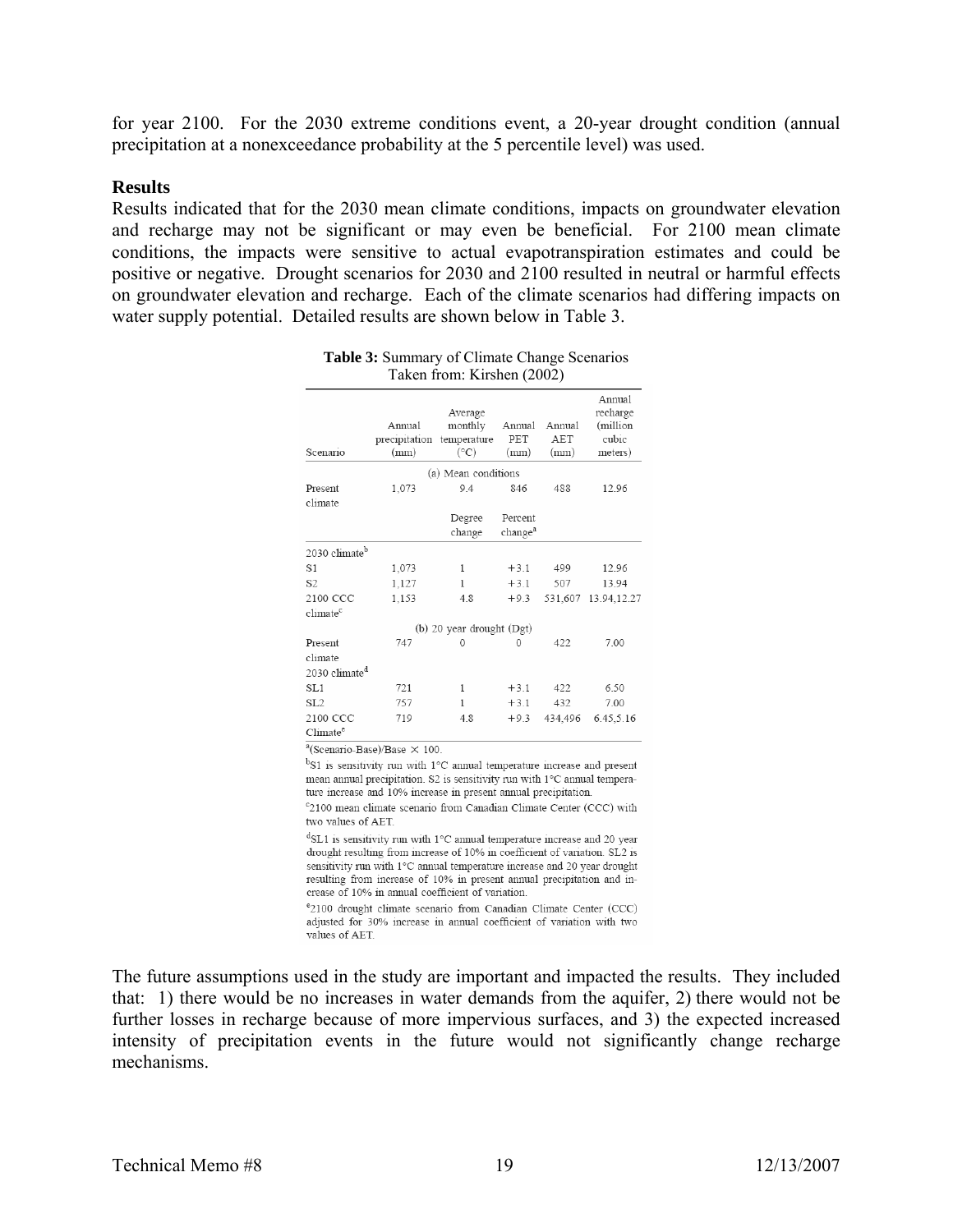## *3.4 Ogallala Aquifer*

This paper evaluated the potential effects of climate change on the sustainability of the Ogallala Aquifer as a source of water for irrigation and other purposes in the region (Rosenberg et al., 1999). The Hydrologic Unit Model of the U.S. (HUMUS) was applied to the Missouri and Arkansas-White-Red water regions that overlie the aquifer by applying three general circulation models (GISS, UKTR and BMRC) under varying climate change scenarios. The authors simulated the changes that may be induced in water yields (runoff plus lateral flow) and groundwater recharge. As a surrogate for time, each GCM was applied to HUMUS at three levels of global mean temperature (GMT) to represent increasing severity of climate change. To estimate the impacts of direct  $CO<sub>2</sub>$  effects on photosynthesis and evapotranspiration, HUMUS was also run at three levels of atmospheric  $CO<sub>2</sub>$  concentrations. In the Missouri River Basin, the UKTR and GISS GCMs projected increased precipitation in the Missouri River basin, and hence increased water yields; however, the BMRC GCM projects significant decreases in precipitation resulting in decreased water yields. In the Arkansas basin, projected precipitation declines under the BMRC projections are even greater, resulting in sharp water yield losses, while the GISS and UKTR projections led to only moderate losses in the water yield in the Arkansas basin. Under all three GCM models and severities of climate change, recharge was reduced.

#### **Background of Ogallala Aquifer**

The Ogallala Aquifer, which underlies approximately  $450,000 \text{ km}^2$  of the states of South Dakota, Wyoming, Colorado, Nebraska, Kansas, Oklahoma, Texas and New Mexico, is the largest aquifer in North America (Figure 3.4.1). Approximately 30% of all groundwater used for irrigation in the United States (Dugan and Sharpe, 1996) comes from the Ogallala Aquifer, and in 1990, irrigation accounted for approximately 96% of the 20.4 billion cubic meters of water withdrawn from the aquifer. The Ogallala aquifer in not uniform in its stratigraphy or its recharge rate. The withdrawals vary from region to region, as does the potential for recharge.



**Figure 8:** The Ogallala Aquifer (shown in gray)

#### **Methods**

Three GCMs were selected to represent a broad range of climate change outcomes for the United States: the Goddard Institute for Space Studies (GISS) model, the United Kingdom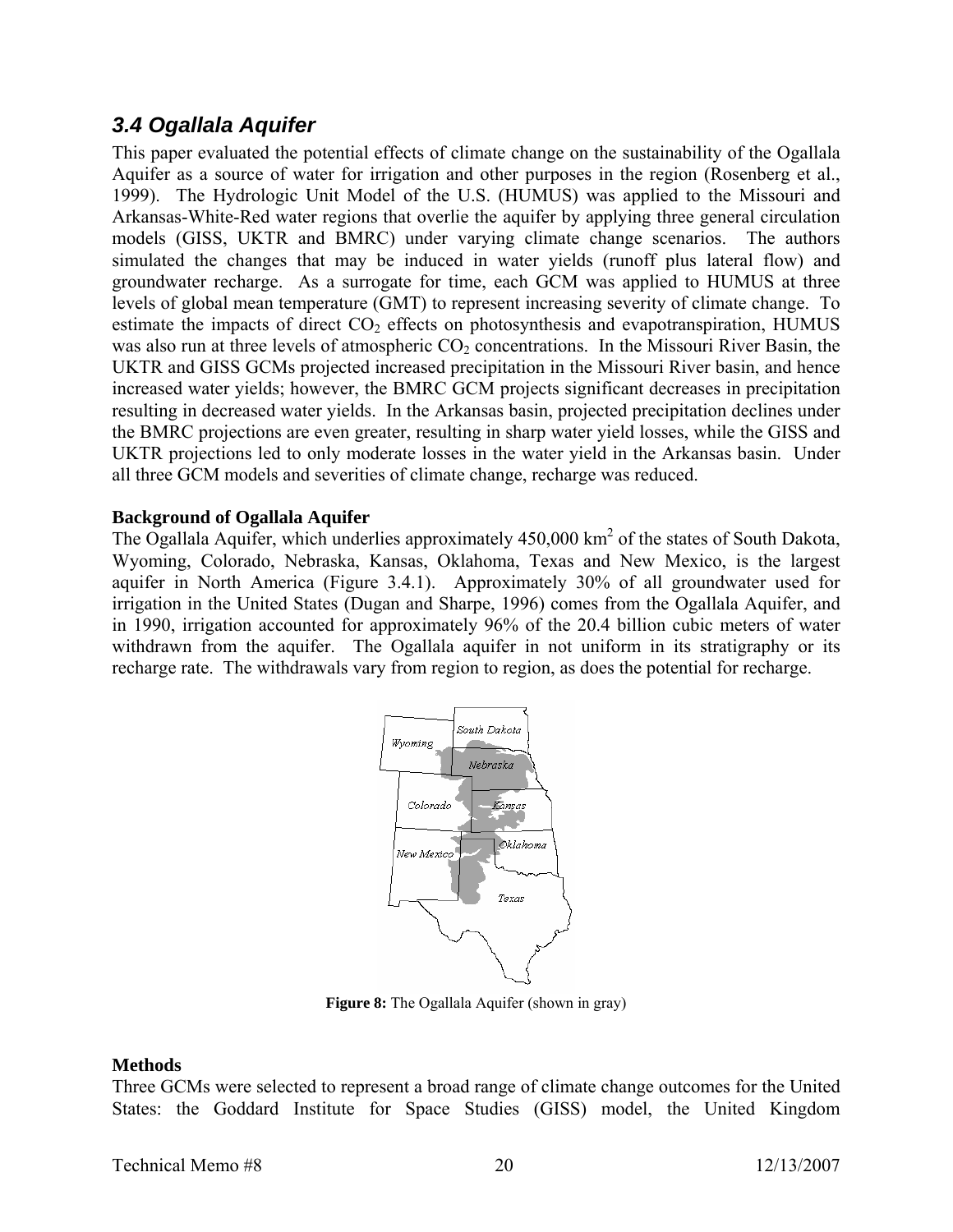Meteorological Office transient model (UKTR), and the Australian Bureau of Meteorology Research Center (BMRC) model. This study evaluated the effects of mild to very severe climate change consistent with credible emissions futures by using GMTs of 1.0, 2.5 and 5.0°C. GMTs may also be used as a surrogate of time, increasing with a strengthening greenhouse effect. The three GCM models projected warming for the basins of the Missouri and the Arkansas-White-Red rivers; however, they differed with regard to precipitation. These differences in precipitation projections predominated in determining the different hydrologic outcomes for the region. A summary of the changes in precipitation is given in Tables 4 and 5.

|             |                                        | <b>Basin</b>                           |  |  |
|-------------|----------------------------------------|----------------------------------------|--|--|
|             | <b>Missouri basin</b>                  | <b>Arkansas-White-Red basin</b>        |  |  |
| <b>GISS</b> | 20% increased monthly precipitation    | Nearly unchanged precipitation except  |  |  |
|             | in late spring and late summer; little | in Aug. and Sep. when precipitation is |  |  |
|             | difference throughout remainder of     | approximately 20% higher than          |  |  |
|             | vear                                   | baseline                               |  |  |
| UKTR        | Increases as great as $60\%$ in first  | Early year decreases from Jan. through |  |  |
|             | half of year; decreases from Aug. to   | May and late year decreases            |  |  |
|             | Nov.                                   |                                        |  |  |
| <b>BMRC</b> | Reduced precipitation throughout       | Precipitation is reduced in all months |  |  |
|             | the year except in Mar.; reductions    |                                        |  |  |
|             | as great as $60\%$ in July             |                                        |  |  |

**Table 4:** Projected Precipitation Changes under Three Different GCM Models.

| <b>Table 5:</b> Simulated percent change from baseline precipitation by GCM and GMT. |
|--------------------------------------------------------------------------------------|
| (Adapted from: Rosenberg et al. (1999))                                              |

| <b>Basin</b> | Missouri                           |               |             | Arkansas-White-Red    |         |             |  |
|--------------|------------------------------------|---------------|-------------|-----------------------|---------|-------------|--|
| <b>GCM</b>   | <b>GISS</b>                        | <b>I IKTR</b> | <b>BMRC</b> | <b>GISS</b>           | I IK TR | <b>BMRC</b> |  |
| GMT          | $\text{Baseline} = 506 \text{ mm}$ |               |             | $(Baseline = 776 mm)$ |         |             |  |
|              |                                    |               |             |                       |         |             |  |
| 2.5          |                                    |               | -0          |                       |         |             |  |
| 5.0          |                                    |               | -16         |                       |         | -18         |  |

The authors also simulated the " $CO<sub>2</sub>$  fertilization effect" by running each climate change scenario at three levels of  $CO_2 - 365$ , 560 and 750 ppm. The  $CO_2$  fertilization effect occurs from reduced water usage in C3 and C4 plants due to increased  $CO<sub>2</sub>$  concentrations. Therefore, in this paper there were inherent contradictions in the matrix of scenarios, such that, for example, no climate change could be associated with elevated  $CO<sub>2</sub>$  levels (e.g. 560 or 750 ppm) or strong climate change (e.g. GMT =  $5^{\circ}$ C) with current CO<sub>2</sub> levels. Thus, for this paper, the total number of scenarios applied is: 3 GCMs x 4 GMTs x 3  $[CO<sub>2</sub>] - 6$  (only 1 baseline calculation is required for each level of  $[CO_2]$  regardless of the number of scenarios tested) = 30.

#### **Hydrologic Analysis**

The authors used the model HUMUS to evaluate the impacts of climate change on water resources. HUMUS is a GIS-based system that provides the input data necessary to operate the Soil Water Assessment Tool (SWAT). HUMUS maps the outputs to various scales. The sub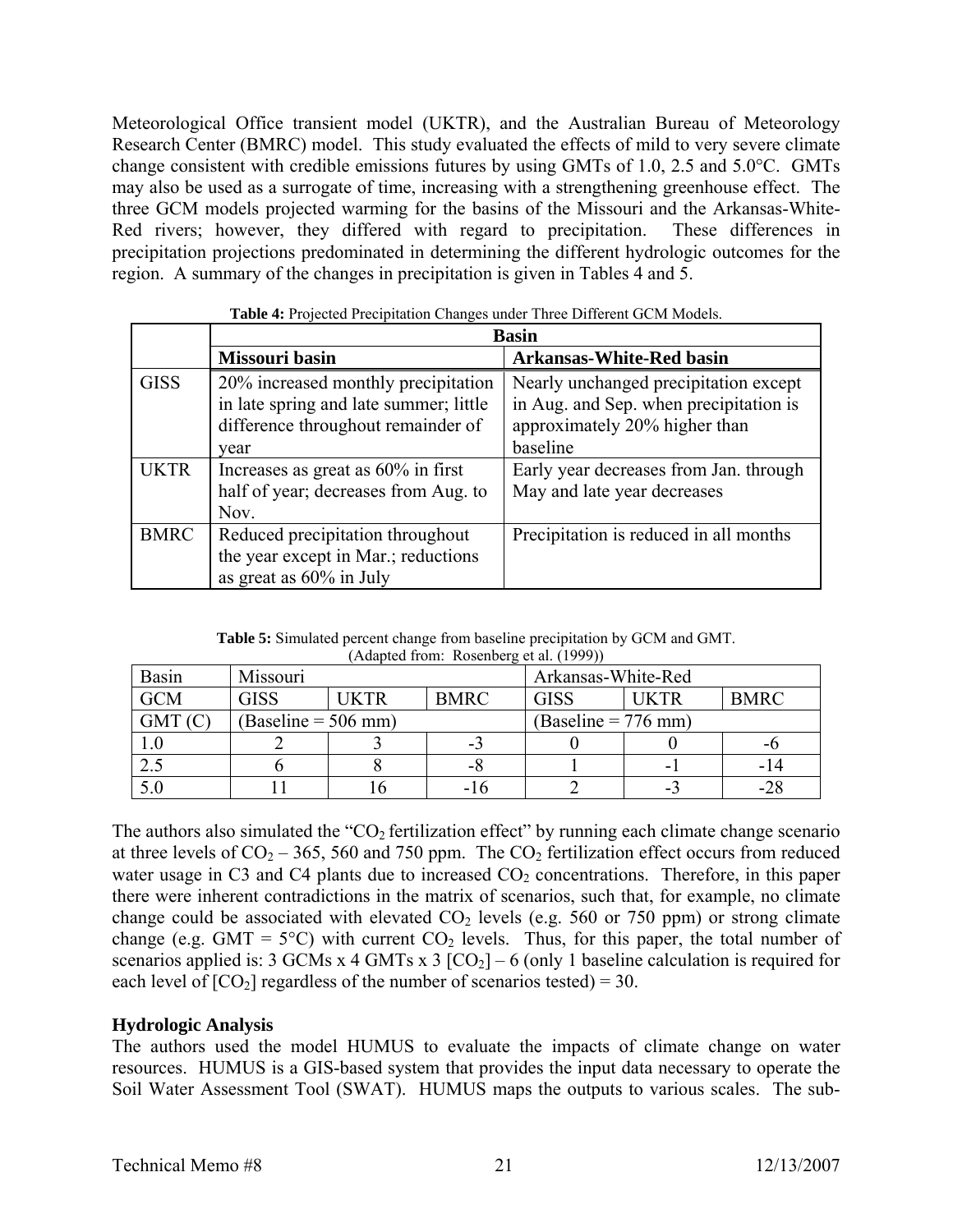basin water balance is represented by four storage volumes: snow, soil profile (0-2 m), shallow aquifer (2-20 m), and deep aquifer  $(> 20 \text{ m})$ . The percolation component of SWAT uses a storage routing technique to predict flow through each soil layer when field capacity is exceeded where percolation from the bottom of the soil profile recharges the shallow aquifer. In addition to percolation into the shallow aquifer, SWAT simulates groundwater recharge by channel transmission losses that recharge the shallow aquifer.

For this study, HUMUS modeled the sub-basins of the Missouri and Arkansas-White-Red basins where each sub-basin is approximately 3,000 square km in size. Each sub-basin was treated as if it were comprised of a single soil type, land use, and vegetative cover under a uniform climate. Using HUMUS, the 30 climate x  $[CO_2]$  scenarios were then applied to each of the sub-basins. The results of the water yields for each of the sub-basins were then aggregated up to the larger basin scales (Missouri and Arkansas-White-Red basins, respectively).

#### **Results**

Under all GCM scenarios, recharge is reduced in both the Missouri and Arkansas-White-Red basins. Table 3.4.3 illustrates the percent change of recharge from baseline as a function of climate change scenario (GCM), severity of change (GMT), and atmospheric  $CO<sub>2</sub>$  concentration.

|                                                        |                    |             |       |       | (Adapted Hom. Rosenberg et al. $(1999)$ ) |       |       |             |       |       |
|--------------------------------------------------------|--------------------|-------------|-------|-------|-------------------------------------------|-------|-------|-------------|-------|-------|
|                                                        | <b>GCM</b>         | <b>GISS</b> |       |       | <b>UKTR</b>                               |       |       | <b>BMRC</b> |       |       |
|                                                        | [CO <sub>2</sub> ] | 365         | 560   | 750   | 365                                       | 560   | 750   | 365         | 560   | 750   |
| Missouri Basin (baseline recharge $= 61$ mm)           |                    |             |       |       |                                           |       |       |             |       |       |
| <b>GMT</b>                                             | $\Omega$           | $\theta$    | $-1$  | $-1$  | $\theta$                                  | $-1$  | $-1$  | $\theta$    | $-1$  | $-1$  |
| (C)                                                    | 1.0                | $-10$       | $-10$ | $-10$ | $-14$                                     | $-14$ | $-13$ | $-17$       | $-17$ | $-17$ |
|                                                        | 2.5                | $-21$       | $-21$ | $-20$ | $-26$                                     | $-26$ | $-25$ | $-35$       | $-35$ | $-35$ |
|                                                        | 5.0                | $-33$       | $-33$ | $-32$ | $-40$                                     | $-39$ | $-38$ | $-55$       | $-55$ | $-54$ |
| Arkansas-White-Red Basin (baseline recharge $= 47$ mm) |                    |             |       |       |                                           |       |       |             |       |       |
| <b>GMT</b>                                             | $\Omega$           | 0           | 3     | 8     | $\Omega$                                  | 3     | 8     | $\theta$    | 3     | 8     |
| (C)                                                    | 1.0                | $-13$       | $-10$ | $-5$  | $-20$                                     | $-17$ | $-12$ | $-25$       | $-22$ | $-17$ |
|                                                        | 2.5                | $-26$       | $-23$ | $-18$ | $-39$                                     | $-36$ | $-32$ | $-51$       | $-49$ | $-45$ |
|                                                        | 5.0                | $-39$       | $-36$ | $-32$ | $-59$                                     | $-56$ | $-51$ | $-77$       | $-75$ | $-72$ |

**Table 6:** Percent change in recharge from baseline as a function of climate change scenario (GCM), severity of change (GMT) and atmospheric  $CO_2$  concentration  $[CO_2]$ .  $(A$ dapted from:  $\overline{D}$  exemperated  $(1000)$ 

# *3.5 Lansing, Michigan*

This study (Croley and Luukkonen, 2003), conducted by USGS and NOAA at the Great Lakes Environmental Research Laboratory (GLERL), evaluated the potential impacts of selected climate change projections on groundwater levels in the Saginaw Aquifer, Lansing, Michigan. Using climate projections from the Canadian Climate Centre and the Hadley Centre for 20 years centered around 2030, results indicated the groundwater levels rose in the Saginaw Aquifer under Hadley simulations and declined under the Canadian Climate Center simulations.

#### **Study**

In this study, streamflow was calculated with GLERL's hydrologic modeling system by using the CCCMA and the Hadley meteorology estimates for a 1961 through 1990 reference period for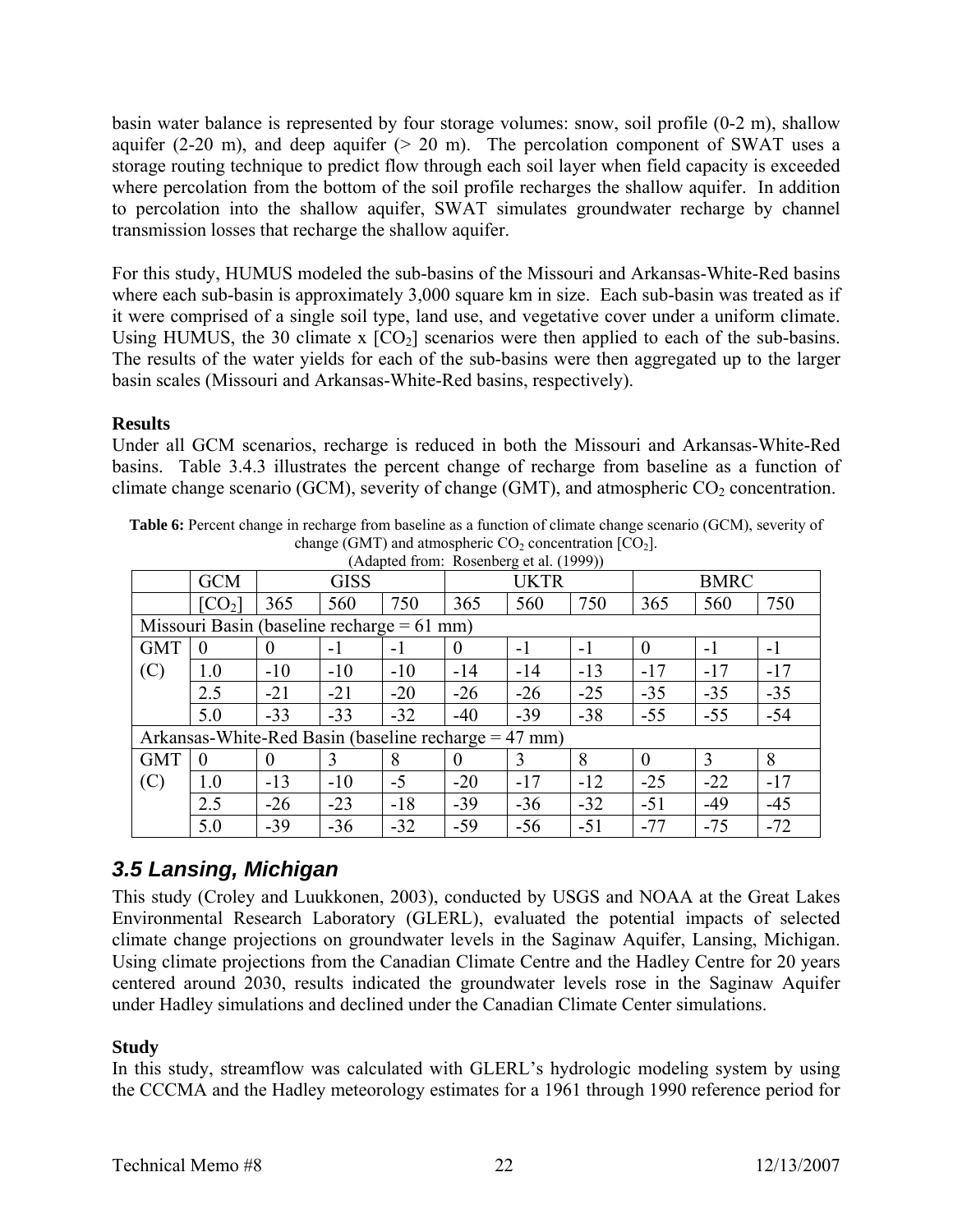20 years centered around 2030 under a changed climate. The Canadian Centre for Climate Modeling Analysis and the United Kingdom Hadley Centre for Climate Prediction and Research provided monthly mean data from GCM runs with transient carbon dioxide content and sulfate aerosol concentrations. In general, the Hadley GCM scenario was wetter and colder than the CCCMA GCM scenario. Both scenarios are warmer than current conditions.

#### **Study Site**

The Saginaw Aquifer is the primary source of water for residents and businesses in the Tricounty region, Michigan. The aquifer is a composite of sandstones of Pennsylvanian age, typically ranging in thickness from 100 to 350 feet in areas where it is used for drinking water supply. The Saginaw Aquifer is largely recharged by leakage from glacial deposits. For this study the aquifer was assumed to be impermeable. Figure 9, below highlights the active model area of the Saginaw Aquifer in the Tri-County region.



**Figure 9:** Active Model Area of the Saginaw Aquifer. (Adapted from: Croley and Luukonen (2003).)

Groundwater withdrawals in the aquifer have increased from 1.75  $\text{m}^3\text{/s}$  (39.9 Mgal/d) in 1992 to 1.86 m<sup>3</sup>/s (42.4 Mgal/d) in 1997, approximately a 1.3 percent increase per year. Water withdrawals for 2030 are projected to be 3.16  $\text{m}^3/\text{s}$  (72.2 Mgal/d) based on anticipated changes in population. These numbers do not include potential changes in recharge due to climate change.

#### **Development of Recharge Estimates**

In this study, the groundwater flow component is considered to be the base flow component, which is associated with groundwater flow into the stream. The authors use the method developed by Rutledge (1998) to calculate baseflow based on antecedent recession, which is applied over a long period of record to obtain records for mean rate of groundwater flow into the stream. Using the GLERL hydrologic simulation system, streamflow was simulated and the Rutledge method was used to compute simulated base flows for the base case meteorology and for the CCCMA and Hadley adjusted meteorologies. Changes in base flow represented changes in the amount of water available for recharge to, or discharge from, the groundwater system. The CCCMA and Hadley GCM climate meteorologies were applied to the years 1954 to 1995 to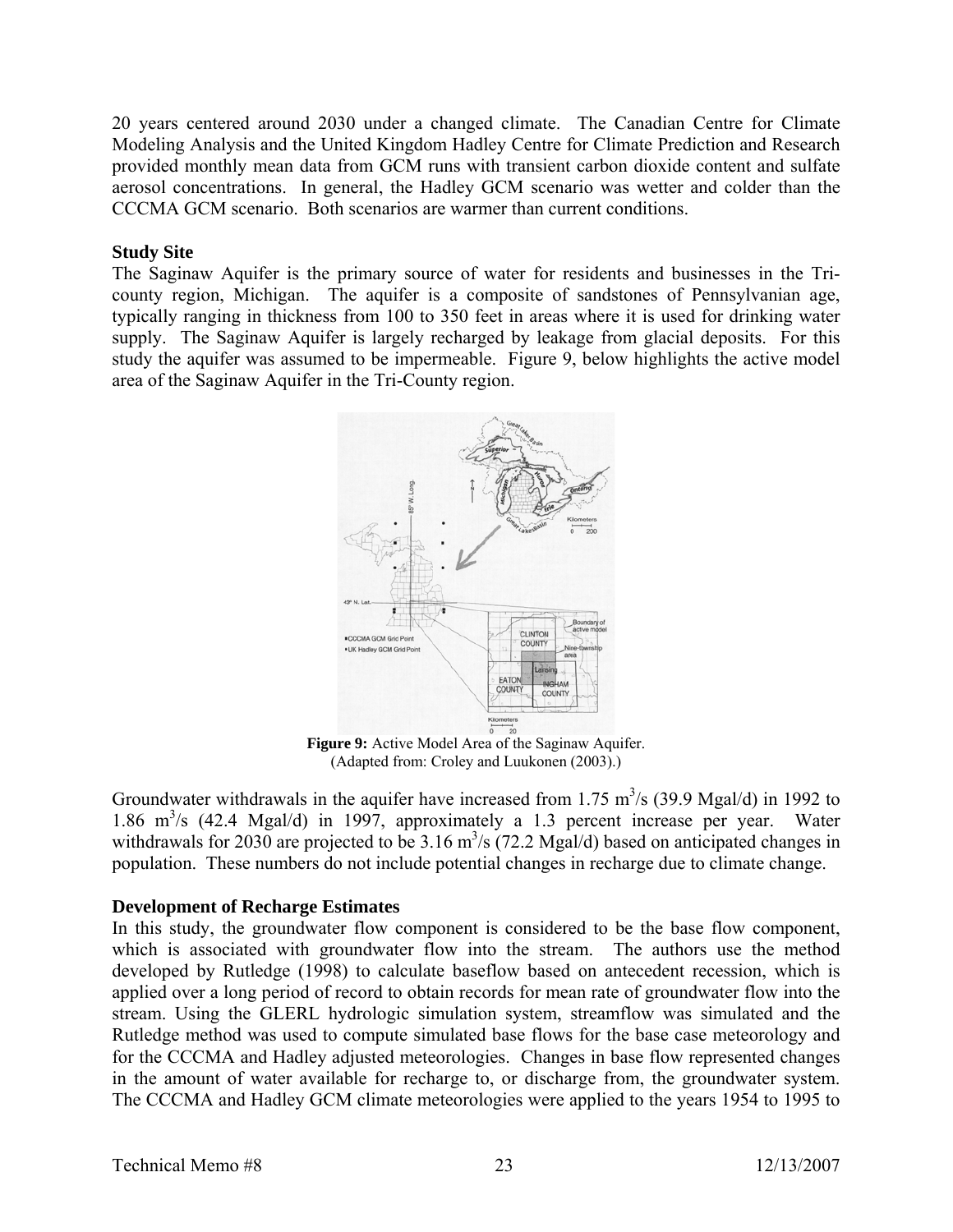compare the reference conditions to determine whether historical base flow would increase or decrease due to GCM climate estimates. Results indicated that for the CCCMA GCM meteorology for historical climate, changed climate and reference estimates resulted in baseflow conditions of -19.7 +/- 4.7 percent, while results for the Hadley GCM meteorology was a changed climate and reference estimates of base flow of 4.1 +/- 3.3 percent.

#### **Groundwater Flow Model**

MODFLOW was used to simulate the regional, steady-state response of the Saginaw aquifer to major groundwater withdrawals in the region surrounding Lansing, Michigan. The authors divided the region into variably spaced grid cells consisting of two layers, with the upper layer of the model representing glacial deposits and the lower layer representing the Saginaw aquifer. In the model, water enters the glacial deposits as recharge from precipitation and moves to the stream or to the aquifer in response to hydraulic gradients. Groundwater exited the model at streams or wells. No flow boundaries were defined at drainage and groundwater divides, and the rivers were modeled as constant heads. The authors assume that the horizontal flow of water in the glacial deposits was controlled by the hydraulic conductivity of the unconsolidated materials, and the vertical flow of water between the glacial deposits and the Saginaw aquifer was controlled by the vertical hydraulic conductivity in the glacial deposits. It should be noted that this method does not capture transient changes in groundwater conditions at seasonal, monthly or daily timescales.

#### **Results**

Model simulations using the 19.7 percent decrease in baseflow to streams predicted by the CCCMA GCM resulted in declines in groundwater levels from reference conditions. These changes in groundwater levels further declined with projected future demands. Results indicated that under for 2030 pumping rates, the Saginaw aquifer declined 0.3 to 2.3 m (1 to 7.6 ft) from the reference condition. Model simulations using the 4.1 percent increase in baseflow to streams predicted by the Hadley GCM resulted in inclines in groundwater levels from reference conditions. These changes in groundwater levels were offset by higher projected future demands. Results for 2030 pumping rates indicated that the Saginaw aquifer increased 0.1 to 0.3 m (0.3 to 1.0 ft) from the reference condition.

### *3.6 Texas*

Loáiciga (2003) focuses on regional aquifer systems and on the methods used to link large-scale climate change processes to groundwater recharge and groundwater flow in a warmer climate. The paper introduces a methodology to calculate the effects of climate change and population growth on hydrologic response. The Edwards Aquifer of Texas, one of the largest freshwater aquifers in the U.S., illustrates a specific procedure for assessing the potential impacts of warming climate and changes in groundwater use on regional scale aquifer systems. In the Edwards Aquifer, spring flow is important as it is a direct measure of water available for pumping; i.e., as spring flows decrease, there is less water available for pumping of municipal and agricultural needs. Results indicate that climate change increases spring flow in the Edwards aquifer relative to the base condition, while the year-2050 groundwater use scenario reduces flow relative to the base condition. The combined effect of climate change and year-2050 groundwater use is a significant decrease in spring flow compared to the base condition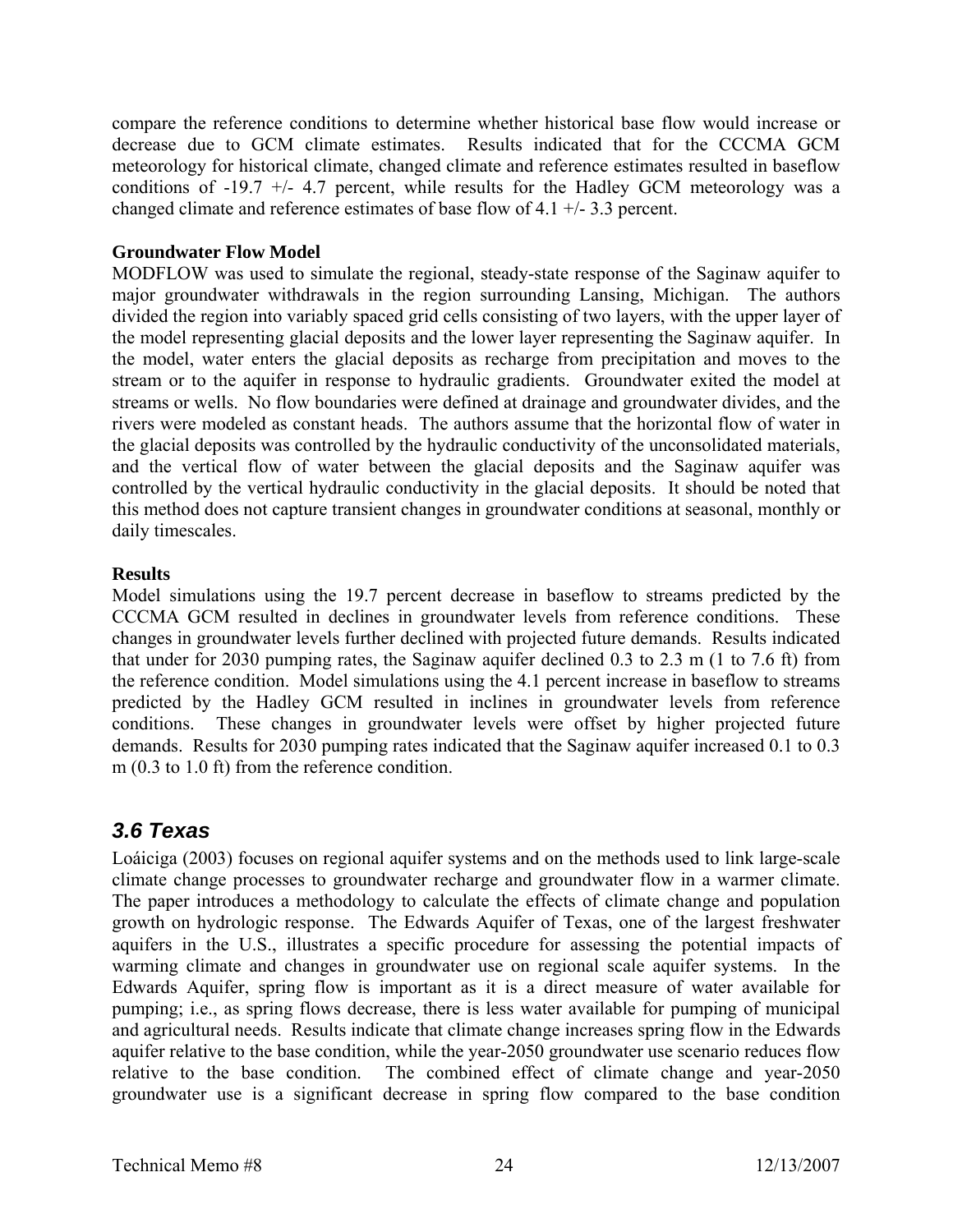indicating that the primary threat to groundwater use in the Edwards aquifer comes from the rise in groundwater use associated with predicted growth. Climate change, in fact, would increase spring flow in the study area.

#### **Climate Change and Regional Groundwater Systems**

Climate change impacts groundwater systems through changes in aquifer recharge. Groundwater recharge is determined by surface-water/groundwater conditions and vadose zone hydrologic balances. The authors highlight the need to determine the effect of climate change on groundwater recharge, the changes in precipitation, evapotranspiration, infiltration, and various component of total runoff including overland flow, interflow and baseflow, as well as changes in water storages. The author argued that the best way to do this is by the implementation of a continuous-time hydrologic simulation model that integrates land-atmosphere interactions and subsurface processes.

The author further highlighted the fact that groundwater recharge occurs by two main mechanisms: 1) spatially distributed recharge to the aquifer system to the vadose zone and 2) seepage from streambeds and lake bottoms overlying aquifers. Local conditions determine the relative contributions of each component to the groundwater recharge. When stream recharge is the dominant mechanism of aquifer recharge, the problem can be simplified. Linked GCM-RCM simulations can be used to generate streamflow scaling factors of  $Q_{2xco2}/Q_{1xco2}$  and then used to generate  $2xCO_2$  groundwater recharge directly. Using the following set of equations the author demonstrated a simple method for estimating the groundwater recharge under  $2xCO<sub>2</sub>$ conditions:

**Equation 2:** R<sub>historical</sub> =  $Q_u + Q_I - Q_D$ 

Where  $Q_u$  and  $Q_D$  are stream flows measured in the uppermost and lowermost channel cross sections in the recharge zone, respectively.  $Q<sub>I</sub>$  is the streamflow contribution generated within the recharge zone itself. The right-hand side of equation above can be scaled up by the runoffscaling factors applicable to the area of interest. The  $2xCO<sub>2</sub>$  aquifer recharge is given by:

**Equation 3:** 
$$
R_{2xCO2} = \frac{Q_{2xCO2}}{Q_{1xCO2}} R_{historical}
$$

Where R<sub>historical</sub> can be monthly or annually recharge.

#### **Steps to assess climate-change forcing on aquifer systems**

The author illustrated a step-by-step approach for analyzing climate change impacts in aquifer systems. The steps are as follows:

- 1. Create or choose climate change scenarios
- 2. Estimate the groundwater recharge under the climate-change scenario

The simplest method of doing this is to specify the groundwater recharge as a fraction of precipitation. This is best suited for groundwater simulations with annual time steps. For shorter time steps the previous equation can be used. Alternatively, estimated groundwater recharge can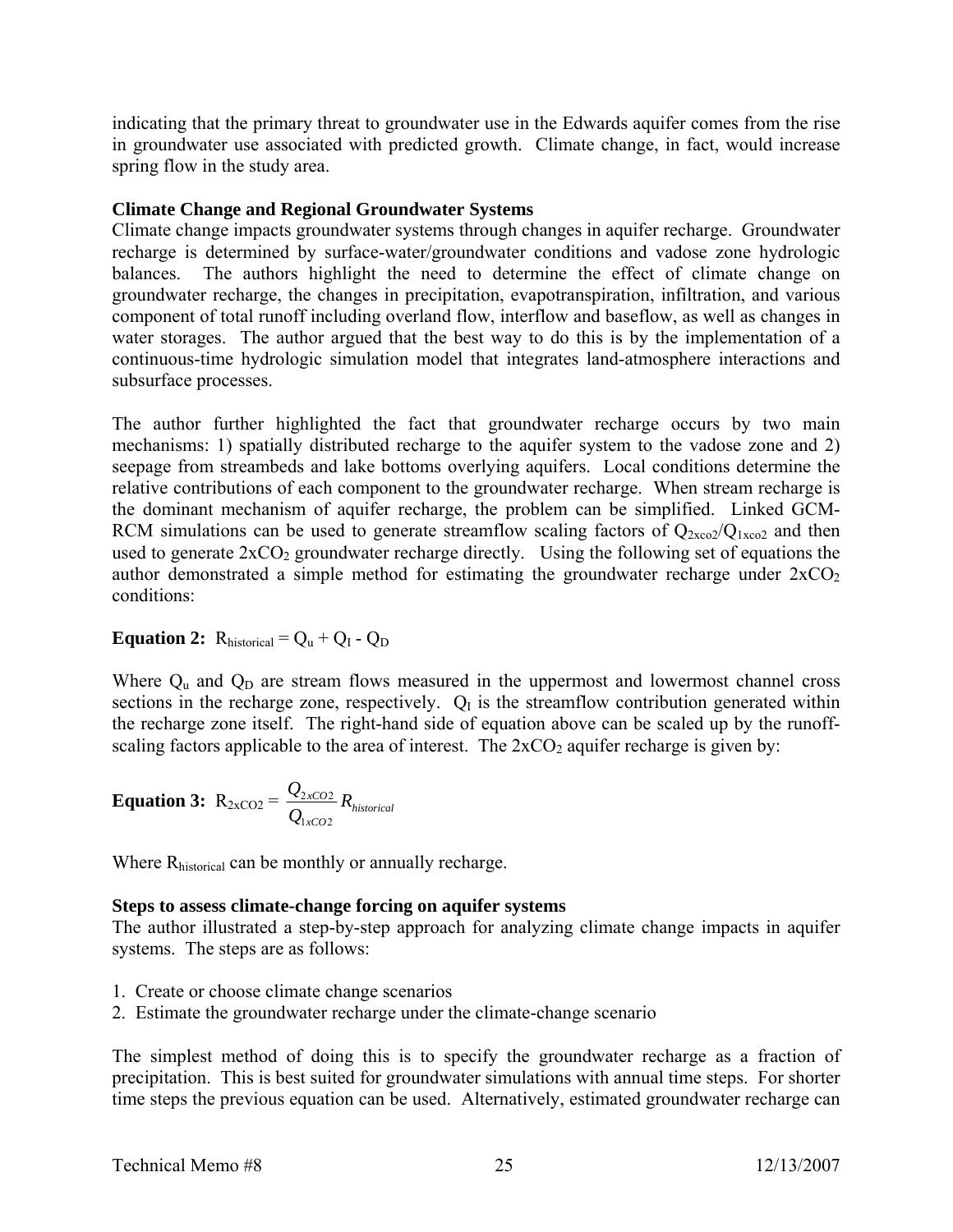be used to drive a groundwater simulation model such as MODFLOW or a coupled groundwater/transport model such as Visual MODFLOW.

#### **Study Site**

The Edwards aquifer, located in Texas, is one of the most productive regional aquifers in the United States, as it is the primary source of water (agricultural and municipal) in south-central Texas (Figure 10). The aquifer is contained within nine river basins. It is comprised of two hydrogeologic regions: a recharge region and a freshwater, confined, groundwater flow zone. The total aquifer surface is 15,650 km<sup>2</sup> divided into 2,820 km<sup>2</sup> and 12,830 km<sup>2</sup> of recharge and confined (discharge) areas, respectively. Groundwater recharge occurs almost exclusively as stream seepage within the recharge area. The two largest and most prominent springs are the Comal and the San Marcos.



**Figure 10:** Edwards Aquifer, Texas (Taken from Loáiciga (2003).)

#### **Spring-flow Vulnerability to Groundwater Pumping in a 2xCO<sub>2</sub> Climate**

Using a finite-difference, groundwater-transport model (GWSIM IV), specifically developed for and calibrated to the Edwards Aquifer, the author simulated groundwater levels and spring flow. The unique spring flow conditions in the Edwards aquifer have created diverse aquatic ecosystems, which in turn, support unique habitat. Several species living in ecosystems are listed as endangered, and as such, protection of these species is central to management of the aquifer system including spring flow levels. The climate change simulations considered the scaling of historical dry and average climate to a warmer  $(2xCO<sub>2</sub>)$  climate. The author considered a wide range of pumping rates in the simulation of the Edwards Aquifer under an "average climate"  $2xCO_2$  forcing based on scaling historical aquifer recharge in a period of average recharge. Annual pumping varied from 0 to  $0.784 \times 10^{9}$  m<sup>3</sup>, with the latter being projected groundwater use by the year 2050.

Loáiciga demonstrated the effects of groundwater pumping under average climate  $2xCO<sub>2</sub>$  and  $\frac{dy}{dx}$ -climate  $2xCO_2$  conditions on two of the largest springs in the Edwards Aquifer. Results indicated that under average conditions the aquifer had a long-term estimated yield close to that projected for 2050; however under dry conditions the maximum annual pumping rate could only be between 0 and  $0.2 \times 10^9$  m<sup>3</sup>/yr, much lower than the projected pumping rate for 2050.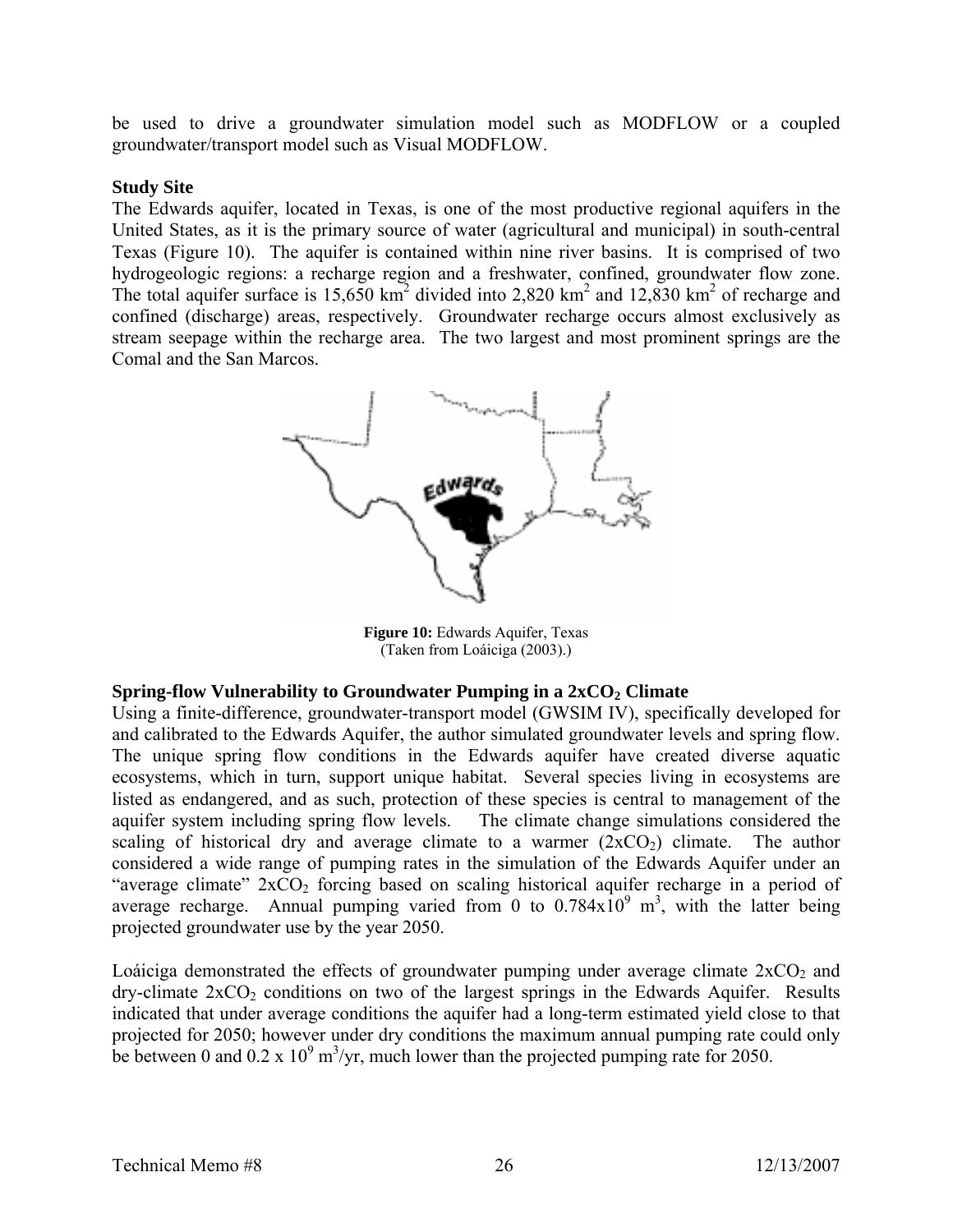#### **Climate and Groundwater Use Effects on Hydrologic Response**

Next, Loaiciga evaluated the hydrologic response of groundwater to both groundwater use and climate, where change in groundwater use is caused by population growth and/or economic development. This is estimated in the following equation:

**Equation 4:** 
$$
\Delta Z = \frac{\partial f}{\partial W} \Delta W + \frac{\partial f}{\partial C} \Delta C
$$

Where  $\Delta Z$  represents the change in hydrologic response,  $\Delta W$  represents the change in groundwater use, and ΔC represents climate change. The first term on the right-hand side of the equation denotes the change in hydrologic response caused by a change in the human use of groundwater while climate is constant, and the second term on the right-hand side of the equation represents the change in hydrologic response caused by climate change while groundwater use remains constant.

Results for both springs illustrated that climate change increased spring flow relative to base conditions, while year-2050 groundwater use reduced spring flow relative to base conditions. The combined effect of projected groundwater use and climate change was a net reduction in spring flow. Therefore, results indicated that the primary threat to groundwater flow in the Edwards Aquifer comes from the projected rise in groundwater use associated with population increase, and not climate change, which is, in fact, projected to increase groundwater flow in the aquifer. It should be noted that although the trend was the same for both springs, the magnitude of impact was quite different.

### *3.7 Ellensburg Basin, Washington*

Vaccaro (1991) evaluates the sensitivity of groundwater recharge estimates to observed, synthetic and projected climate change scenarios for the Ellensburg basin, located in west-central Washington on the Columbia plateau. The recharge is estimated for pre-development conditions (native plant communities) and 1980's conditions (irrigated crops) using a recharge-estimation model, Deep Percolation Model (DPM). The results are compared to a previous study, based on climatological data for three weather stations for the 22-year period (1956-1977).

The recharge-estimation model, Deep Percolation Model (DPM), is operated under predevelopment and current land use conditions for the years 1901 through 1987 using three sets of climatological data: historical climatological data and two sets of climatological data based on three GCMs. Results indicate that recharge for pre-development conditions under an average GCM climate change scenario is increased while recharge under current, 1980's conditions for irrigated agricultural crops is reduced under the average GCM climate change scenario. Under the maximum GCM climate change scenario, recharge for both land-use scenarios (predevelopment, native plants and 1980's irrigated agriculture) is reduced.

#### **Study Area**

Approximately 362 mi<sup>2</sup> of the Ellensburg basin are included in the study site. Elevations range from approximately 1,500 ft to 3,000 ft, and in general the 2,000 ft contour line defines the transition from the flat-lying lowlands and the uplands and mountains. Average annual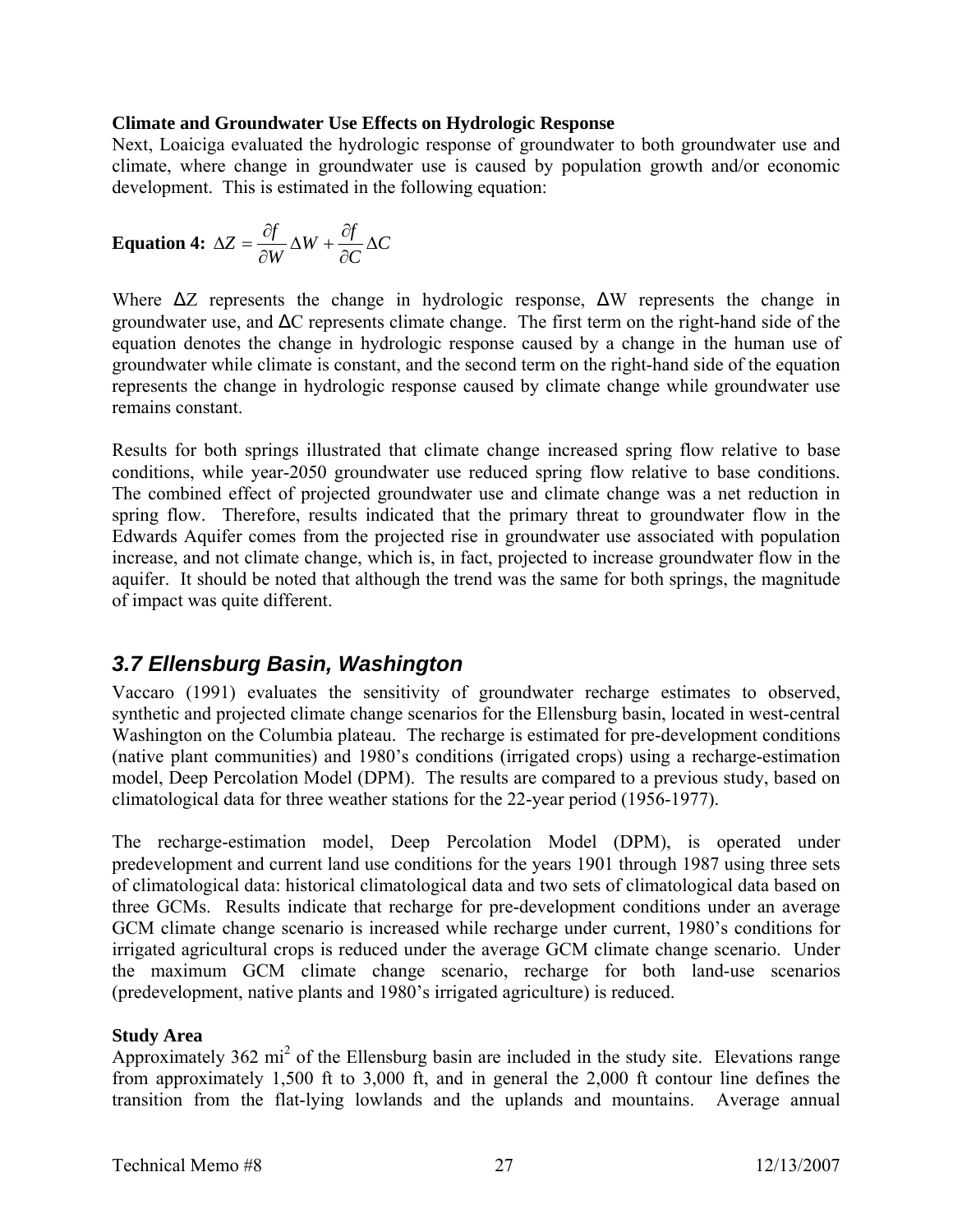precipitation ranges from approximately 7 in to 25 in. Pre-development land cover is estimated as predominately sagebrush. Under current conditions, there is approximately 193 mi<sup>2</sup> of irrigated croplands. Surface-water application to the cropland was assumed constant for this study; an estimate of 17.42 in/yr was used.

#### **Climate Variability and Projected Climatic Changes**

This study uses three methods to investigate the sensitivity of groundwater recharge estimates to climate variability and projected climate change. Historical records are used to analyze the effects of observed climate variability on recharge estimates, the results of which are assumed to represent a range of recharge values that can be expected to occur in the future. However, problems exist with this method, including: the length of historical record, lack of information on the probability of reoccurrence of the historical climate, and the potential effects of global warming, among others.

Climatic change projections are based on the doubling of  $CO<sub>2</sub>$  calculated by GCMs. Average values from three GCMs (the Goddard Institute for Space Studies model (GISS), the Geophysical Fluid Dynamics Laboratory model (GFDL), and the Oregon State University model (OSU)) are used and applied to the observed daily data for each month of the 87-year record to modify the historical record for two scenarios. The first simulation is based on the average change projected from the three models (AVE-GCM), and the second method is based on the model run that predicted the maximum water-deficit effect.

Eighty-seven years of climatological data were generated using a stochastic daily-weather generation model. The model uses parameters that were based on the 1928-37 drought period to investigate the possible long-term effects of a persistent drought.

#### **Groundwater Recharge Estimates for 1901-1987 from Projected Climate Records**

Results from the AVE-GCM scenarios for pre-development conditions indicate that changes in recharge are less than 10%. However, for the AVE-GCM scenarios under current land-use conditions, results indicate that recharge is about 16% less than historical recharge suggesting that current land-use is more sensitive to AVE-GCM projected changes in climate due to the assumed irrigation water that was applied for the 1980's land-use conditions. This, combined with increased temperatures, resulted in more AET during summer months translating into less recharge. In fact, for all but two of the averaging periods chosen, the recharge estimates for the 1980' climate conditions under AVE-GCM simulations result in less recharge than the average for the 1928-1937 drought period historical record and equal to the historically simulated 1928- 1937 period. Moreover, results for the MAX-GCM 1980's recharge estimates for all averaging periods was less than the historical estimates.

# *3.8 California*

Zhu et al. (2005) estimates the impacts of climate warming on California water availability. Spatially disaggregated estimates of over 131 streamflow, groundwater, and reservoir evaporation monthly time series were created for twelve future climate scenarios for a 72-year period. Results indicate that even under scenarios with increased precipitation, less water would be available because of the current storage system's inability to catch increased winter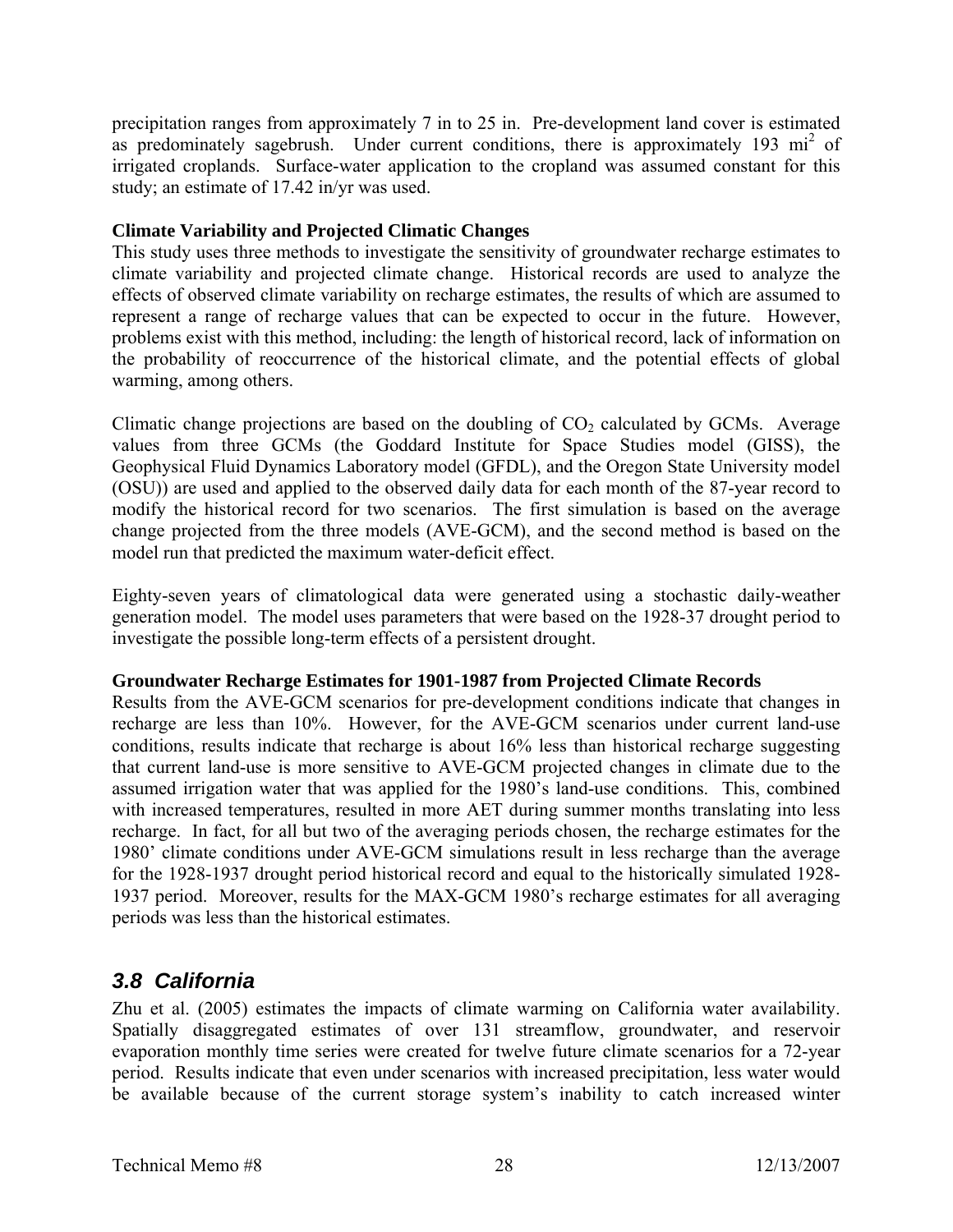streamflow in compensation for reduced summer runoff. Within the study, groundwater inflows are specifically evaluated. Results of which indicate that under the HadCM2 general circulation model for all three GCM periods, groundwater inflows increased. Alternatively, groundwater inflows decreased with the PCM model for all three GCM periods.

There have been numerous studies of the potential impacts of climate change on streamflows in California (e.g. Lettenmaier and Gan, 1990; Lettenmaier and Sheer, 1991; Gleick and Chalecki, 1999); however, there has been less research conducted on the effects to groundwater systems in the state. This paper provides a very general study over a large region in California. Five index basins chosen for evaluation are:

- Upper Sacramento Valley
- Lower Sacramento Valley and Bay Delta
- San Joaquin and South Bay
- Tulare Basin
- Southern California

Two GCM projections, based on 1% per year increases in  $CO<sub>2</sub>$  relative to late 20<sup>th</sup> Century  $CO<sub>2</sub>$ conditions, were used for three projected future periods (2010 to 2039; 2050 to 2069; and 2080 to 2099) to generate six future climate scenarios. The two GCM projections used were the Hadley Centre Model, which represents relatively warm/wet scenarios and NCAR's PCM Model, which represents relatively warm/dry scenarios. Six additional scenarios were chosen to comprehensively explore the possibility of changes that may occur as a result of climate change. The twelve climate scenarios used in this study are shown below:

- 1.5 $\degree$ C temperature increase and 0 percent precipitation increase (1.5 T; O% P).
- 1.5 $\degree$ C temperature increase and 9 percent precipitation increase (1.5 T; 9% P).
- 3.0 $\degree$ C temperature increase and 0 percent precipitation increase (3.0 T; 0% P).
- 3.0 $^{\circ}$ C temperature increase and 18 percent precipitation increase (3.0 T; 18% P).
- 5.0 $^{\circ}$ C temperature increase and 0 percent precipitation increase (5.0 T; 0% P).
- $5.0^{\circ}$ C temperature increase and 30 percent precipitation increase (5.0 T; 30%P).
- HadCM2025 (1.4 T; 26% P).
- HadCM2065 (2.4 T; 32% P).
- HadCM2090 (3.3 T; 62% P).
- PCM2025 (0.4 T;  $-2\%$  P).
- PCM2065 (1.5 T;  $-12\%$  P).
- PCM2090 (2.3 T;  $-26\%$  P).

The hydrologic components considered in this study are: rim inflows into the Central Valley from the surrounding mountains, groundwater, local runoff, and reservoir evaporation; however, the groundwater portion is the focus of this evaluation.

#### **Climate change impacts on groundwater inflows and local runoff**

To estimate the climate change impacts on groundwater inflows and local runoff, precipitation changes are partitioned into deep percolation and local runoff for each groundwater subbasin.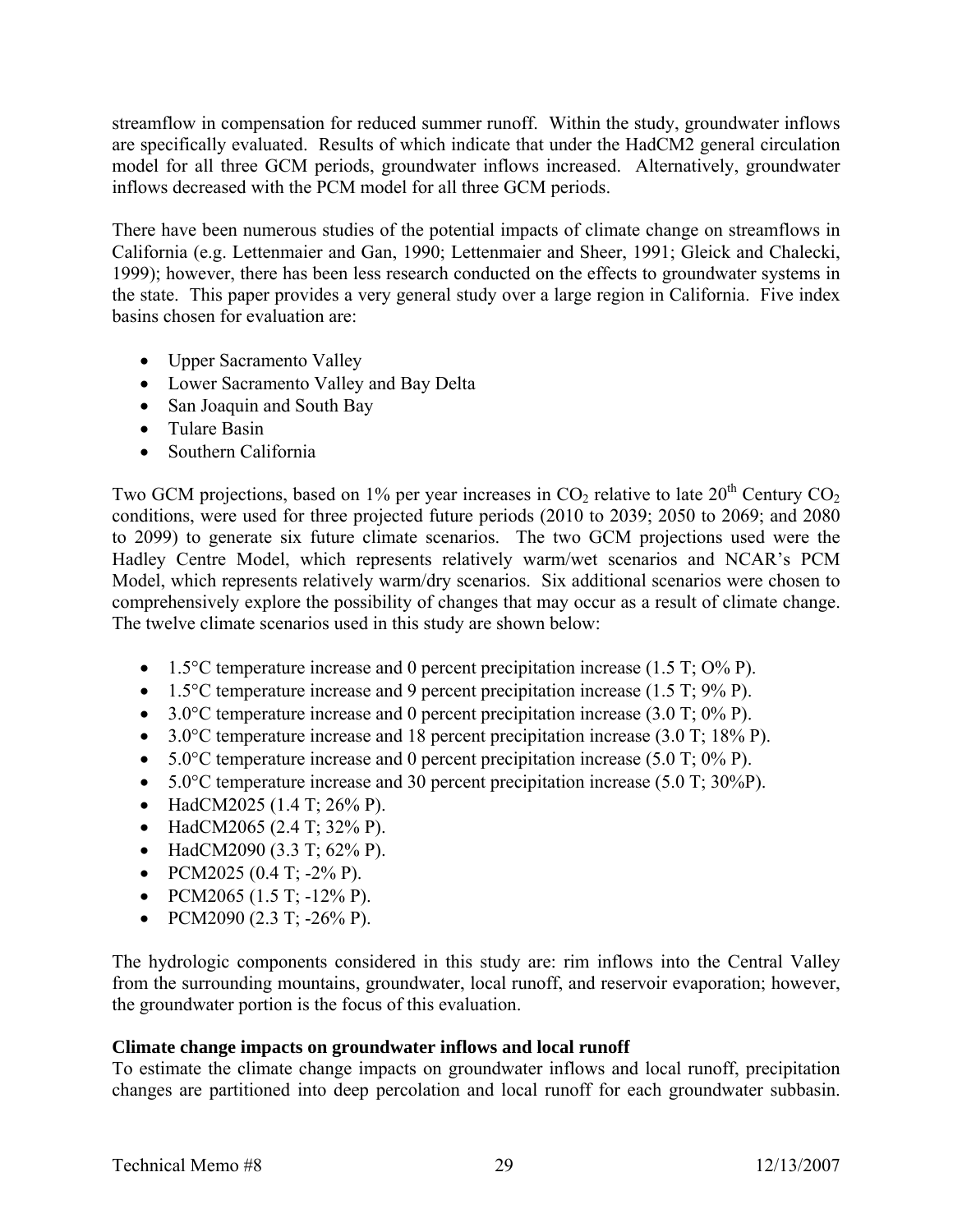These changes are then added to corresponding historical groundwater and local runoff time series. It should be noted the unsaturated layer water balance and changes in stream-aquifer exchanges are not considered in this study.

To best represent the nonlinear historical relationship between monthly deep percolation and precipitation volumes for each groundwater subbasin, a cubic regression equation is used. These empirical equations are based on the Central Valley Ground and Surface Water Model (CVSGM) simulated data over the 1922 to 1990 period (USBR, 1997). Using its empirical equation based on precipitation changes for each climate change scenario, deep percolation changes are then estimated for each groundwater subbasin. For the six GCM scenarios, spatially and temporally varied monthly precipitation change ratios are used, and for the six other scenarios, the specified spatially and temporally uniform precipitation changes were applied for each month.

#### **Central Valley Ground and Surface Water Model**

In CVGSM, groundwater recharge (excluding operational deliveries to agricultural and urban demand areas) for each groundwater subbasin can be represented by:

#### **Equation 5:**  $GW = DP + SA + BF + SS + LS + AR$

Where:

DP - deep percolation of precipitation, in billion of cubic meters (bcm) per month

SA - gains from streams, in (bcm) per month,

 BF - gains from boundary flows (from outside the CVGSM modeled area), in (bcm) per month,

 SS - gain in the subbasin from subsurface flows across basin boundaries, in (bcm) per month,

LS - seepage from lakes and bedrock in (bcm) per month,, and

AR - seepage from canals and artificial recharge, in (bcm) per month,

Changes in groundwater inflows are estimated by assuming all components of groundwater inflows are unchanged except for deep percolation from changes in rainfall. This can be shown as:

#### **Equation 6:**  $GW^P = GW + \Delta DP$

Where GW<sup>P</sup> is the change groundwater inflow for the groundwater subbasin and  $\Delta DP$  is the change in deep percolation.

#### **Results for groundwater inflows**

The CALVIN model has 28 groundwater inflows; however, due to limited data, seven groundwater basins outside of the central valley were not studied. For all three GCM periods, groundwater inflows increased with the HadCM2 scenarios and decreased with the PCM scenarios. Since infiltration capacity limits deep percolation, most increased precipitation contributes to direct local runoff.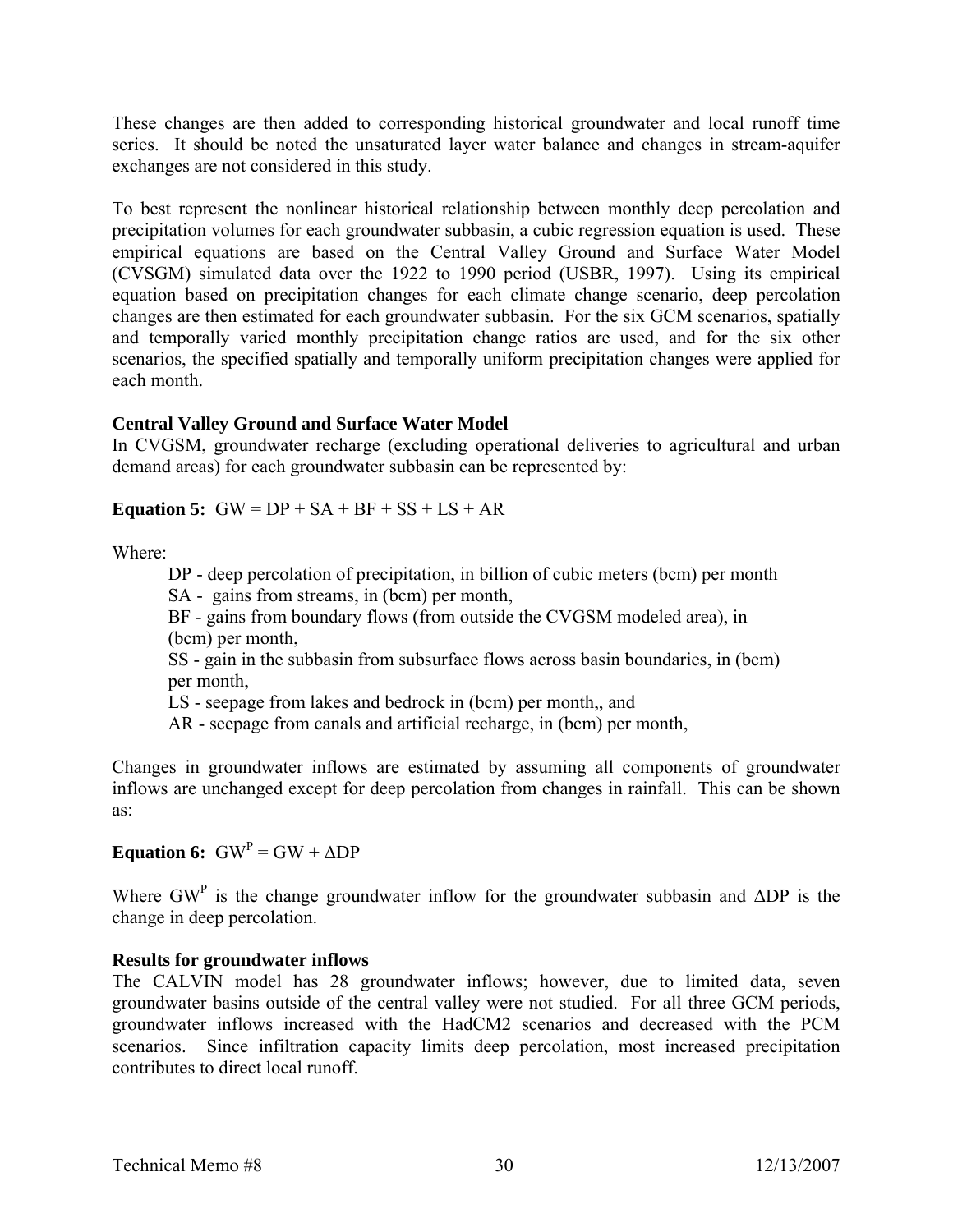#### **Results for Statewide Water Supply Availability**

These results were combined with results for local runoff, reservoir evaporation and rim inflows (all evaluated in the article) in order to generate results for statewide water supply availability for each of the twelve climate scenarios. Results indicate that, on average, water availability for nine of the twelve scenarios decreased; however, for the HadCM2 scenarios, water availability increased throughout the year.

# **4.0 Comparison of Studies to Puget Sound Region. Can Comparisons Be Made?**

Although this report presents the results of a number of different studies that investigate the potential impact of climate change on groundwater resources, it is clear that no study to date has focused on the Puget Sound or a region similar to the Puget Sound. Furthermore, the majority of the studies cited were completed in semi-arid climates that are very different to the Puget Sound. The study site with the most similar climatological and geological conditions to that of the Puget Sound Lowlands is that of the "Ponds" region in Eastern Massachusetts. The "Ponds" study site is located in a humid region, and is a stratified drift aquifer, consisting of sorted and layered sand, gravel, silt, and clay, that was deposited by glacial meltwater streams. For insight into how one might approach evaluating the impacts of climate change on groundwater resources, this is arguably the most relevant study to date.

In the Puget Sound Region, previous groundwater studies also provide insightful and useful information. Although no studies have been published in peer reviewed literature investigating the impacts of climate change on groundwater resources in the Puget Sound, there have been modeling studies on the aquifer systems that provide insight as to appropriate models for regional groundwater. The most notable study conducted in recent years was completed by Bauer and Mastin (1997). In this study, the authors used the Deep Percolation Model (DPM) to evaluate the direct recharge from precipitation through glacial till in three small catchments in the Puget Sound Lowlands. Because DPM was originally developed for eastern Washington, the authors modified the code to better incorporate the physical and geological features of the Lowlands, and this code is available today upon request from USGS (Vaccaro, 2007). Again in 2001, Bidlake and Payne (2001) used DPM to assess recharge from precipitation at a naval submarine base in Kitsap County, Washington.

# **5. Recommendations**

Peer-reviewed articles concerning groundwater and climate change have been applied to a wide range of settings and these methodology and models used can serve as a guideline for future modeling studies in the Puget Sound region. These methodologies can incorporate the climatic impacted future scenarios created by the Climate Change Technical Committee as input to ensure consistency with on-going studies. This report concludes with some general recommendations for approaches, climate scenarios and models that can be used to evaluate the effects of climate change on groundwater recharge in the Puget Sound Lowlands. This is not an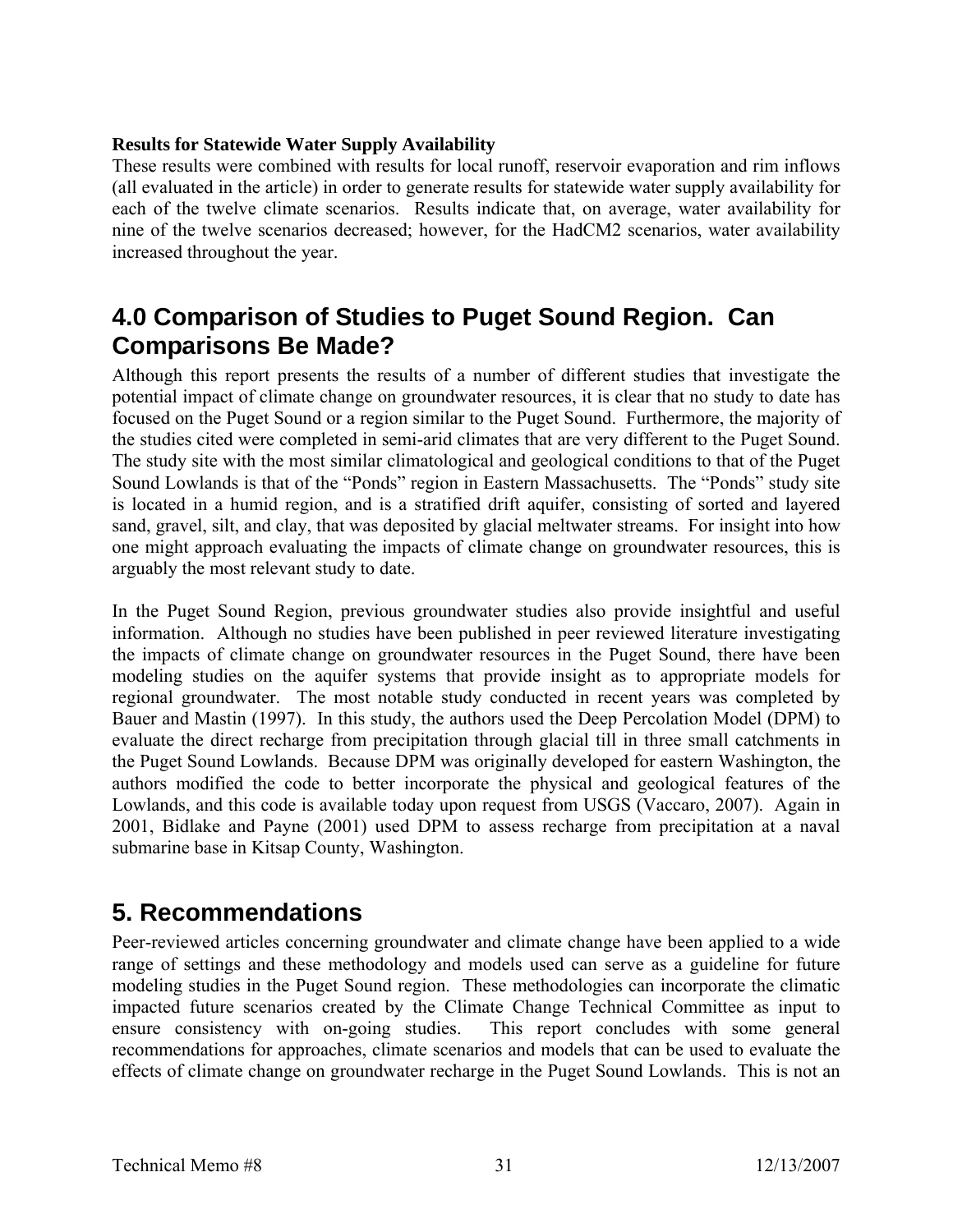extensive or comprehensive set of suggestions, nor does it imply that there is only one correct method that can be applied to this region.

# *5.1 Approach*

There are three basic approaches to evaluate the effects of climate change on groundwater. The appropriate approach depends on several factors including: the data available, the budget available, the level of detail required, and the decision framework that this information will support. The following section is a description of three possible approaches that can be taken to evaluate the effects of climate change on groundwater supply in the Puget Sound region.

# **5.1.1. Detailed Study**

The first approach is a detailed study on a small number of selected watersheds that have available extensive data available including groundwater data, streamflow data, geological data and climate data. For this approach there are two options that are available. The first would be to use an integrated surface water – groundwater model to assess the impacts of climate change within a watershed. Alternatively, two types of models would potentially be necessary: a comprehensive groundwater model and surface water hydrology model that includes water diversions and returns and detailed surface/groundwater interactions. These models, driven by future climate scenarios developed for the region, could forecast the impacts of climate change on groundwater flows and levels. The resources required to develop such models would be considerable, depending upon the watershed chosen and the availability of past groundwater studies and data. The models would provide information at a highly refined level appropriate for inclusion in a detailed decision framework. The users would have to be cognizant of the uncertainties associated with the climate forecasts and the groundwater model to properly incorporate the results into appropriate decision-making.

### **5.1.2. General Overview Study**

The second approach is to model groundwater recharge at a much lower level of detail and resolution, acknowledging that there is not sufficient groundwater data available (nor is there currently plans for collecting such data) to create a region-wide groundwater model. This approach would provide general information for situations in which such information might help inform a decision. Because the information would be general in nature, less basic data would be required. In some situations, this approach could provide useful information relative to anticipated trends in groundwater levels and availability, although it would likely not be sufficient for decision making at a detailed watershed scale. It is not clear whether such a model would be superior to simplified analytical estimates made by a groundwater hydrologist (Steve Nelson, personal communication, 2007). This approach would be less costly, but its application would require careful appreciation of its limitations in decision-making. Such consideration would be necessary to prevent misinterpretation or improper interpretation of the results.

# **5.1.3. Semi-detailed Study**

The third option is to use a model to measure groundwater recharge at specified watersheds in the region. This option, while much less extensive than a detailed study, would provide estimates of groundwater recharge due to precipitation at specific sites. It would give much more realistic results for groundwater recharge due to precipitation at specific sites than would a general overview study. This approach, which has not been used to evaluate the effects of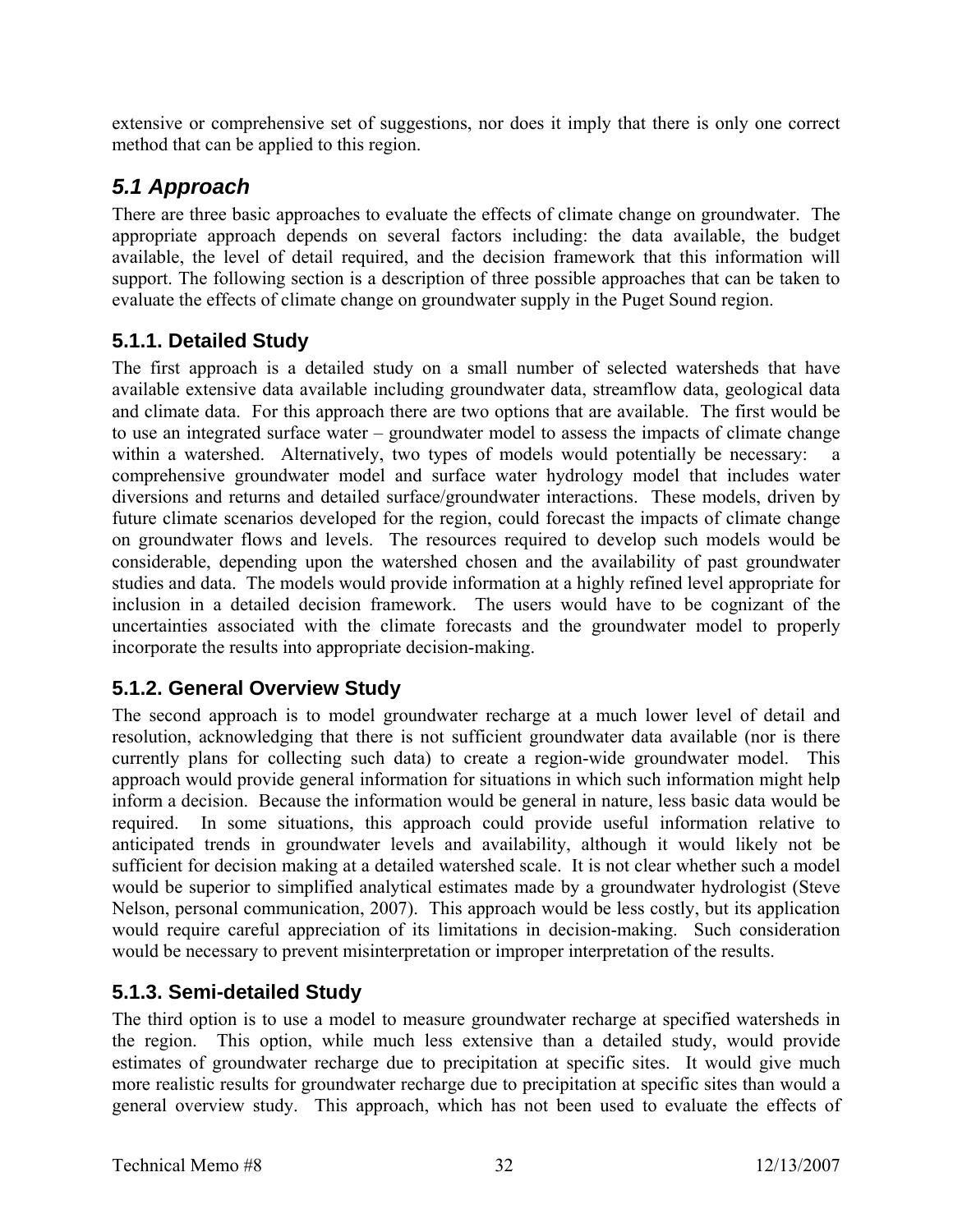climate change on groundwater recharge in the region, has been used by the USGS on at least two specific occasions to model groundwater recharge at specific sites in the region (Bauer and Mastin, 1997; Bidlake and Payne, 2001). Again, care is in needed in interpreting the overall impacts of climate change on surface and groundwater if this approach was taken.

# *5.2. Groundwater Models*

Depending on the purposes of the study, two types of models could be used. The first type of model needed is a model that evaluates recharge due to precipitation. Although numerous models have been used in the peer-reviewed literature, the Deep Percolation Model, or DPM, has been most extensively used in this region. DPM was developed in 1987 at the USGS by Bauer and Vaccaro. It was originally developed for eastern Washington, a semiarid region, but has since been modified for use in western Washington (Vaccaro, 2007). It is a daily water budget model for estimating groundwater recharge, where deep percolation is calculated as precipitation minus evapotranspiration minus direct runoff minus the change in soil moisture in the root zone.

The other useful model suggested is a groundwater flow model that can evaluate streamflowgroundwater interaction and boundary conditions. The most commonly used and well-known model in this category is MODFLOW or its Windows based companion, Visual MODFLOW. MODFLOW is a three-dimensional finite-difference groundwater model that was developed by the USGS and first published in 1984 (McDonald and Harbaugh, 1988). Visual MODFLOW is the commercially available version of MODFLOW and is not an open-source model. Visual MODFLOW simulates flow in a quasi-3D manner, and both steady-state and transient conditions can be modeled, as well as water-balance calculations (using Zone Budget) and particle tracking (using MODPATH). The model shares many of the features of MODFLOW although it is considered to be more user-friendly, and it provides some checks on unit compatibility.

# *5.3. Climate Scenarios and Methodology*

The Climate Change Technical Committee has created Technical Memoranda that detail methodologies for including climate impacts into water resources planning. Incorporation of output from Global Circulation Models into regional groundwater impact studies should follow the methodology created by the committee and make use of referenced literature to ensure proper treatment of model uncertainty and climate impacts.

Datasets are now available locally for estimation of potential climate impacts. Both the Climate Impacts Group (CIG) and researchers working with the Climate Change Technical Committee have developed rich datasets that can be accessed freely via the internet. Although the data differ in spatial and temporal resolution, both datasets contain output from multiple GCMs downscaled to a local grid of one-eighth of a degree.

# **6. Conclusions**

In the past decade, there have been numerous studies conducted evaluating the effects of climate change on groundwater resources throughout the United States and Canada. The most notable studies have been conducted in British Columbia, Canada; however, other studies have been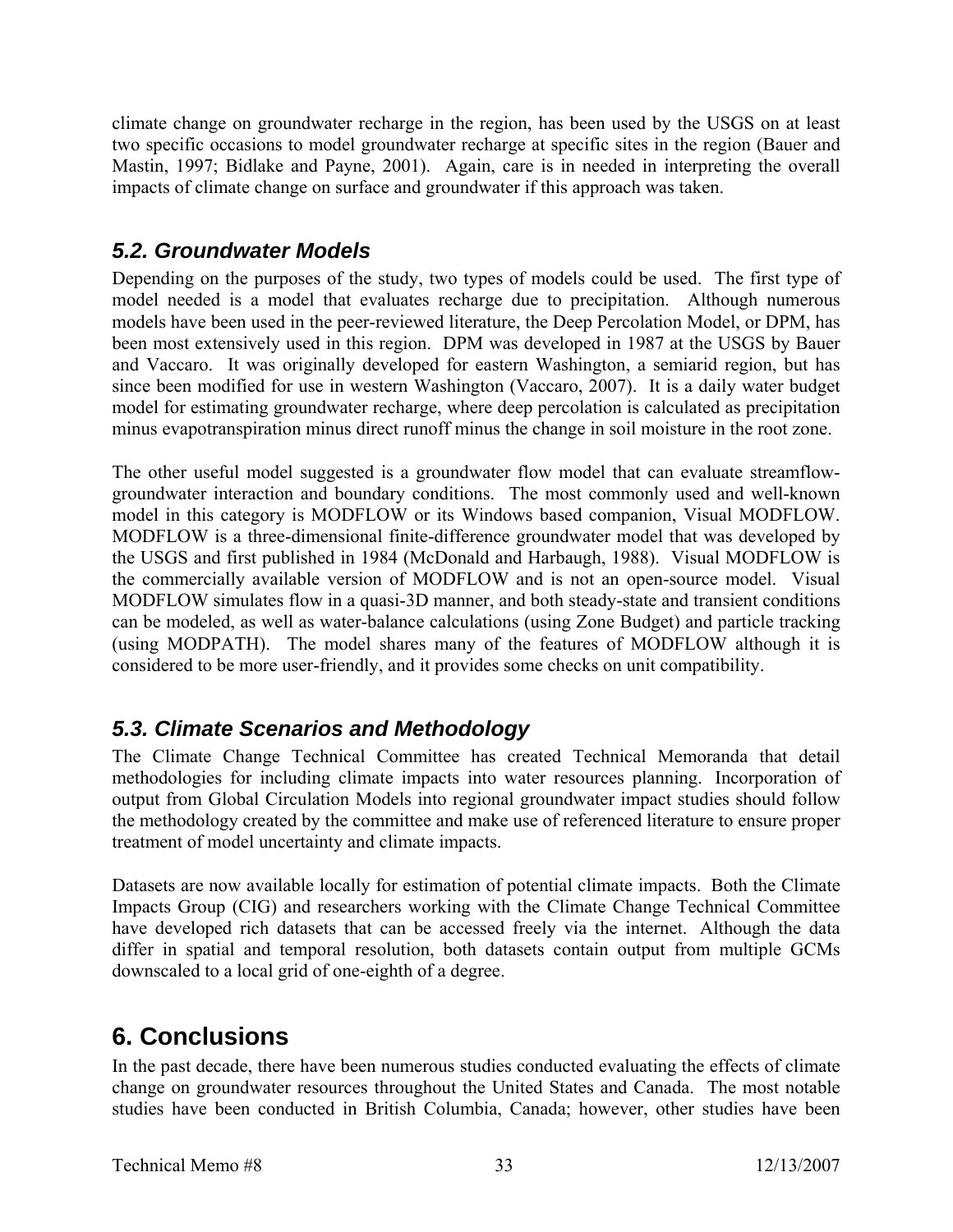completed in parts of Texas, eastern Massachusetts, California, and eastern Washington, as well as other places throughout North America. Unfortunately, because of the unique nature of the Puget Sound Lowlands aquifer system, there is no region that has been studied that is exactly similar to this region. Furthermore, the majority of the studies cited in this report were completed in semi-arid climates, dissimilar to that of the Puget Sound.

This report evaluates peer-reviewed studies relating to groundwater and climate change throughout Canada and the United States. The geography, physical features of the aquifer systems, climate and models used for each study are all investigated. In Section 4 previous studies are compared with potential studies of the Puget Sound Lowlands. Results of the review indicate that a wide range of groundwater impacts could result from climate change with some studies projecting negative impacts to groundwater recharge related to climate change and others predicting an increase in groundwater recharge. While the conclusions of each study vary, there are some general themes represented in several of the studies:

- 1) Increases in precipitation, projected for some regions by some GCM emission scenarios, influence the amount of recharge; however, in some situations, evapotranspiration, surface water exchanges, and changes to pumping are significant and have an off-setting influence on the groundwater system,
- 2) If changes in seasonal runoff directly translate to recharge, the projected changes in climate have minor impacts on deep aquifer recharge; however, this is highly site specific and there is no evidence to suggest that pattern or intensity of rainfall will not have an impact on deep groundwater recharge, and
- 3) Hydraulic conductivity and other site specific characteristics will continue to be important in calculating the relationships between flows in rivers and changes in groundwater levels.

In Section 5, recommendations are made for the Puget Sound region. These recommendations are not extensive or meant to be exclusive; however, they do provide some guidance as to possible steps that can be taken in this region to further evaluate the impacts of climate change on groundwater resources.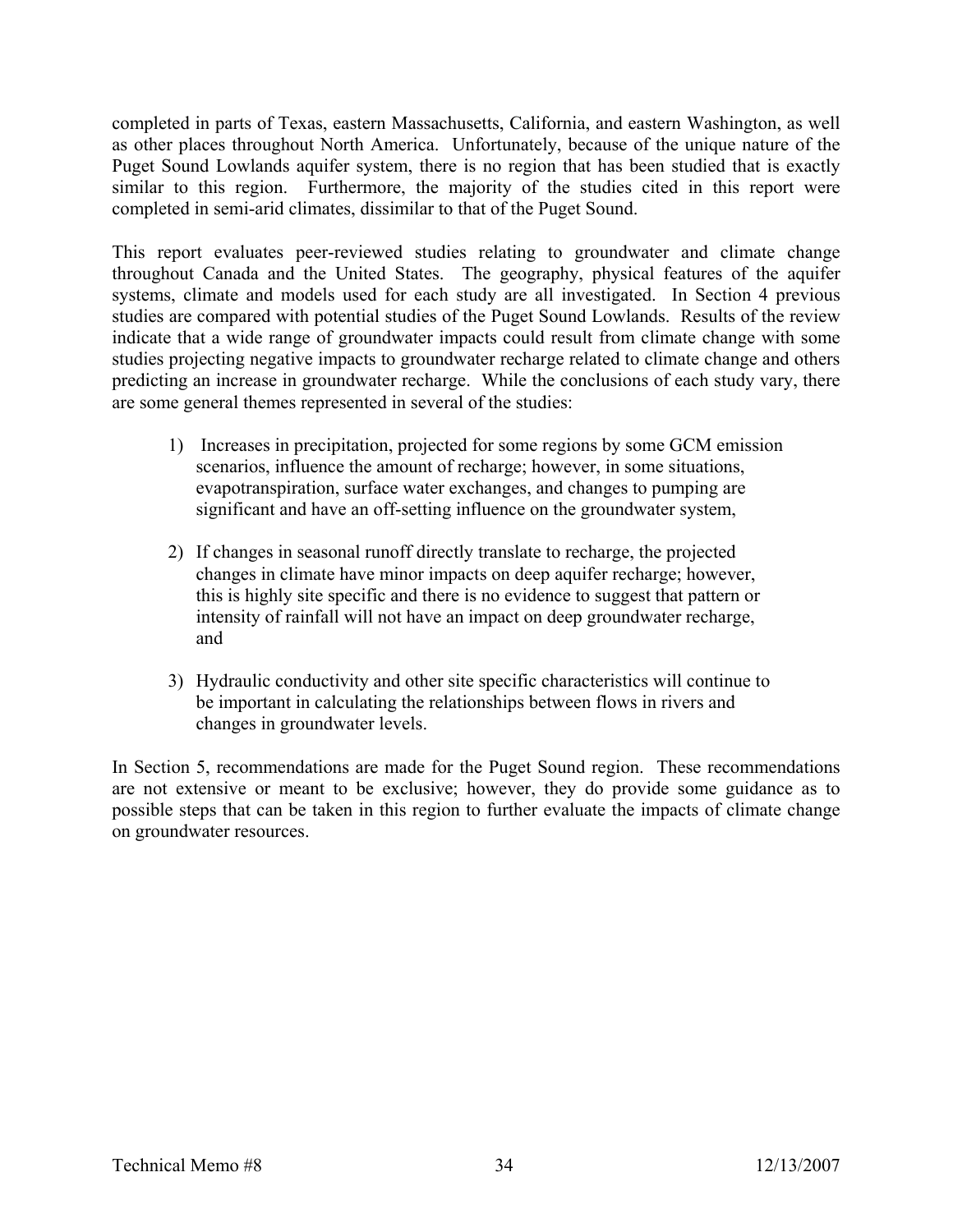# **7. References**

Allen, D.M., Mackie, D.C, and Wei, M. (2004). "Groundwater and climate change: a sensitivity analysis for the Grand Forks aquifer, southern British Columbia, Canada." *Hydrogeology J.,* 12, 270-290.

Bauer, H.H. and Mastin, M.C. (1997). "Recharge from precipitation in three small glacial-tillmantled catchments in the Puget Sound Lowland, Washington." U.S. Geological Survey. (USGS) Water Resources Investigations Report, 96-4219.

Bidlake, W.R. and Payne, K.L. (2001). "Estimating recharge to groundwater from precipitation at Naval Submarine Base Bangor and vicinity, Kitsap County, Washington." USGS Water-Resources Investigations Report, 01-4110.

Black, P.B. and Miller, R.D. (1990). "Hydraulic conductivity and unfrozen water content of airfree frozen silt." Water Resources Research, 26, 323-329.

Croley II, T.E. and Luukkonen, C.L. (2003). "Potential effects of climate change on groundwater in Lansing, Michigan." *J.Amer. Water Res. Assoc*., 39, 149-163.

DOE. (1991). "Estimated baseflow characteristics of selected Washington Rivers and Streams." Washington State Department of Ecology, (DOE), Publication Number 99-327.

Dugan, J.T. and Sharp, J.B. (1996). "Water-level changes in the High Plains Aquifer – predevelopment to 1994." USGS Water Resources Investigations Report, 95-4208.

Fetter, Charles W. (1994) Applied Hydrogeology. Prentice-Hall, Englewood Cliffs, NJ

Freeze, R Allan and Cherry, John A, (1979). Prentice-Hall, Englewood Cliffs, NJ

Gleick, P.H. and Chaleski, E.L. (1999). "The impact of climate changes for water resources of the Colorado and Sacramento-San Joaquin River Systems." *J. Amer. Water Res. Assoc*., 35(6), 1429-1441.

Johnsson, H. and Lundin, L. (1991). "Surface runoff and soil water percolation as affected by snow and soil frost." *J. Hydro*., 122, 141-159.

Jyrkama, M.I. and Sykes, J.F. (2007). "The impact of climate change on spatially varying groundwater recharge in the Grand River watershed (Ontario)." *J. of Hydro*., 338, 237-250.

King County, DNRP. (2005). "Vashon-Maury Island phase 1 groundwater model. A part of the Vashon-Maury Island Water Resources Division." King County, Department of Natural Resources, Water and Land Resources Division (DNRP), Oct. 2005.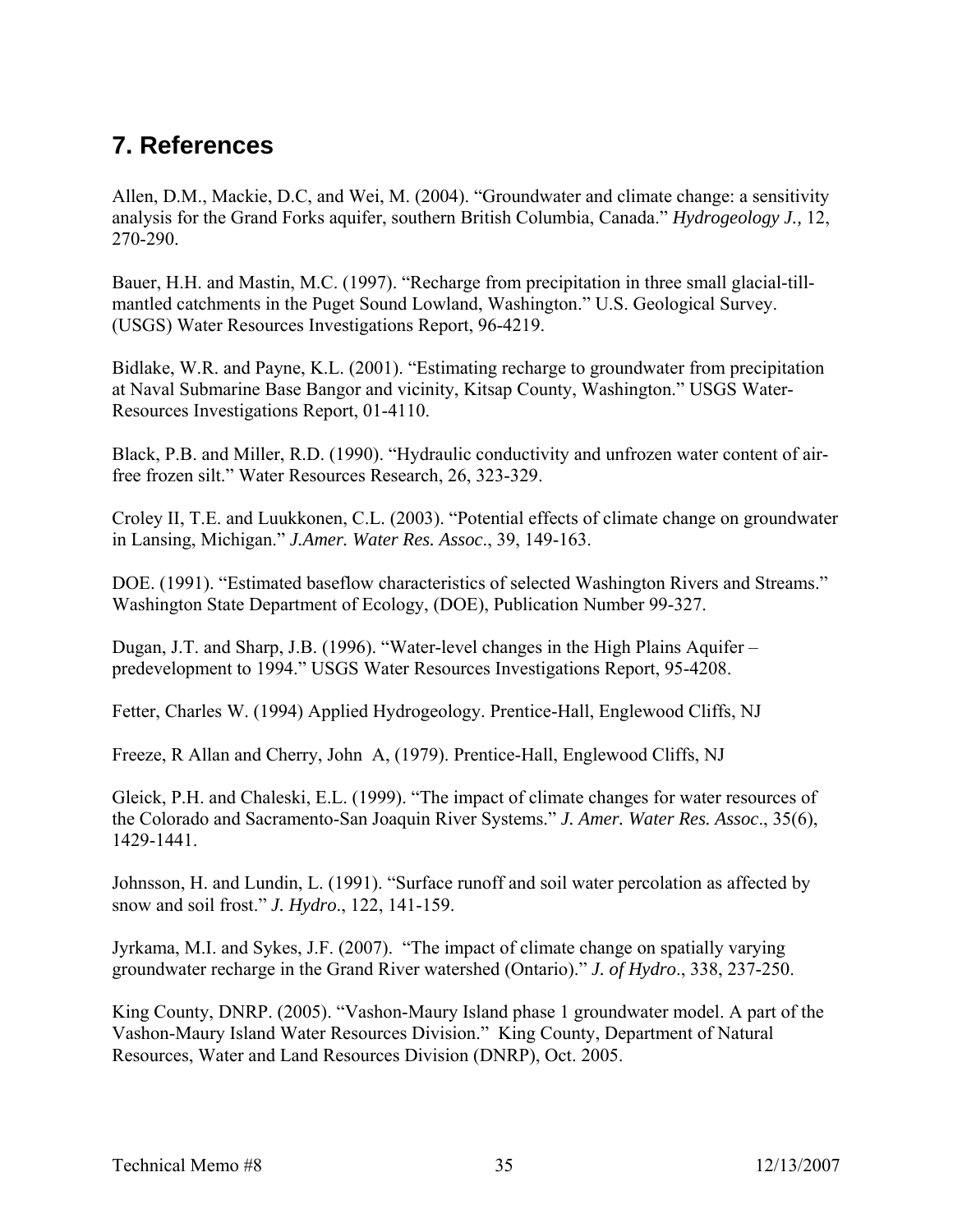Kirshen, P.H. (2002). "Potential impacts of global warming on groundwater in Eastern Massachusetts." *J. Water Res. Plng & Mgmt*., 216-225.

Knowles, T. (1983). "Groundwater simulation program – GWSIM IV: program documentation and user's guide." *Texas Department of Water Resources*., Austin, TX.

Lettenmaier, D.P. and Gan, T.Y. (1990). "Hydrologic sensitivity of the Sacramento-San Joaquin River Basin, California, to global warming." *Water Res. Research*, 26(1), 69-86.

Lettenmaier, D.P. and Sheer, D.P. (1991). "Climate sensitivity to California Water Resources." *J. Water Res. Plng & Mgmt*. 117(1):108-125.

Lerner, D.N. (2002). "Identifying and quantifying urban recharge: a review." *Hydrogeology J*., 10, 143-152.

Loáiciga, H.A. (2003). Climate change and groundwater. *Annals Assoc. Amer. Geog*., 93(1), 30- 41

Loáiciga, H.A., Maidment, D.R, and Valdes, J.B. (2000). "Climate change impacts in a regional karst aquifer, Texas, USA." *J. of Hydro*., 173-194.

McDonald, M.G. and Harbaugh, A.W. (1988.) "A modular three-dimensional finite-difference groundwater flow model." USGS, Reston, VA.

Nelson, S. (2007). Personal Communication groundwater in the Puget Sound, Oct 5, 2007.

Pricket, T.A. and Longquist, C.G. (1971). "Selected digital computer techniques for groundwater resource evaluation." *Illinois State Water Survey Bulletin 55*. Urbana, Illinois, 62 pp.

Rosenberg, N.J., Epstein, D.J., Wang, D., Vail, L., Sprinvasan, R., and Arnold, J.G. (1999.) "Possible impacts of global warming on the hydrology of the Ogallala aquifer region." *Clim. Change,* 42, 672-692.

Rutledge, A.T. (1998). "Computer programs for describing the recession of groundwater discharge for estimating mean groundwater recharge and discharge from streamflow records – update." USGS Water-Resources Investigations Report, 98-4148.

Schroeder, P.R., Dozier, T.S., Zappi, P.A., McEnroe, B.M,. Sjostrom, J.W., and Peyton. R.L. (1994). "The hydrologic evaluation of landfill performance (HELP) model: engineering documentation for Version 3." US Environmental Protection Agency (EPA) Office of Research and Development. Washington, D.C., EPA/600/R94/168b.

Scibek, J. and Allen, D.M. (2006.) "Modeled impacts of predicted climate change on recharge and groundwater levels." *Water Res. Research,* 42, 1-18.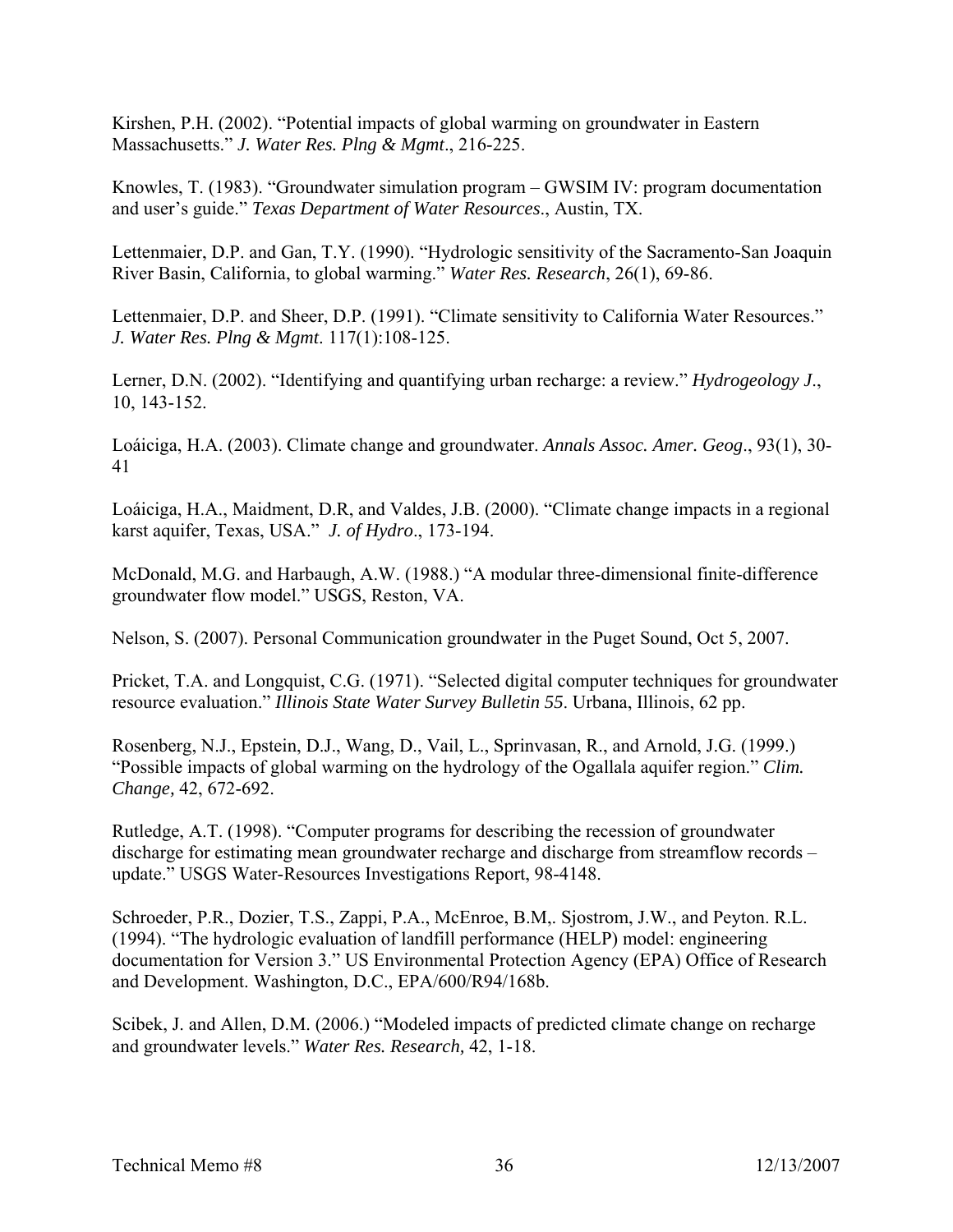Scientific Software Group. (1998).

http://www.scisoftware.com/products/modflow\_overview/modflow\_overview.html. Accessed June 19 2007.

Tóth, József (1963) A theoretical analysis of groundwater flow in small drainage basins. J Geophys Res 68 :4795–4812

Tóth, József (1999) Groundwater as a geologic agent: An overview of the causes, processes, and manifestations Hydrogeology Journal (1999) 7:1–14

USDA. (1986). "Urban Hydrology for small watersheds." Soil Conservation Service. Engineering Division, Technical Release, U.S. Department of Agriculture (USDA), 55(TR-55).

Bauer and Vaccaro, J.J. (1987). "Documentation of a Deep Percolation Model for Estimating Groundwater Recharge." USGS, Open File Report, 86-536.

USGS. (1997). "Modeling groundwater flow with MODFLOW and related programs." USGS Fact Sheet, 1997.

USGS. (2005). http://capp.water.usgs.gov/gwa/. Online groundwater atlas of the United States. Assessed May – June, 2007.

Vaccaro, J.J. (1991). "Sensitivity of groundwater recharge estimates to climate variability and change, Ellensburg basin, Columbia plateau, Washington." USGS Water-Resources Investigations Report, 91-4001.

Vaccaro, J.J. (1992). "Plan of study for the Puget-Willamette Lowland regional aquifer system analysis, western Washington and western Oregon." USGS Water-Resources Investigations Report, 91-4189.

Vaccaro, J.J. (2007). Personal Communication about Deep Percolation Model, Mar 26, 2007.

Zhu, T., Jenkins, M. W., and Lund. J.R. (2005). "Estimated impacts of climate warming on California water availability under twelve future climate scenarios." *J. Amer. Water Res. Assoc*., 1027-1038.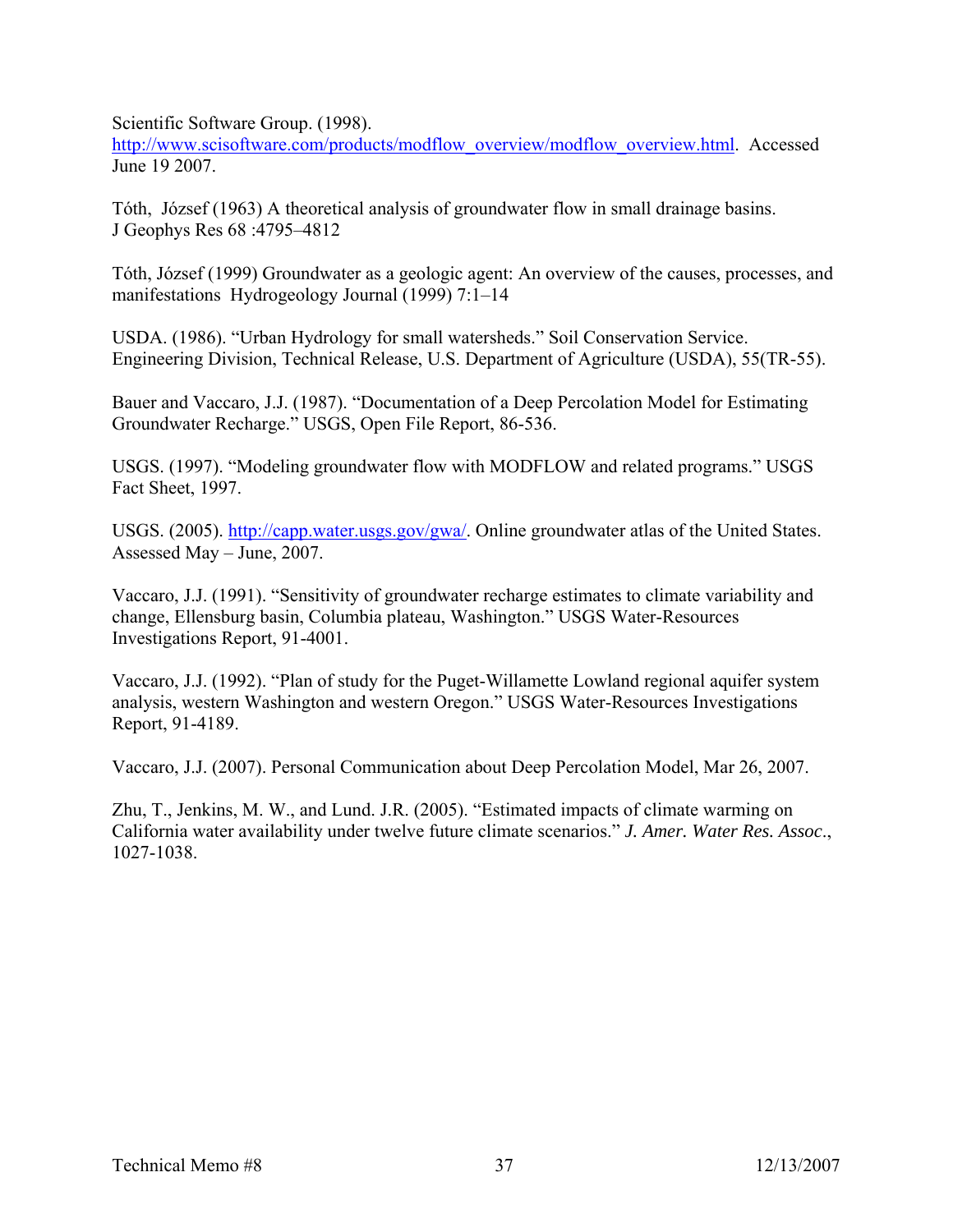# **8. Appendices**

# *8.1 Overview of Groundwater Models Used in Studies*

### **8.2.1. MODFLOW**

MODFLOW is a three-dimensional finite-difference groundwater model that was developed by the USGS and first published in 1984 (McDonald and Harbaugh, 1988). MODFLOW has continually evolved since then with the development of several new packages. It is used for simulating common features in groundwater systems. Because of its ability to simulate a wide variety of systems, its extensive publicly available documentation, and its rigorous USGS peer review, MODFLOW has become the most widely used groundwater flow model in the world (Scientific Software Group, 1998).

As stated by the USGS, the following is a list of reasons for the widespread use and popularity of MODFLOW (USGS, 1997).

- The finite-difference method used by MODFLOW is relatively easy to understand and apply to a wide variety of real-world conditions.
- MODFLOW works on many different computer systems ranging from personal computers to super computers.
- MODFLOW can be applied as a one-dimensional, two-dimensional, or quasi-or full three-dimensional model.
- Each simulation feature of MODFLOW has been extensively tested.
- Data input instructions and theory are well documented.
- The modular program design of MODFLOW allows for new simulation features to be added with relative ease.
- A wide variety of computer programs written by the USGS, other federal agencies, and private companies are available to analyze field data and construct input data sets for MODFLOW.
- A wide variety of programs are available to read output from MODFLOW and graphically present model results in ways that are easily understood.
- MODFLOW has been accepted in many court cases in the United States as a legitimate approach to analysis of ground-water systems.

Steady-state and transient flow can be simulated in unconfined aquifers, confined aquifers, and confining units. A variety of features and processes such as rivers, streams, drains, springs, reservoirs, wells, evapotranspiration, and recharge from precipitation and irrigation also can be simulated. MODFLOW simulates ground-water flow in aquifer systems using the finitedifference method. In this method, an aquifer system is divided into rectangular blocks by a grid. The grid of blocks is organized by rows, columns, and layers, and each block is commonly called a "cell." For each cell there are several inputs that the user must specify including aquifer properties and information relating to wells, rivers, and other inflow and outflow features of the cell. MODFLOW uses the input data to construct a set of solutions that consists of head of every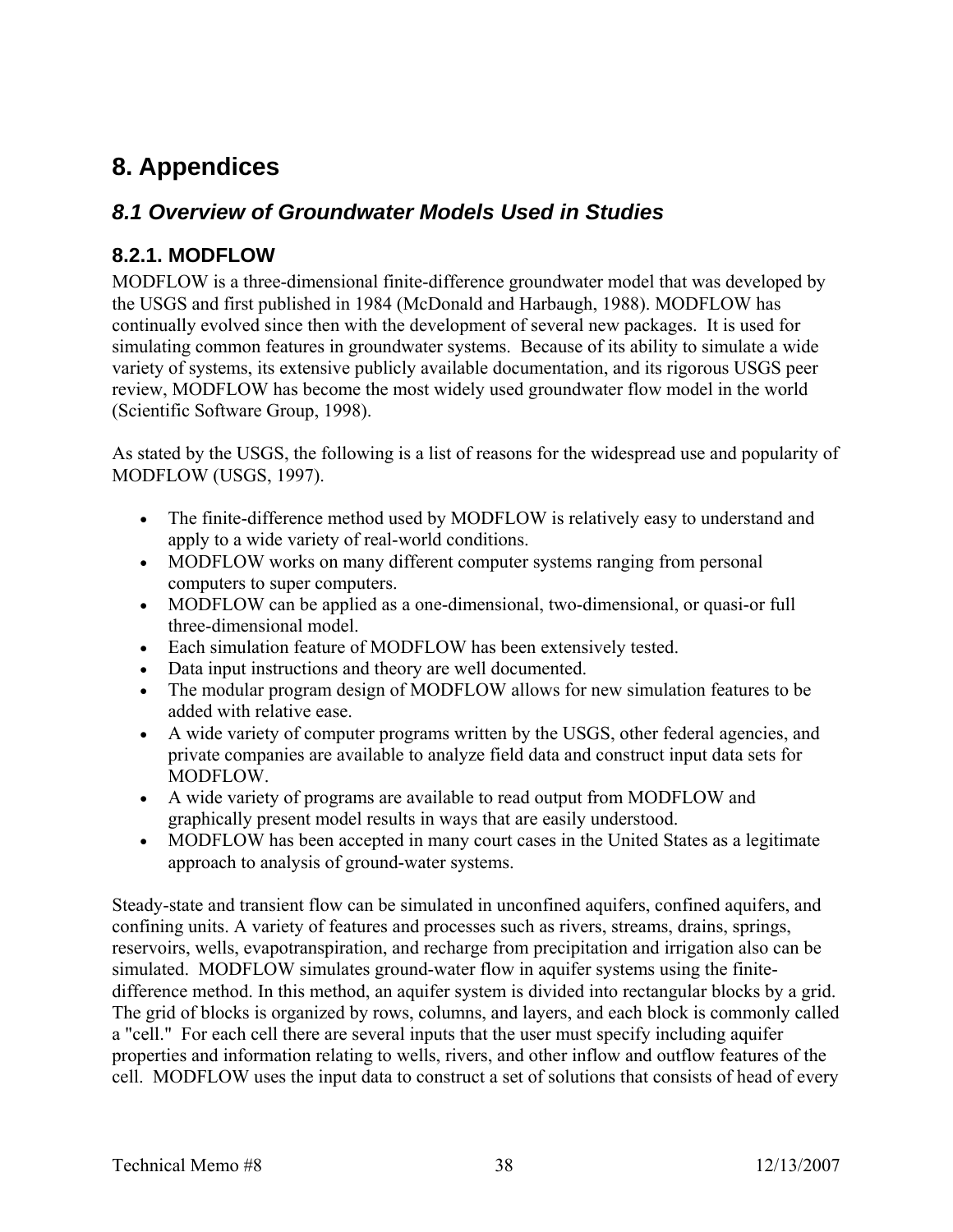cell in the aquifer system at intervals called "time steps." In addition to water levels, MODFLOW also calculates the water budget for the system.

### **8.2.2 Visual MODFLOW**

Visual MODFLOW is a commercially available groundwater flow model that solves the groundwater flow equation using block-centered finite-difference method. Unlike its predecessor, the USGS MODFLOW, it is not an open-source model. Visual MODFLOW simulates flow in a quasi-3D manner, and both steady-state and transient conditions can be modeled, as well as water-balance calculations (using Zone Budget) and particle tracking (using MODPATH). It shares many of the features of MODFLOW although it is considered to be more user friendly and it provides some checks on unit compatibility.

### **8.2.3. Deep Percolation Model**

The Deep Percolation Model, or DPM, was developed in 1987 at the USGS by Bauer and Vaccaro. It was originally developed for eastern Washington, a semiarid region, but has since been modified for use in western Washington. It is a daily water budget model for estimating groundwater recharge, where deep percolation is calculated as precipitation minus evapotranspiration minus direct runoff minus the change in soil moisture in the root zone. Using DPM, all of the fluxes of water into and out of and changes in volume extending from the top of the foliage to bottom of the root zone are accounted for. For cases where unsaturated zones exist between the bottom of the root zone and the water table, the water flux out of the root zone is assumed to move vertically downward, recharging the saturated material below the water table.

While the water-budget method is conceptually simple, it can be difficult to implement due to temporal variations in the climate and spatial variations in soils, subsoils and vegetation that can exist within small areas. In order to account for these variations, DPM is usually applied at small, homogeneous catchments. The water budget is calculated on a daily basis; the results of which are summed over a multi-year period.

As previously mentioned, daily water-budget calculations are made for a number of land segments, or cells. For each cell, the following equation is applied at a daily time-step for a volume that extends from the top of the foliage to the bottom of the root zone:

**Equation 8.1:**  $R = P - SE - PT - SRO - EI - (\pm SNO \pm SM \pm IS) \pm DS$ 

Where

| R          | $=$ deep percolation (recharge),      |
|------------|---------------------------------------|
| $\bm{P}$   | $=$ precipitation,                    |
| SE         | $=$ soil evaporation,                 |
| PT         | $=$ plant transpiration,              |
| <b>SRO</b> | $=$ surface runoff,                   |
| EI         | $=$ evaporation of intercepted water, |
| <b>SUB</b> | $=$ snow sublimation,                 |
| $\pm$ SNO  | $=$ change in snowpack,               |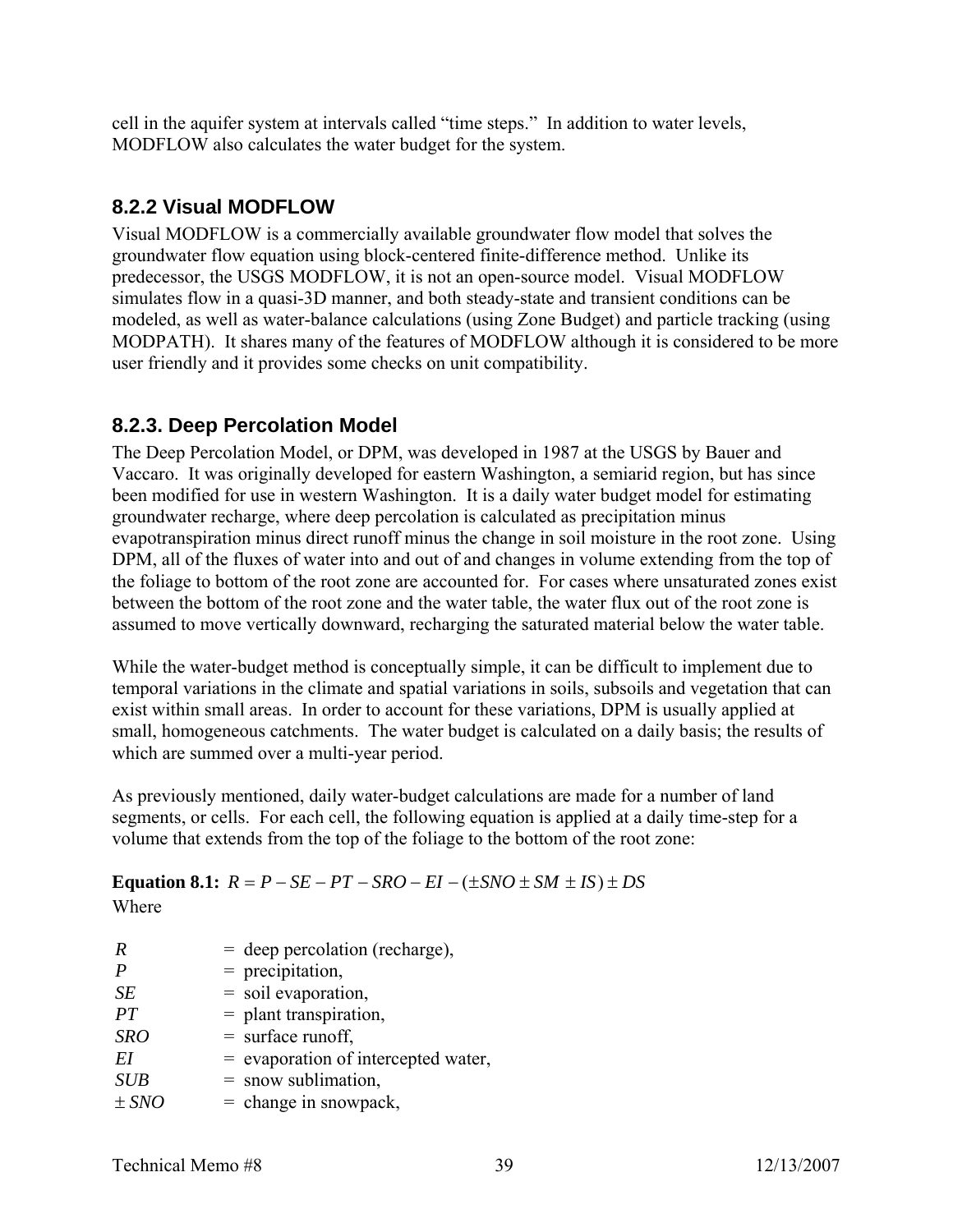| $\pm SM$ | $=$ change in soil water in the root or soil zone, |
|----------|----------------------------------------------------|
| $\pm IS$ | $=$ change in intercepted moisture storage, and    |
| $\pm DS$ | $=$ deficit or surplus                             |

Basic inputs into the model include daily minimum and maximum temperatures measured at one or more locations within the model and daily stream discharge from one gage. Algorithms are used to provide best estimates for weather variables within each cell. Similarly, daily precipitation and maximum and minimum temperatures are estimated for each cell, using distance-weighted methods, from data from nearby weather stations.

### **8.2.4 HELP/HELP3**

HELP is a quasi-two dimensional, US EPA model used for predicting landfill hydrologic processes; however, HELP can also be used to estimate groundwater recharge rates. It simulates the daily movement of water into the ground, and accounts for precipitation, surface storage, runoff, evapotranspiration, vegetative interception and growth, unsaturated flow, and temperature effects (Schreoder et al., 1994). HELP requires the following input:

- Weather: precipitation, solar radiation, temperature, and evapotranspiration
- Soil parameters: porosity, field capacity, wilting point, and hydraulic conductivity
- Engineering design data: liners, leachate, runoff collection systems, and surface slope

HELP uses numerical-solution techniques to account for the effects of surface storage, snowmelt, runoff, infiltration, evapotranspiration, vegetative growth, soil moisture storage, and various engineering parameters. The natural water balance components that the program simulates include precipitation, interception of rainwater by leaves, evaporation by leaves, surface runoff, evaporation from soil, plant transpiration, snow accumulation and melting, and percolation of water through the soil profile.

The profile structure, initial moisture content, runoff, weather generator, and evapotranspiration must all be input into the model before beginning a model run. The structure can be multilayered, consisting of a combination of natural (soil) and artificial materials (e.g. waste, geomembranes). Initial water content is specified before running simulations; these values can be user-specified or computed by the model. For runoff calculations, the area over which runoff can occur and the type of vegetation is specified. The rainfall-runoff processes in HELP are modeled using the USDA soil conservation curve-number method (USDA, 1986), and allows the user to adjust the runoff calculation to a variety of soil types and land management practices. Three different types of meteorological data must be provided as daily values: (1) precipitation, (2) solar radiation, and (3) mean air temperature. HELP also requires sets of parameters to simulate evapotranspiration. HELP uses these data to:

- 1. Calculate the volume of water flowing into the layered sequence, and simulate surface runoff, evaporation, vegetation growth and transpiration, and infiltration during warm periods.
- 2. Simulate surface storage, snowmelt, runoff, and infiltration during cool periods.